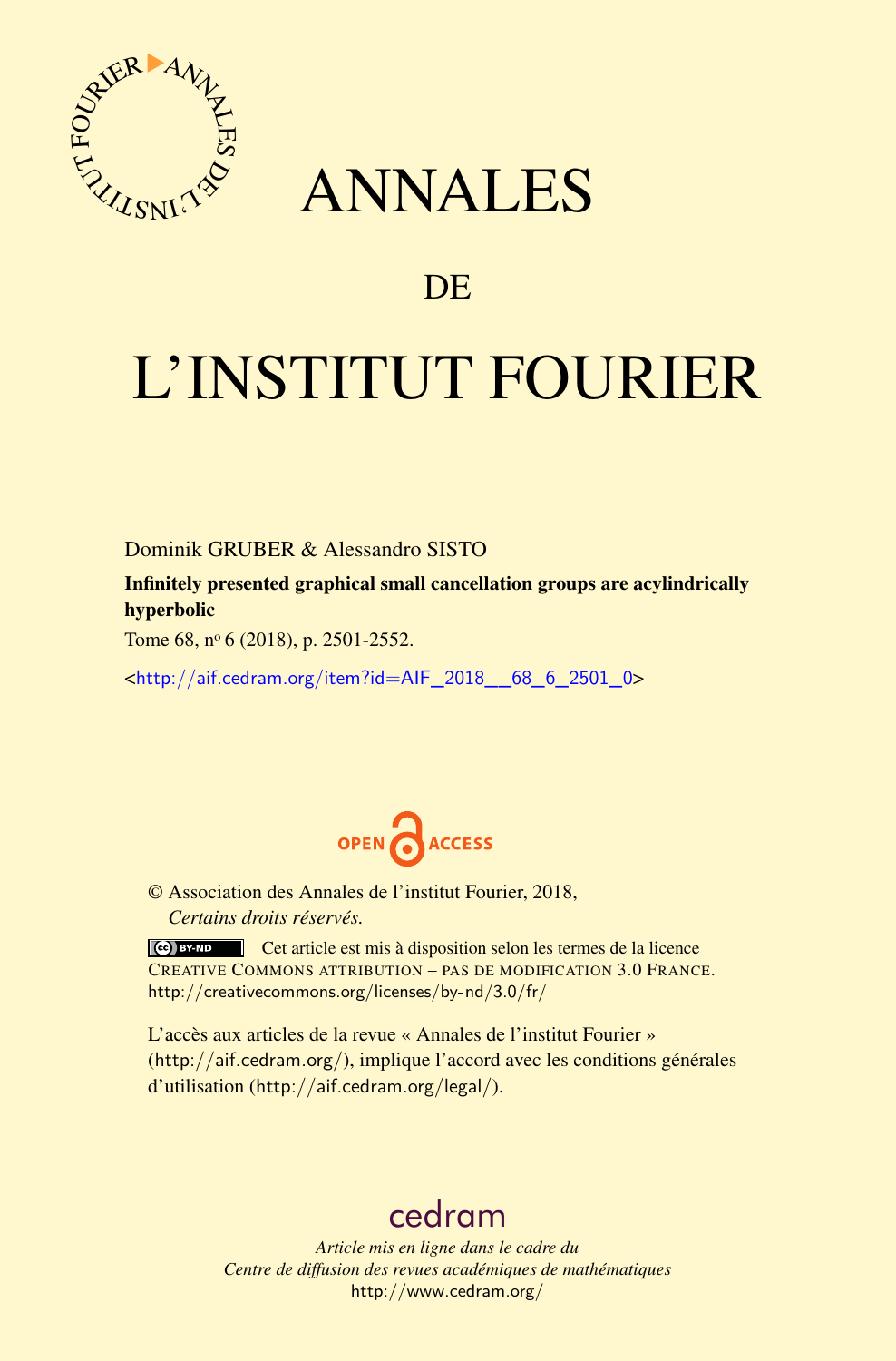# INFINITELY PRESENTED GRAPHICAL SMALL CANCELLATION GROUPS ARE ACYLINDRICALLY HYPERBOLIC

# **by Dominik GRUBER & Alessandro SISTO (\*)**

ABSTRACT. — We prove that infinitely presented graphical  $Gr(7)$  small cancellation groups are acylindrically hyperbolic. In particular, infinitely presented classical  $C'(7)$ -groups and, hence, classical  $C'(\frac{1}{6})$ -groups are acylindrically hyperbolic. We also prove the analogous statements for the larger class of graphical small cancellation presentations over free products. We construct infinitely presented classical  $C'(\frac{1}{6})$ -groups that provide new examples of divergence functions of groups.

Résumé. — Nous démontrons que les groupes de présentation infinie satisfaisant la condition de petite simplification graphique *Gr*(7) sont acylindriquement hyperboliques. Cette classe contient les groupes satisfaisant la condition classique de petite simplification graphique *C*(7) et par conséquent ceux vérifiant la condition  $C'(\frac{1}{6})$ . Plus généralement, nous démontrons des énoncés analogues valables pour les presentations à petite simplification graphique dans un produit libre. Nous construisons des présentations infinies vérifiant la conditions classique  $C'(\frac{1}{6})$  qui fournissent de nouveaux exemples de fonctions de divergence des groupes.

# **1. Introduction**

Small cancellation theory is a rich source of finitely generated infinite groups with exotic or extreme properties. Graphical small cancellation theory is a generalization of classical small cancellation theory introduced by Gromov [\[25\]](#page-50-0). It is a tool for constructing groups with prescribed embedded subgraphs in their Cayley graphs. Groups containing expander

Keywords: Graphical small cancellation, acylindrical hyperbolicity, divergence.

<sup>2010</sup> Mathematics Subject Classification: 20F06, 20F65, 20F67.

<sup>(\*)</sup> The first author's work was supported by the ERC grant no. 259527 of Goulnara Arzhantseva, by a dissertation completion fellowship 2015 of the University of Vienna, and by the Swiss National Science Foundation Professorship FN PP00P2-144681/1 of Laura Ciobanu.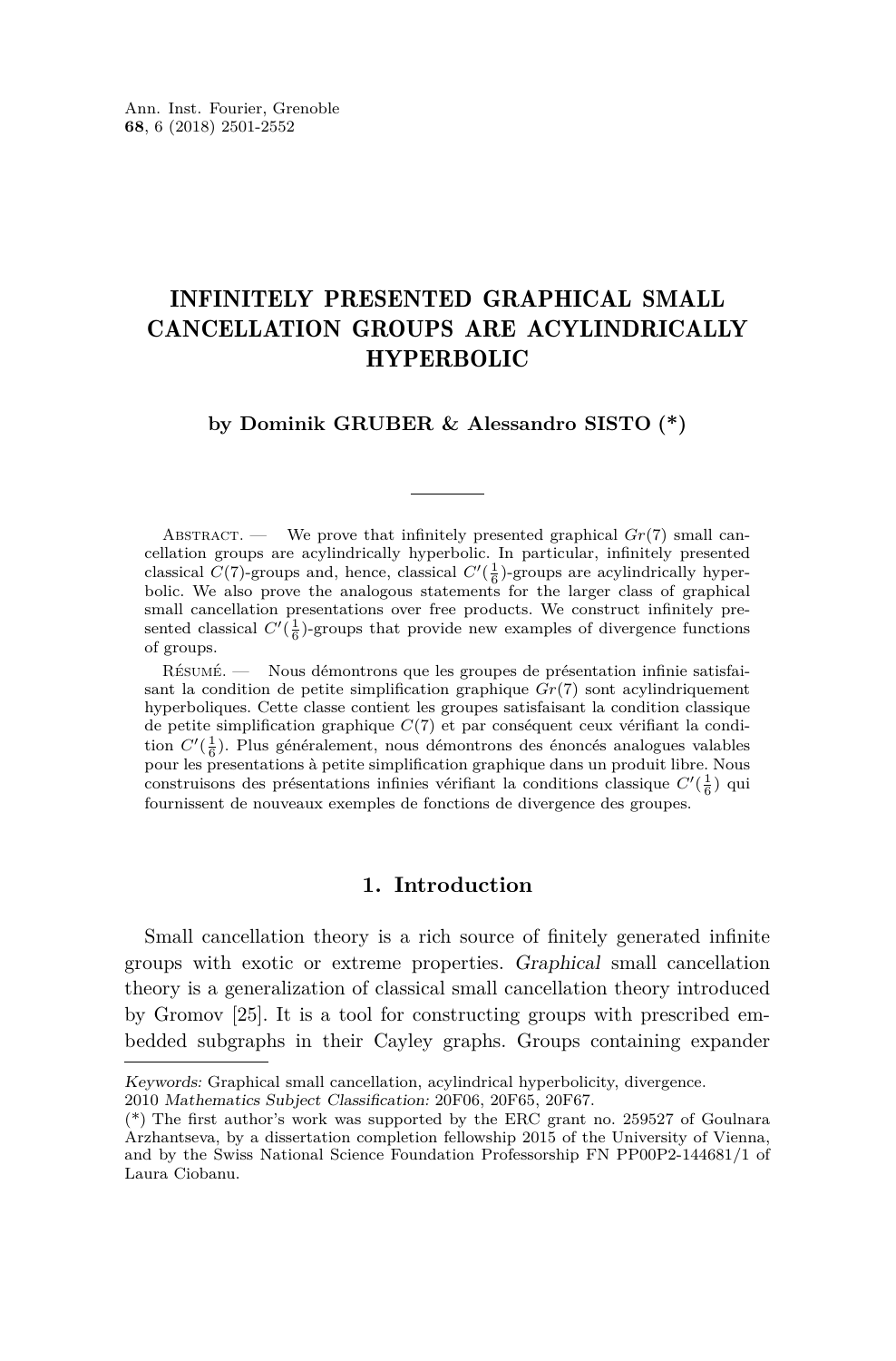graphs in a suitable way have provided the only known counterexamples to the Baum–Connes conjecture with coefficients [\[31\]](#page-51-0). Gromov proved the existence of such so-called Gromov's monsters in an intricate geometric construction [\[25\]](#page-50-0) which was then explained in detail by Arzhantseva– Delzant [\[3\]](#page-49-0). Ollivier [\[36\]](#page-51-1) and, subsequently, the first author [\[26\]](#page-50-1) proved that combinatorial interpretations of Gromov's graphical small cancellation theory provide more elementary tools for producing new examples of Gromov's monsters. Following this, Osajda recently showed, by probabilistic arguments, the existence of suitable small cancellation labellings of certain expander graphs [\[38\]](#page-51-2), thus completing this combinatorial construction.

The main result of this article is that infinitely presented graphical *Gr*(7) groups are acylindrically hyperbolic. The *Gr*(7) small cancellation condition for labelled graphs was shown to produce lacunary hyperbolic groups with coarsely embedded prescribed infinite sequences of finite graphs by the first author [\[26\]](#page-50-1). Our theorem, in particular, applies to the new Gromov's monsters mentioned above. Moreover, it applies to the only known non-coarsely amenable groups with the Haagerup property of Arzhantseva– Osajda [\[6,](#page-49-1) [38\]](#page-51-2). Finally, our theorem also covers all examples of infinitely presented classical *C*(7)-groups as defined in [\[33,](#page-51-3) Chapter V].

Our result, moreover, extends to groups given by infinite graphical small cancellation presentations over free products of groups. Such groups were used to prove various embedding theorems [\[33,](#page-51-3) Chapter V] and, more recently, to construct examples of torsion-free hyperbolic groups and direct limits of torsion-free hyperbolic groups without the unique product property [\[47,](#page-51-4) [7\]](#page-50-2).

**Acylindrical hyperbolicity.** A group is acylindrically hyperbolic if it is non-elementary and admits an acylindrical action with unbounded orbits on a Gromov hyperbolic space, see Definition [3.9.](#page-22-0) This definition of Osin [\[41\]](#page-51-5) unified several equivalent far-reaching generalizations of relative hyperbolicity [\[12,](#page-50-3) [17,](#page-50-4) [30,](#page-51-6) [44\]](#page-51-7). Acylindrical hyperbolicity has strong consequences: Every acylindrically hyperbolic group is SQ-universal, it contains free normal subgroups [\[17\]](#page-50-4), it contains Morse elements and hence all its asymptotic cones have cut-points [\[46\]](#page-51-8), and its bounded cohomology is infinite dimensional in degrees 2 [\[32\]](#page-51-9) and 3 [\[22\]](#page-50-5). Moreover, if an acylindrically hyperbolic group does not contain finite normal subgroups, then its reduced *C*<sup>\*</sup>-algebra is simple [\[17\]](#page-50-4) and every commensurating endomorphism is an inner automorphism [\[1\]](#page-49-2).

Since our theorem, in particular, applies to all infinitely presented classical  $C'(\frac{1}{6})$ -groups, we deduce that the infinite groups without non-trivial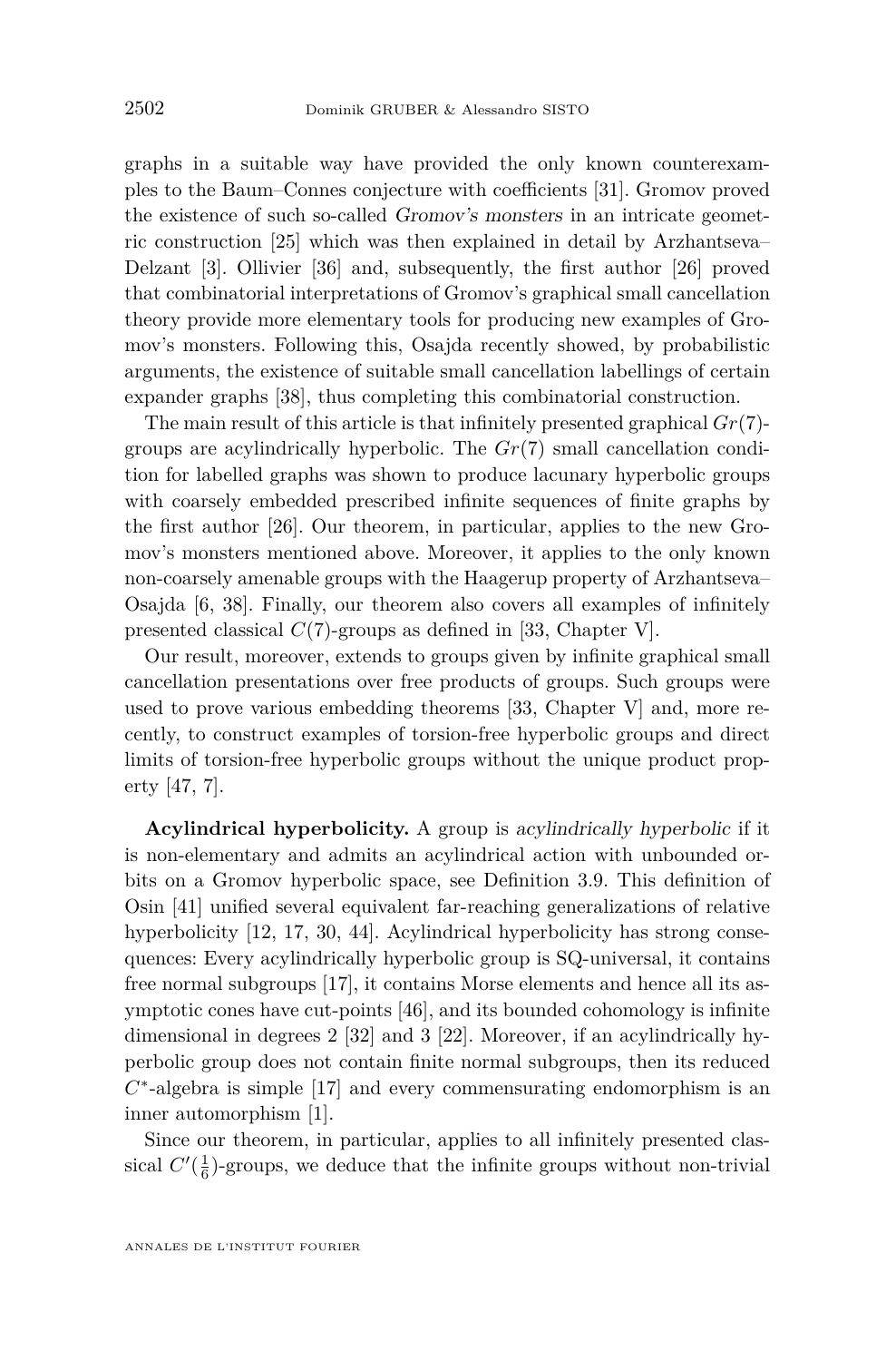finite quotients constructed by Pride [\[43\]](#page-51-10) are not simple because they are SQ-universal and thus have uncountably many proper quotients, and that the groups with two non-homeomorphic asymptotic cones due to Thomas– Velickovic [\[49\]](#page-51-11) have cut-points in all of their asymptotic cones.

Beyond these straightforward corollaries, our method of proof also provides actions on very concrete Gromov hyperbolic spaces for the groups under consideration and, hence, a strong tool for studying them further.

**Divergence.** The class of acylindrically hyperbolic groups is extensive: It contains all non-elementary hyperbolic and relatively hyperbolic groups, mapping class groups,  $Out(F_n)$ , the Cremona group in dimension 2, many  $CAT(0)$  groups and many groups acting on trees, see [\[17,](#page-50-4) [35\]](#page-51-12) and references therein. It is unknown whether the class of acylindrically hyperbolic groups is closed under quasi-isometries of groups [\[17,](#page-50-4) Problems 9.1, 9.2]. Analyzing how given quasi-isometry invariants behave in this class of groups is a way to shed light on this question. Therefore, in the second part of the paper, we consider a quasi-isometry invariant called divergence.

The divergence function of a 1-ended group measures the lengths of paths between two points that avoid given balls in the Cayley graph. It was first studied in [\[24\]](#page-50-6) and [\[23\]](#page-50-7), and in recent years, for example, in [\[8,](#page-50-8) [9,](#page-50-9) [10,](#page-50-10) [19,](#page-50-11) [21,](#page-50-12) [37,](#page-51-13) [45\]](#page-51-14). Acylindrically hyperbolic groups have superlinear divergence [\[46\]](#page-51-8), as they contain Morse elements. For non-elementary hyperbolic groups the divergence functions are exponential, while for mapping class groups of closed oriented surfaces of genus at least 2 they are qua-dratic [\[8,](#page-50-8) [21\]](#page-50-12). For every degree integer  $d \ge 1$ , there exists a CAT(0)-group with divergence function equivalent to  $x^d$  [\[10,](#page-50-10) [34\]](#page-51-15). In general, however, the problem of determining which functions can be obtained as divergence functions of groups is wide open.

We show that such tame behavior as in the mentioned examples cannot be expected in general, even in the class of acylindrically hyperbolic groups: For any given countable set of subexponential functions, we provide an explicit infinitely presented classical  $C'(\frac{1}{6})$ -group with a divergence function whose limit superior exceeds each of the chosen subexponential functions, while its limit inferior is bounded by a quadratic polynomial. Previously, no example of a divergence function of a finitely generated group having a behavior of this type was known.

We conclude by providing a tool that enables constructions of groups that are not non-trivially relatively hyperbolic. We use this tool and a small cancellation construction over free products to show that every finitely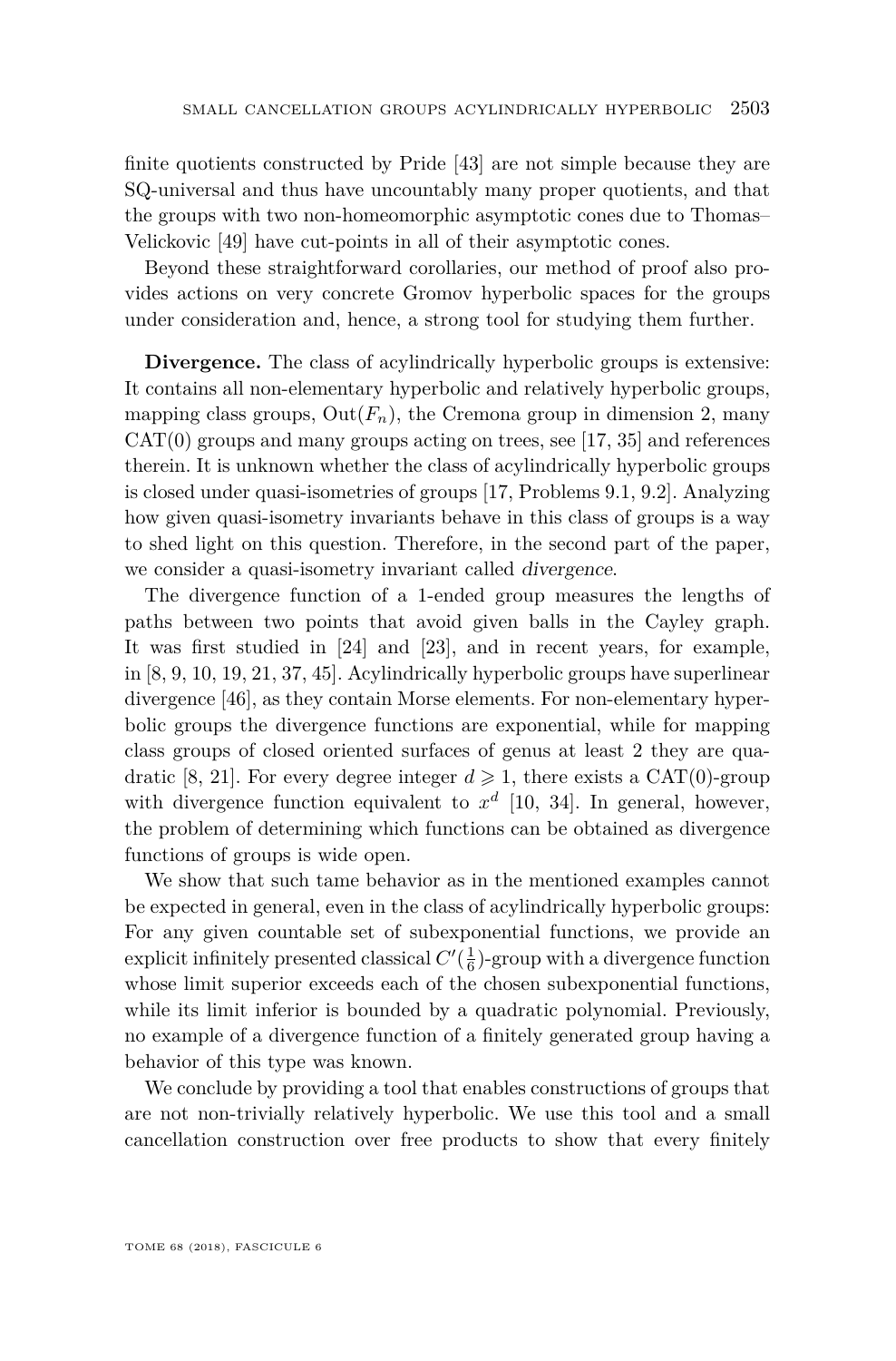generated infinite group is a non-degenerate hyperbolically embedded subgroup of a finitely generated non-relatively hyperbolic group.

**A remark on recent developments.** Since its initial circulation, the main results of this article have spurred great progress in graphical small cancellation theory and its applications and generalizations. For example, in [\[2\]](#page-49-3) the viewpoint that small cancellation groups should be considered as hyperbolic relative to their relators (cf. our Section [3\)](#page-16-0) is used to exhibit the full spectrum of (an interpretation of) negative curvature in finitely generated groups. Using techniques inspired by ours, in [\[5\]](#page-49-4) acylindrical hyperbolicity is proved for cubical small cancellation groups, which can be seen as higher-dimensional versions of graphical small cancellation groups.

We also mention a striking application to the study of infinite *n*-periodic groups: in [\[16\]](#page-50-13), classical  $C'(\frac{1}{6})$ -small cancellation theory and its graphical generalization are extended to the class of *n*-periodic groups (*n* odd and large enough). This result relies strongly on the properties of the very explicit action of a (graphical) small cancellation group on its hyperbolic cone-off space introduced in the present paper. The result provides a strong and easy-to-apply tool for producing new examples of infinite quotients of free Burnside groups and is used to prove, in particular, the existence of *n*-periodic Gromov's monsters as well as the undecidability of a number of decision problems in *n*-periodic groups.

Finally, it was shown recently in [\[29\]](#page-50-14) that the monster groups arising from Gromov's geometric construction (contrary to the combinatorial constructions through graphical small cancellation studied in the present paper) do not admit non-elementary actions on hyperbolic spaces. Together with our result, this provides a clear distinction between the two types of Gromov's monsters, thus helping to better clarify this subject of crucial importance to such major open problems as the Baum–Connes conjecture.

#### **1.1. Statement of results**

We state our main result on the acylindrical hyperbolicity of graphical *Gr*(7)-groups. See Section [2](#page-8-0) for precise definitions.

Given a labelled graph  $\Gamma$ , let  $G(\Gamma)$  be the group whose generating set is the (possibly infinite) set of labels and whose relators are the words read on closed paths in Γ. A piece is a labelled path that occurs in two distinct places in Γ, where distinct means distinct up to automorphisms of Γ, see Definition [2.2.](#page-9-0) The graphical versions of the *C*(7) small cancellation condition require that no non-trivial closed path is made up of fewer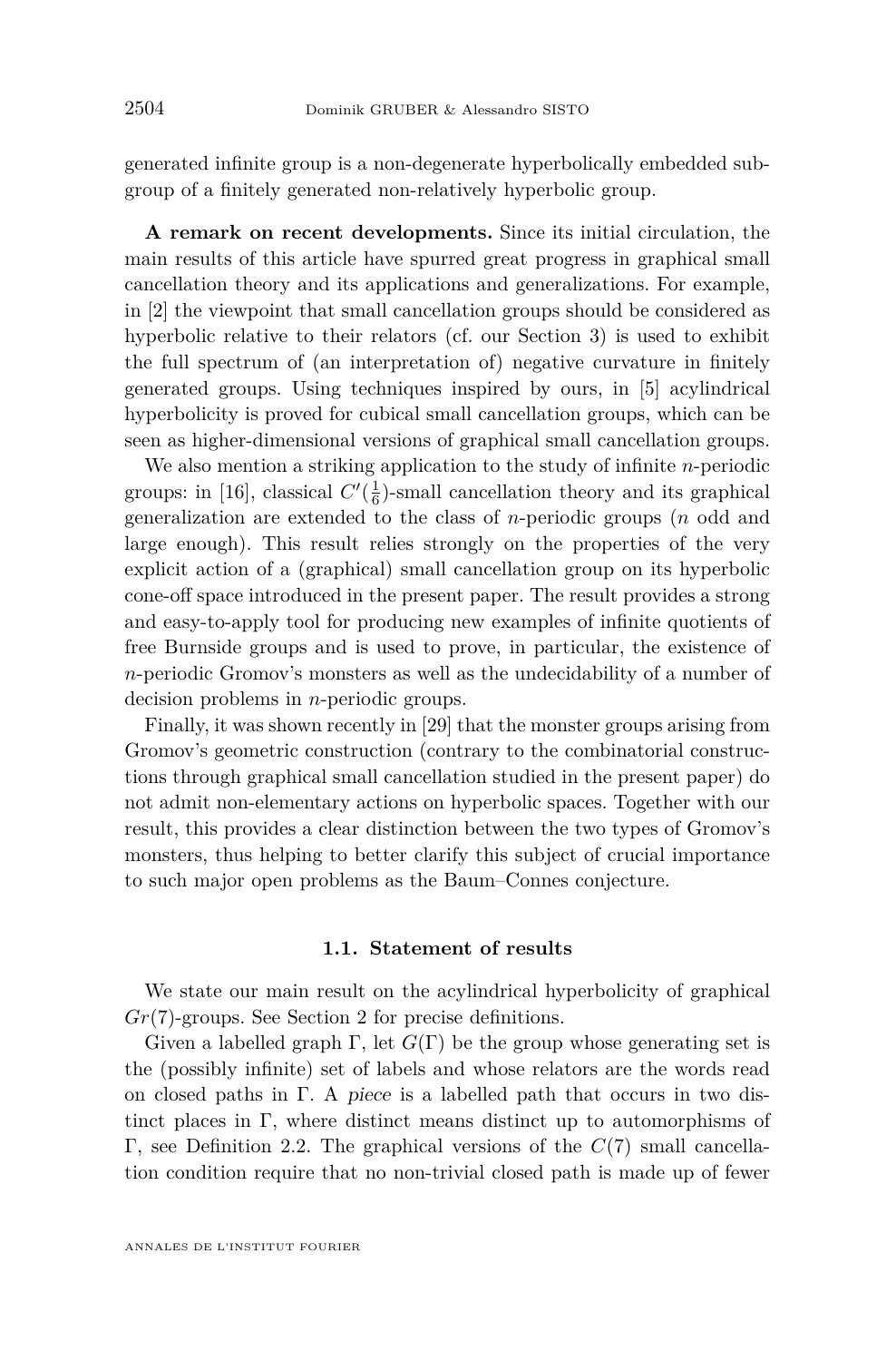than 7 pieces. We can interpret any set of relators of a group presentation as a labelled graph that consists of disjoint cycle graphs labelled by the relators. Thus, graphical small cancellation conditions generalize classical small cancellation conditions.

We consider two variants of graphical generalizations of the classical  $C(7)$ -condition, see Definition [2.3:](#page-9-1) the graphical  $Gr(7)$ -condition covers labelled graphs satisfying the condition on pieces described above. Such graphs may, in particular, admit non-trivial label-preserving automorphisms. The graphical  $Gr(7)$ -condition fully generalizes the classical  $C(7)$ condition, i.e. all classical *C*(7)-presentations can be considered as graphical *Gr*(7)-presentations, see [\[26,](#page-50-1) Section 1.1]. The condition, for example, allows constructions of groups with torsion. Since any group has a *Gr*(7) presentation given by any one of its labelled Cayley graphs, see [\[26,](#page-50-1) Example 2.2], we always have to make additional assumptions on the graph to obtain meaningful statements. The graphical *C*(7)-condition, on the other hand, covers graphs satisfying the condition on pieces described above and, in addition, not having any non-trivial label-preserving automorphisms. It generalizes the classical *C*(7)-condition with the additional hypothesis that no relator is a proper power. The graphical *C*(7)-condition always yields torsion-free (and, in fact, 2-dimensional) groups, see [\[26,](#page-50-1) Theorem 2.18]. The following are our main results:

<span id="page-5-0"></span>THEOREM 1.1. — Let  $\Gamma$  be a  $Gr(7)$ -labelled graph whose components are finite. Then  $G(\Gamma)$  is either virtually cyclic or acylindrically hyperbolic.

In most cases, *G*(Γ) is not virtually cyclic, see Remark [4.4.](#page-27-0)

<span id="page-5-1"></span>THEOREM 1.2. — Let  $\Gamma$  be a  $C(7)$ -labelled graph. Then  $G(\Gamma)$  is either trivial, infinite cyclic, or acylindrically hyperbolic.

Since every component of  $\Gamma$  embeds into the Cayley graph of  $G(\Gamma)$  by [\[26,](#page-50-1) Lemma 4.1, this group can only be trivial if every component of  $\Gamma$  has at most one vertex. It can only be infinite cyclic if every simple closed path on  $\Gamma$  has length at most 2 by [\[26,](#page-50-1) Remark 3.3].

To prove acylindrical hyperbolicity, we construct a hyperbolic space *Y* on which  $G(\Gamma)$  acts. It is obtained from the Cayley graph of  $G(\Gamma)$  by coning-off the embedded copies of components of Γ. In the classical *C*(7) case, these components are cycle graphs labelled by the relators. In fact, our construction of a hyperbolic space works in a more general setting by coning-off relators of an infinite presentations satisfying a certain (relative) subquadratic isoperimetric inequality.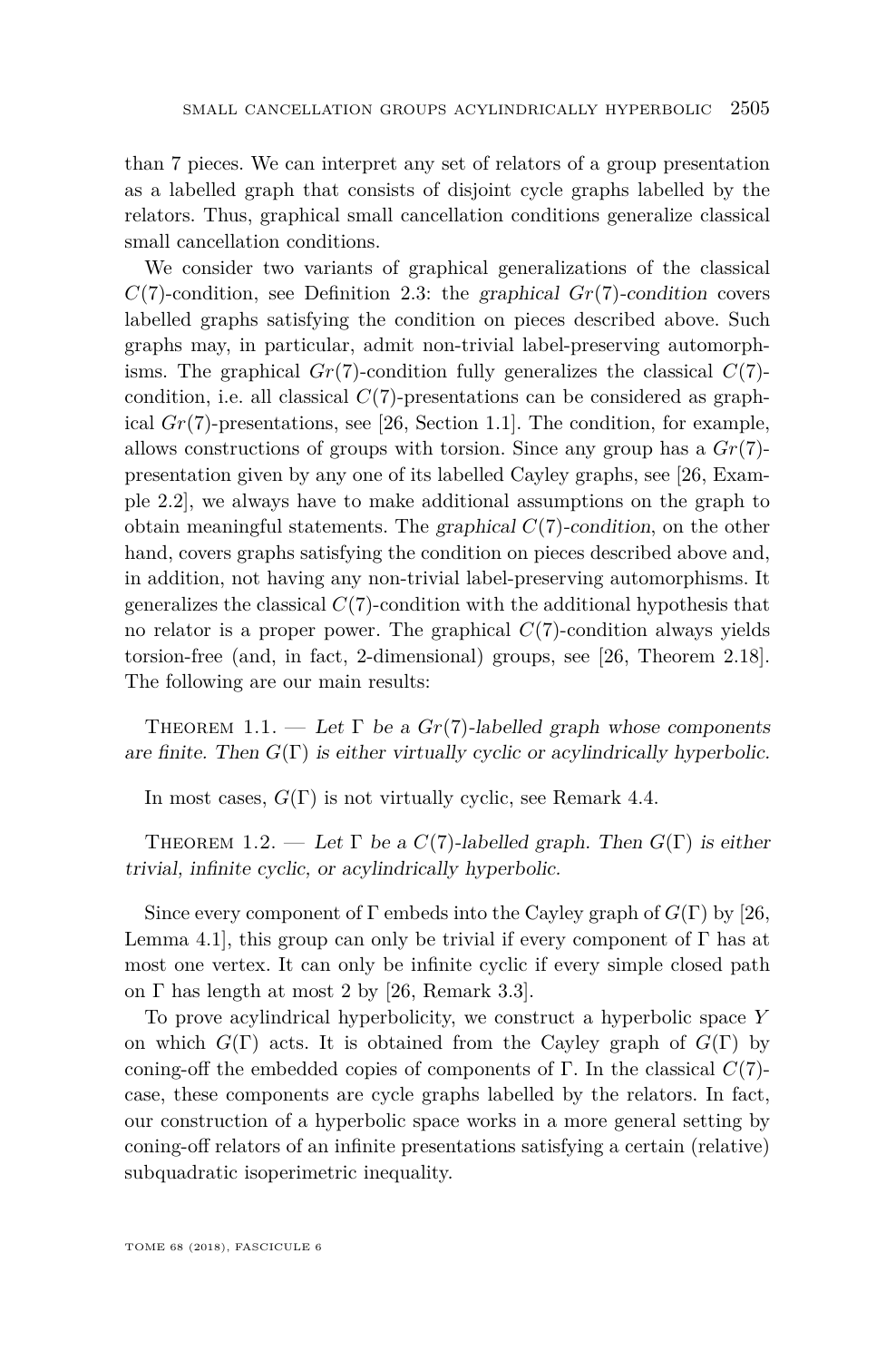Let  $M(S)$  denote the free monoid on  $S \sqcup S^{-1}$ . Given  $w \in M(S)$ , a diagram for *w* is a singular disk diagram with boundary word *w*, see Subsection [2.3.](#page-10-0)

PROPOSITION [3.2.](#page-17-0) — Let  $\langle S | R \rangle$  be a presentation of a group *G*, where  $R \subseteq M(S)$  is closed under cyclic conjugation and inversion. Let  $W_0$  be the set of all subwords of elements of *R*. Suppose there exists a subquadratic map  $f : \mathbb{N} \to \mathbb{N}$  with the following property for every  $w \in M(S)$ : If *w* is trivial in *G* and if *w* can be written as product of *N* elements of  $W_0$ , then there exists a diagram for *w* over  $\langle S | R \rangle$  with at most  $f(N)$  faces. Denote by *W* the image of  $W_0$  in *G*. Then  $Cay(G, S \cup W)$  is *Gromov hyperbolic*.

For the action of *G*(Γ) on *Y* we construct a particular type of loxodromic element, called WPD element, see Definition [2.1.](#page-8-1) It is defined as a suitable product of labels of paths on Γ. In the classical *C*(7)-case, these labels of paths are subwords of relators. In fact, our proof of Theorem [1.1](#page-5-0) does not require all components of  $\Gamma$  to be finite, only some necessary to find the WPD element. The existence of an action of *G*(Γ) on a hyperbolic space with a WPD element implies that *G*(Γ) is virtually cyclic or acylindrically hyperbolic. In the case that  $\Gamma$  satisfies the stronger graphical  $Gr'(\frac{1}{6})$ -condition, Theorem [4.9](#page-33-0) relaxes the finiteness assumption of Theorem [1.1,](#page-5-0) and Proposition [3.6](#page-20-0) provides a description of geodesics in the space *Y* that allows us to construct an example where the action of  $G(\Gamma)$ on *Y* is not acylindrical.

Using a new viewpoint on graphical small cancellation theory over free products presented in [\[27\]](#page-50-15), we show that our results immediately generalize to the larger class of groups given by graphical small cancellation presentations over free products, see Theorems [4.12,](#page-36-0) [4.13,](#page-37-0) and [4.14.](#page-37-1)

Since every classical *C*(7)-presentation corresponds to a *Gr*(7)-labelled graph whose components are cycle graphs labelled by the relators, Theorem [1.1](#page-5-0) implies the following:

THEOREM 1.3. — Let  $G = \langle S | R \rangle$  be a classical  $C(7)$ -presentation. Then *G* is either virtually cyclic or acylindrically hyperbolic.

Since every classical  $C'(\frac{1}{6})$ -presentation is a classical  $C(7)$ -presentation, this result, in particular, holds for classical  $C'(\frac{1}{6})$ -groups.

<span id="page-6-0"></span>COROLLARY 1.4. — Let  $G = \langle S | R \rangle$  be a classical  $C(7)$ -presentation, where  $S$  is finite and  $R$  is infinite. Then  $G$  is acylindrically hyperbolic, whence:

• *G* is SQ-universal, i.e. for every countable group *C* there exists a quotient *Q* of *G* such that *C* embeds into *Q*.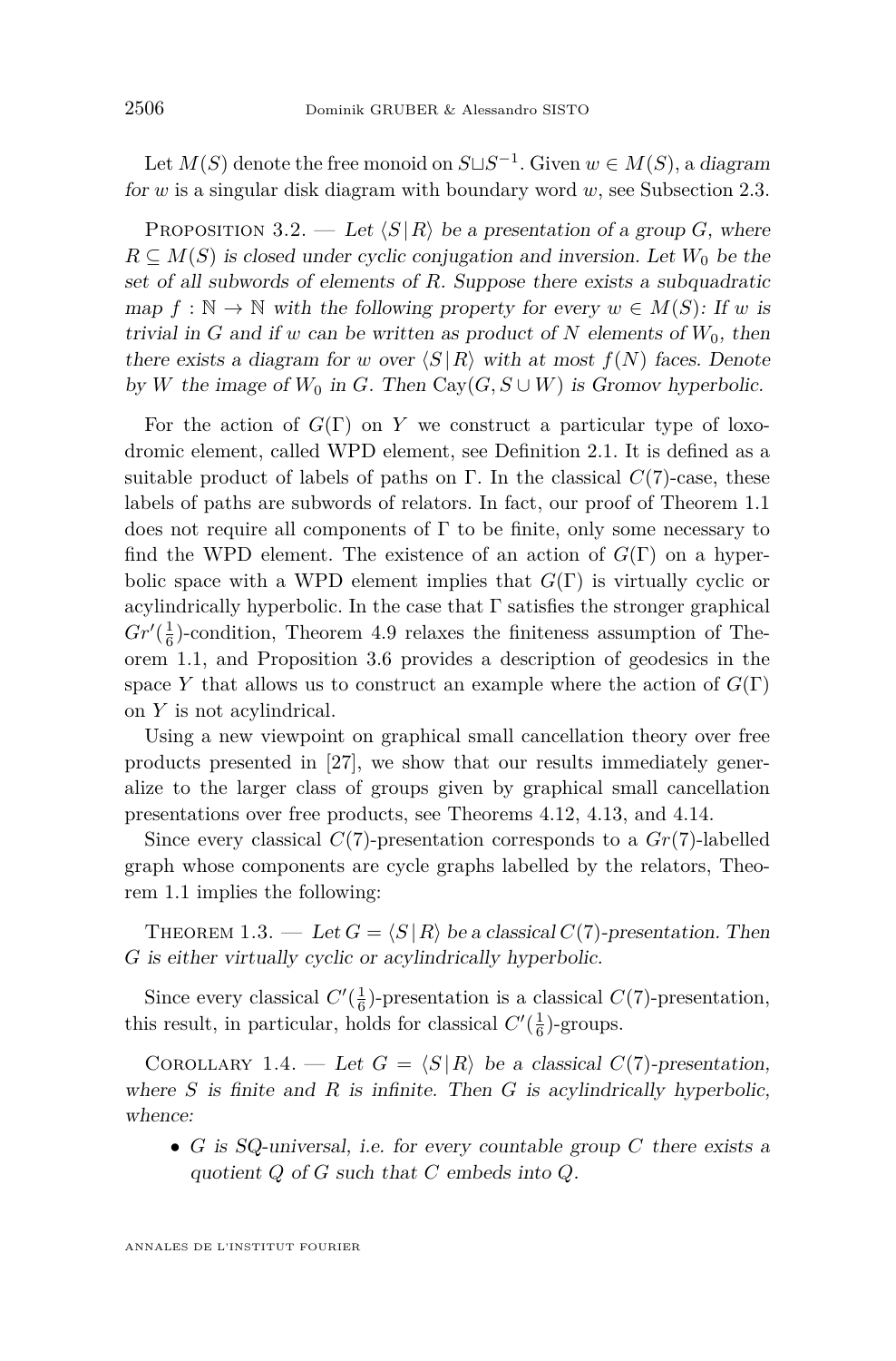- *G* has free normal subgroups.
- *G* contains Morse elements, and all its asymptotic cones have cutpoints.
- The bounded cohomology of *G* is infinite dimensional in degrees 2 and 3.
- The reduced *C* ∗ -algebra of *G* is simple.
- Every commensurating endomorphism of *G* is an inner automorphism.

The first statement of Corollary [1.4](#page-6-0) was proven directly using different arguments by the fist author for the larger class of infinitely presented classical  $C(6)$ -groups [\[27\]](#page-50-15).

We next state our result on divergence functions of groups. The group presentations we obtain are explicit if the subexponential functions are given explicitly.

THEOREM [5.2.](#page-40-0) — Let  $r_N := (a^N b^N a^{-N} b^{-N})^4$ , and for  $I \subseteq \mathbb{N}$ , let  $G(I)$ be defined by the presentation  $\langle a, b | r_i : i \in I \rangle$ . Then, for every infinite set *I*, we have:

$$
\liminf_{n \to \infty} \frac{\text{Div}^{G(I)}(n)}{n^2} < \infty.
$$

Let  ${f_k | k \in \mathbb{N}}$  be a countable set of subexponential functions. Then there exists an infinite set  $J \subseteq \mathbb{N}$  such that for every function g satisfying *g*  $\le$  *f<sub>k</sub>* for some *k* we have for every subset *I* ⊆ *J*:

$$
\limsup_{n \to \infty} \frac{\text{Div}^{G(I)}(n)}{g(n)} = \infty.
$$

Being acylindrically hyperbolic is equivalent to containing a proper infinite hyperbolically embedded subgroup in the sense of [\[17\]](#page-50-4), and the motivating examples of hyperbolically embedded subgroups are peripheral subgroups of relatively hyperbolic groups. In the last part of the paper we explore the relation between these notions using our small cancellation constructions.

In Proposition [6.1,](#page-45-0) we provide a condition that enables constructions of groups that are not non-trivially relatively hyperbolic. In particular, the groups of Theorem [5.2](#page-40-0) are not non-trivially relatively hyperbolic, which can also be deduced from the fact that the divergence function of any non-trivially relatively hyperbolic group is at least exponential [\[45\]](#page-51-14). We use Proposition [6.1](#page-45-0) and explicit small cancellation presentations over free products to prove the following theorem, which provides new examples of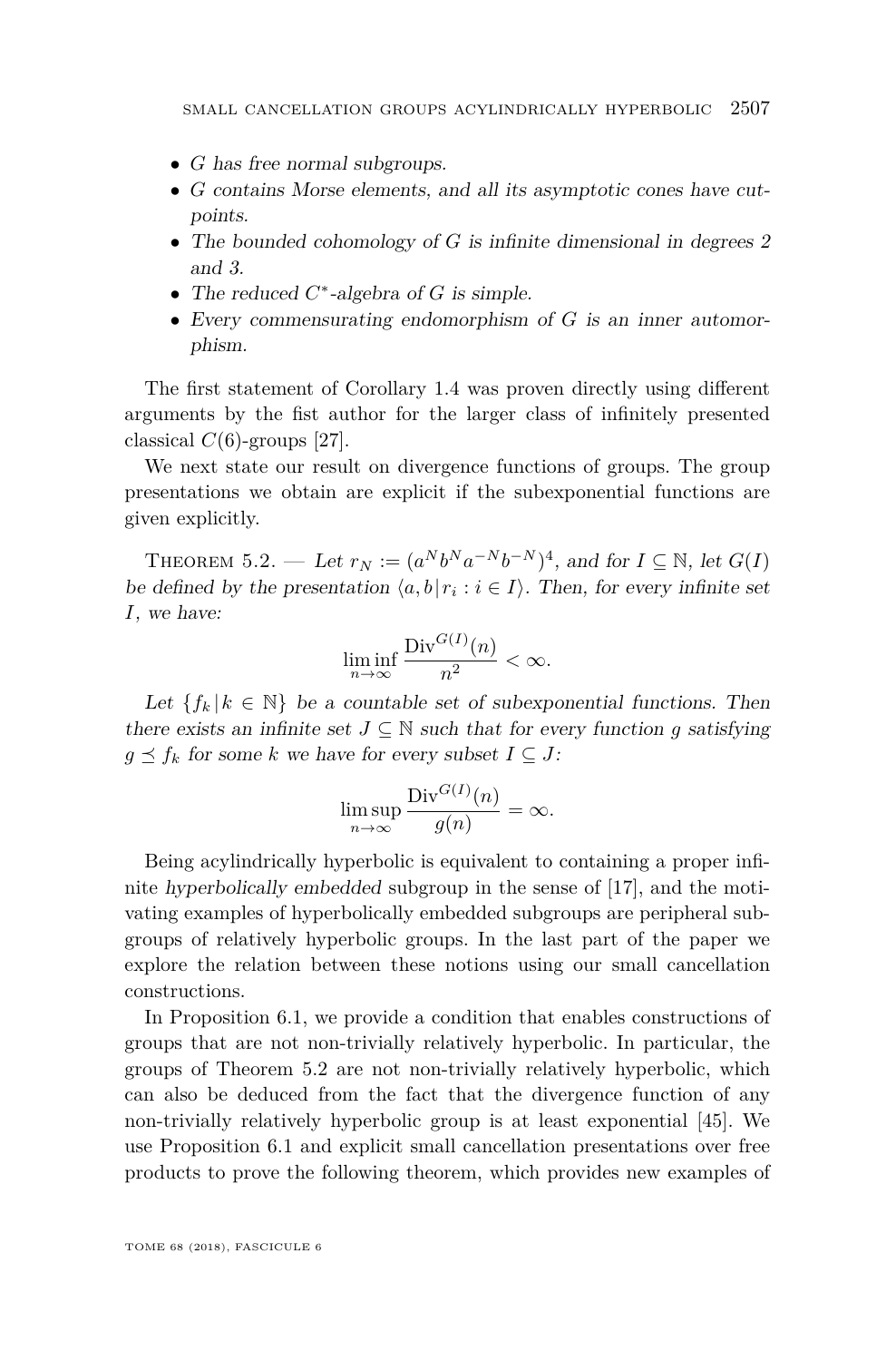non-degenerate hyperbolically embedded subgroups of non-relatively hyperbolic groups.

THEOREM  $6.5.$  — Let *H* be a finitely generated infinite group. Then there exists a finitely generated group *G* such that *H* is a non-degenerate hyperbolically embedded subgroup of *G* and such that *G* is not hyperbolic relative to any collection of proper subgroups.

**Acknowledgements.** Prior to working on this paper, the first author learned that Denis Osin thought that infinitely presented classical  $C'(\frac{1}{8})$ groups are acylindrically hyperbolic. This was inspired by results of Goulnara Arzhantseva and Cornelia Drutu on geodesics in the Cayley graphs of these groups [\[4\]](#page-49-5). The present paper arose out of attempts to construct infinitely presented graphical *Gr*(7)-groups that are not acylindrically hyperbolic. We thank Goulnara Arzhantseva for her helpful comments, Denis Osin for his interest in our work, Markus Steenbock for an inspiring discussion on free product small cancellation, and an anonymous referee for a number of constructive remarks.

# **2. Preliminaries**

<span id="page-8-0"></span>In this section, we give definitions and useful preliminary results.

### **2.1. Acylindrical hyperbolicity via WPD-condition**

To prove acylindrical hyperbolicity of the groups we consider, we will use the following equivalent definition given in [\[41\]](#page-51-5). Here, WPD is an abbreviation for "weak proper discontinuity" as defined in [\[12\]](#page-50-3).

<span id="page-8-1"></span>DEFINITION 2.1. — Let  $G$  be a group acting by isometries on a Gromov hyperbolic space *Y*. We say  $q \in G$  is a WPD element if both of the following hold:

- *g* acts hyperbolically, *i.e.* for every  $x \in Y$ , the map  $\mathbb{Z} \to Y$ ,  $z \mapsto g^z x$ is a quasi-isometric embedding, and
- *g* satisfies the WPD condition, i.e. for every  $x \in Y$  and every  $K \geq 0$ there exists  $N_0 \geq 0$  such that for all  $N \geq N_0$  the following set is finite:

 ${h \in G | d_Y(x, hx) \leqslant K \text{ and } d_Y(g^N x, hg^N x) \leqslant K}.$ 

ANNALES DE L'INSTITUT FOURIER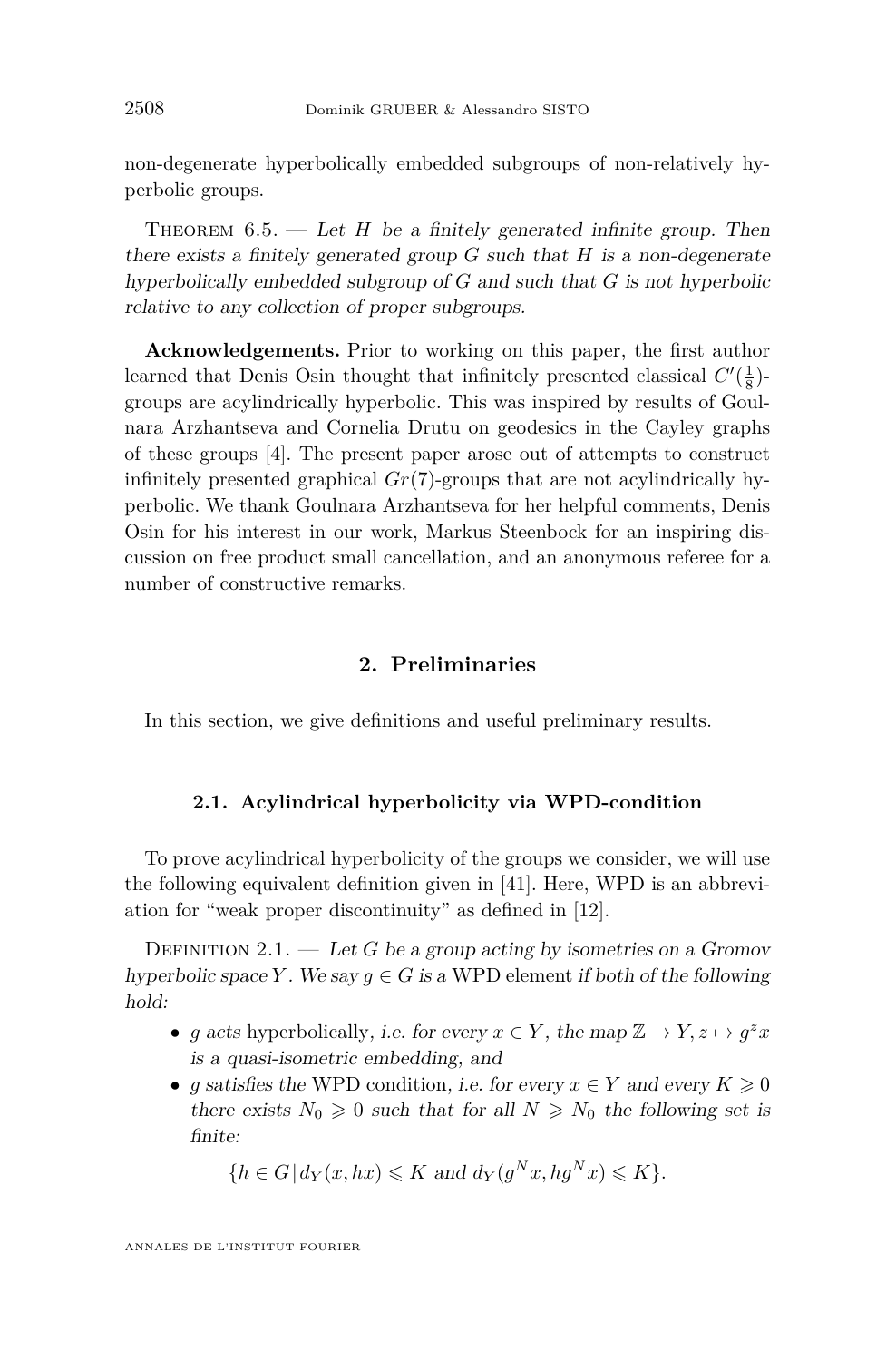We say *G* is acylindrically hyperbolic if *G* is not virtually cyclic and if there exists an action of *G* by isometries on a Gromov hyperbolic space for which there exists a WPD element.

# **2.2. Graphical small cancellation conditions**

We give definitions of graphical small cancellation conditions following [\[26,](#page-50-1) [27\]](#page-50-15).

Let  $\Gamma$  be a graph. A *labelling* of  $\Gamma$  by a set *S* is a choice of orientation for each edge and a map assigning to each edge an element of *S*. Given an edge-path *p* in Γ, the label of *p*, denoted  $\ell(p)$ , is the product of the labels of the edges traversed by *p* in  $M(S)$ , the free monoid on  $S \sqcup S^{-1}$ . Here a letter is given exponent  $+1$  if the corresponding edge is traversed in its direction and −1 if it is traversed in the opposite direction. A labelling is reduced if the labels of reduced paths are freely reduced words. Here, a reduced path is a path without backtracking. The group defined by  $\Gamma$  is given by the following presentation:

 $G(\Gamma) := \langle S |$  labels of simple closed paths in  $\Gamma \rangle$ .

If *p* is an oriented edge or a path, then  $\iota p$  denotes its initial vertex and  $\tau p$ its terminal vertex. Given graphs  $\Theta$  and  $\Gamma$  that are labelled by the same set *S* and a path *p* in Θ, a lift of *p* is a path in Γ that has the same label as *p*. Given a labelled graph  $\Gamma$  and paths (or subgraphs)  $p_1$  and  $p_2$  in  $\Gamma$ , we say  $p_1$ and  $p_2$  are essentially distinct if, for every label-preserving automorphism  $\phi$  of  $\Gamma$ , we have  $p_2 \neq \phi(p_1)$ . Otherwise, we say they are essentially equal.

<span id="page-9-0"></span>DEFINITION 2.2 (Piece). — Let  $\Theta$  and  $\Gamma$  be graphs labelled over the same set *S*. A piece in  $\Theta$  with respect to  $\Gamma$  is a path  $p$  in  $\Theta$  for which there exist essentially distinct lifts  $p_1$  and  $p_2$  of  $p$  in  $\Gamma$ .

In most cases we consider, Θ will either be Γ itself or the 1-skeleton of a diagram as defined below. We are ready to give the graphical small cancellation conditions first stated in [\[26\]](#page-50-1). A path is non-trivial if it is not 0-homotopic.

<span id="page-9-1"></span>DEFINITION 2.3. — Let  $\Gamma$  be a labelled graph,  $n \in \mathbb{N}$ , and  $\lambda > 0$ . We say  $\Gamma$  satisfies

• the graphical  $Gr(n)$ -condition if the labelling is reduced and no nontrivial closed path in  $\Gamma$  is a concatenation of fewer than *n* pieces w.r.t.  $\Gamma$ ,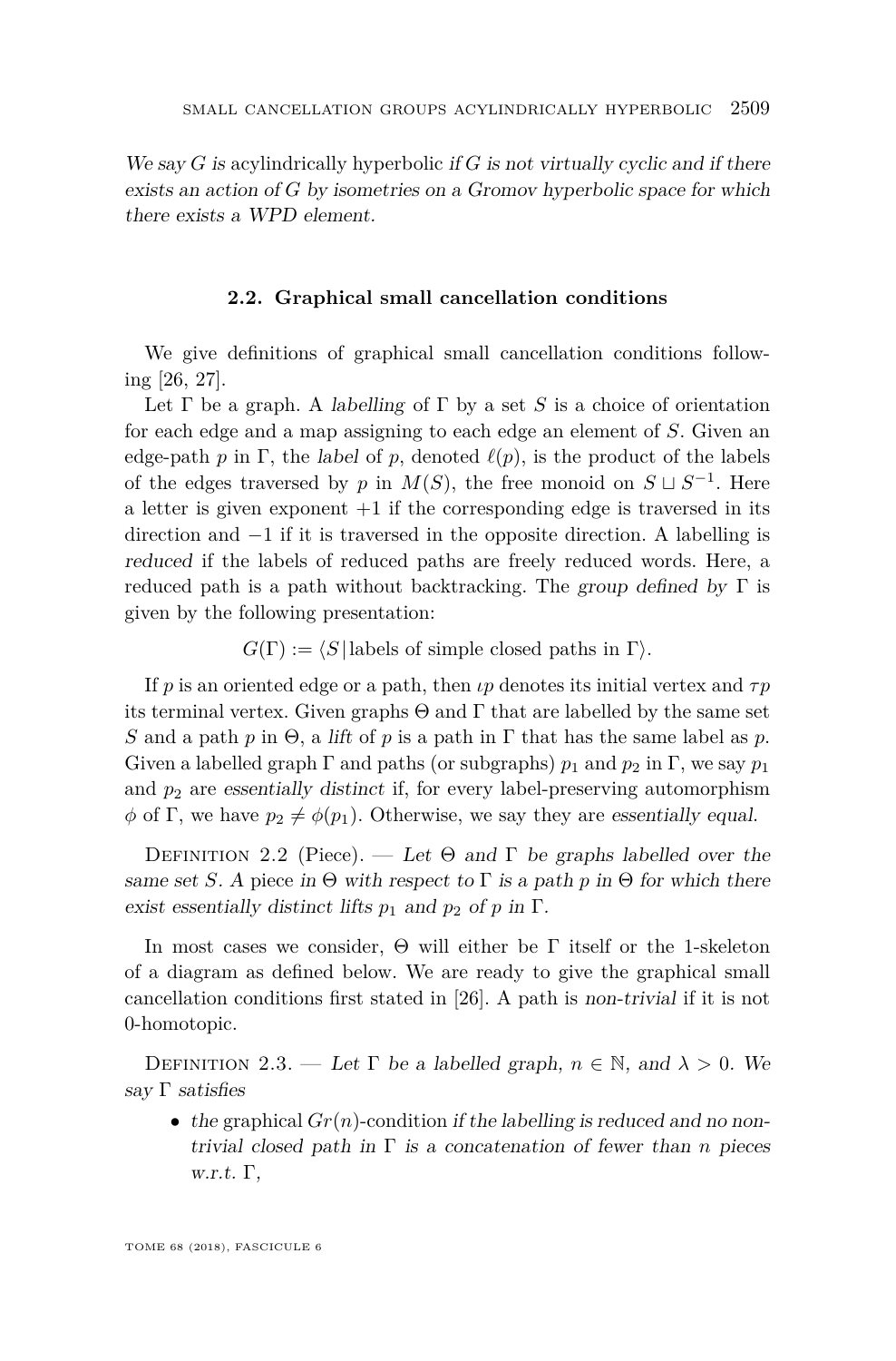• the graphical  $Gr'(\lambda)$ -condition if the labelling is reduced and every piece *p* w.r.t. Γ that is a subpath of a simple closed path  $\gamma$  in Γ satisfies  $|p| < \lambda |\gamma|$ .

If, moreover, every label-preserving automorphism of  $\Gamma$  is the identity on every component with non-trivial fundamental group, then we say  $\Gamma$  satisfies the graphical  $C(n)$ -condition, respectively graphical  $C'(\lambda)$ -condition.

Note that the  $Gr'(\frac{1}{n})$ -condition is stronger than the  $Gr(n+1)$ -condition.

# **2.3. Diagrams over graphical presentations**

<span id="page-10-0"></span>We briefly give definitions of diagrams in the sense of [\[33\]](#page-51-3), which are standard tools in small cancellation theory.

A diagram is a finite, contractible 2-complex embedded in  $\mathbb{R}^2$  whose 1skeleton, when considered as graph, is endowed with a labelling by a set *S*. (Such a diagram is usually called a singular disk diagram.) A disk diagram is a diagram that is homeomorphic to a 2-disk. We call the images of 1-cells edges and the images of 2-cells faces.

The boundary word of a face Π is the word read on the boundary cycle *∂*Π of Π (which depends on choices of base point and orientation). The boundary word of a diagram *D* is the word read on the path *∂D* traversing the topological boundary of  $D$  inside  $\mathbb{R}^2$  (and again depends on choices of base point and orientation). We call a diagram *D* with boundary word *w* a diagram for *w*. Given a presentation  $\langle S | R \rangle$  where *R* is a set of words in *M*(*S*), the free monoid on  $S \sqcup S^{-1}$ , a diagram over  $\langle S | R \rangle$  is a diagram labelled by *S* where every face has a boundary word in *R*.

An arc in a diagram *D* is an embedded line graph of length at least 1 all interior vertices of which have degree 2 (in *D*). An arc is exterior if its edges lie in *∂D* and interior otherwise. A face in a diagram *D* is called interior if it does not have edges in the boundary of *D*, otherwise it is a boundary face. A (3*, k*)-diagram is a diagram where the boundary of every interior face is made up of at least *k* maximal arcs (where we count arcs with their multiplicity in the boundary cycle).

Given an *S*-labelled graph Γ, a diagram over Γ is a diagram over the presentation  $\langle S |$ labels of simple closed paths in Γ. Let *p* be path in a diagram over  $\Gamma$  that lies in the intersection of faces  $\Pi$  and  $\Pi'$ . There are lifts of *p* in Γ induced by lifts of *∂*Π and *∂*Π<sup>0</sup> in Γ. We say that *p* originates from  $\Gamma$  if there exist lifts of  $\partial \Pi$  and  $\partial \Pi'$  in  $\Gamma$  that induce the same lift of *p*. Note that if an interior arc does not originate from  $\Gamma$ , then it is a piece of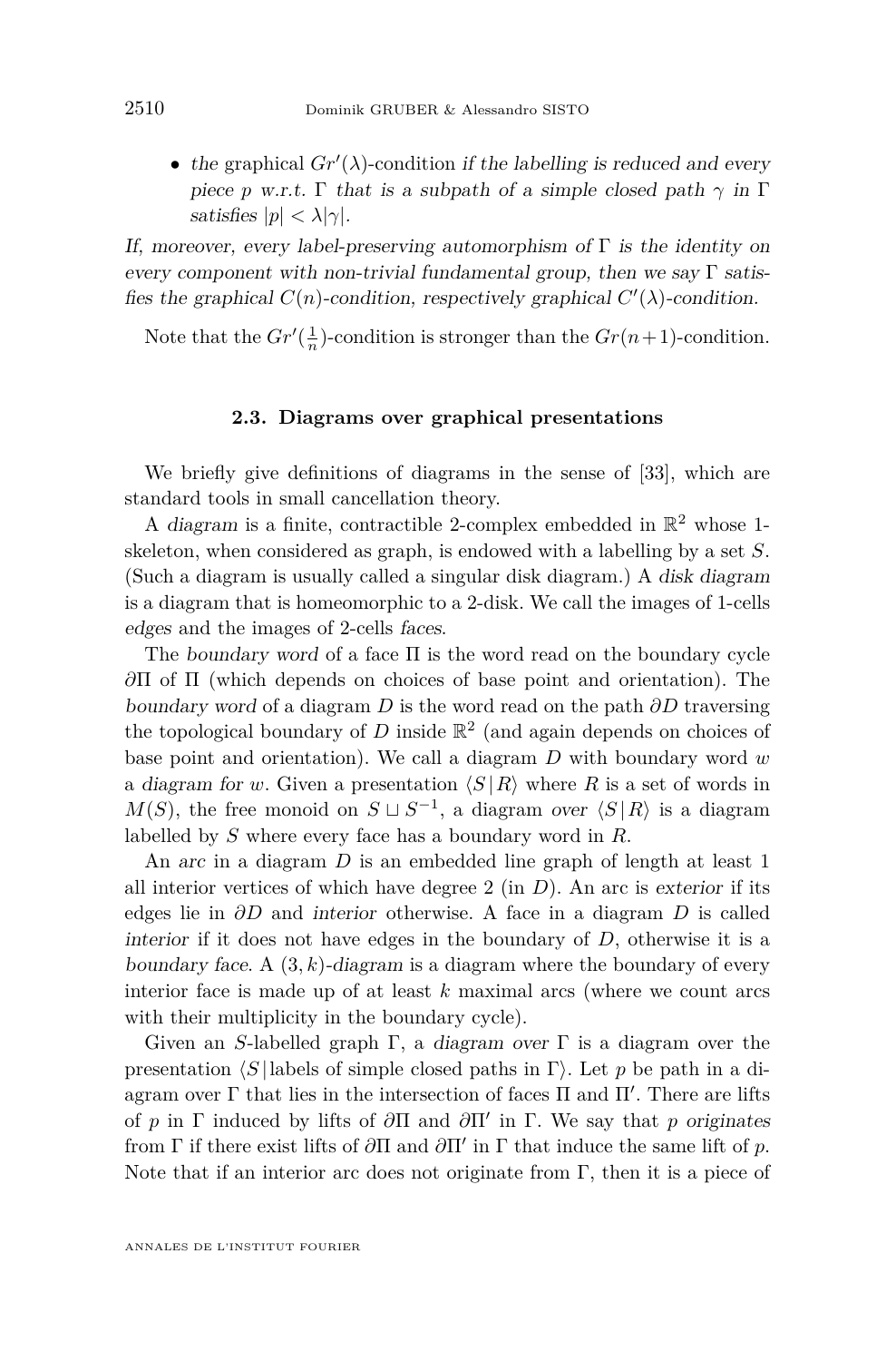the diagram with respect to Γ. A Γ-reduced diagram is a diagram over Γ where no interior edge (or equivalently no interior arc) originates from Γ. The following lemma, a direct consequence of van Kampen's Lemma [\[33\]](#page-51-3) and [\[26,](#page-50-1) Lemma 2.13], shows that this is a notion of "reducedness" suitable for our purposes. The idea is that whenever an arc *a* in the intersection of two faces originates from  $\Gamma$ , then the two incident faces can be merged into one face by removing *a*, and the resulting face bears the label of a closed path in Γ. This closed path can be decomposed into simple closed paths, which corresponds to foldings in the diagram.

<span id="page-11-0"></span>LEMMA 2.4. — Let  $\Gamma$  be a  $Gr(6)$ -labelled graph, and let *w* be a word in  $M(S)$ . Then *w* represents the identity in  $G(\Gamma)$  if and only if there exists a Γ-reduced diagram for *w*.

Consider a Γ-reduced diagram *D*, where Γ is  $Gr(k)$ -labelled for  $k \geq 6$ . Whenever an arc *a* lies in the intersection of two faces  $\Pi$  and  $\Pi'$  of *D*, it is a piece. Therefore, *D* is a (3*, k*)-diagram. If Γ moreover satisfies the graphical  $Gr'(\lambda)$ -condition, then we have  $|a| < \lambda |\partial \Pi|$  and  $|a| < \lambda |\partial \Pi'|$ .

## **2.4. Graphical small cancellation over free products**

Given groups  $G_i$  with generating sets  $S_i$ , let  $\Gamma$  be a graph labelled by the set  $\bigsqcup_{i \in I} S_i$ . In this situation, we define  $G(\Gamma)_*$  to be the quotient of  $*_{i \in I} G_i$ by the normal subgroup generated by all labels of closed paths in Γ.

Graphical small cancellation groups over free products were first studied in [\[47\]](#page-51-4). We recap here definitions from [\[27\]](#page-50-15), which present a convenient way to skip notions such as "reduced forms" and "semi-reduced forms" used in standard definitions of small cancellation conditions over free products [\[33\]](#page-51-3).

DEFINITION 2.5. — Let  $\Gamma$  be labelled by  $\bigsqcup_{i\in I} S_i$ , where  $S_i$  are generating sets of groups  $G_i$ . The completion of  $\Gamma$ , denoted  $\Gamma$ , is obtained as follows: Onto every edge labelled by  $s_i \in S_i$ , attach a copy of  $\text{Cay}(G_i, S_i)$ along an edge of  $Cay(G_i, S_i)$  labelled by  $s_i$ . The graph  $\Gamma$  is defined as the quotient of the resulting graph by the equivalence relation  $e \sim e'$  if edges *e* and *e'* have the same label and there exists a path from *ιe* to *ιe'* whose label is trivial in  $*_{{i \in I}} G_i$ .

We use the same notion of piece as above. We say a path  $p$  in  $\overline{\Gamma}$  is locally geodesic if every subpath of *p* that is contained in one of the attached  $Cay(G_i, S_i)$  is geodesic. More generally, a path in a labelled graph is locally geodesic if it lifts to a locally geodesic path in Γ.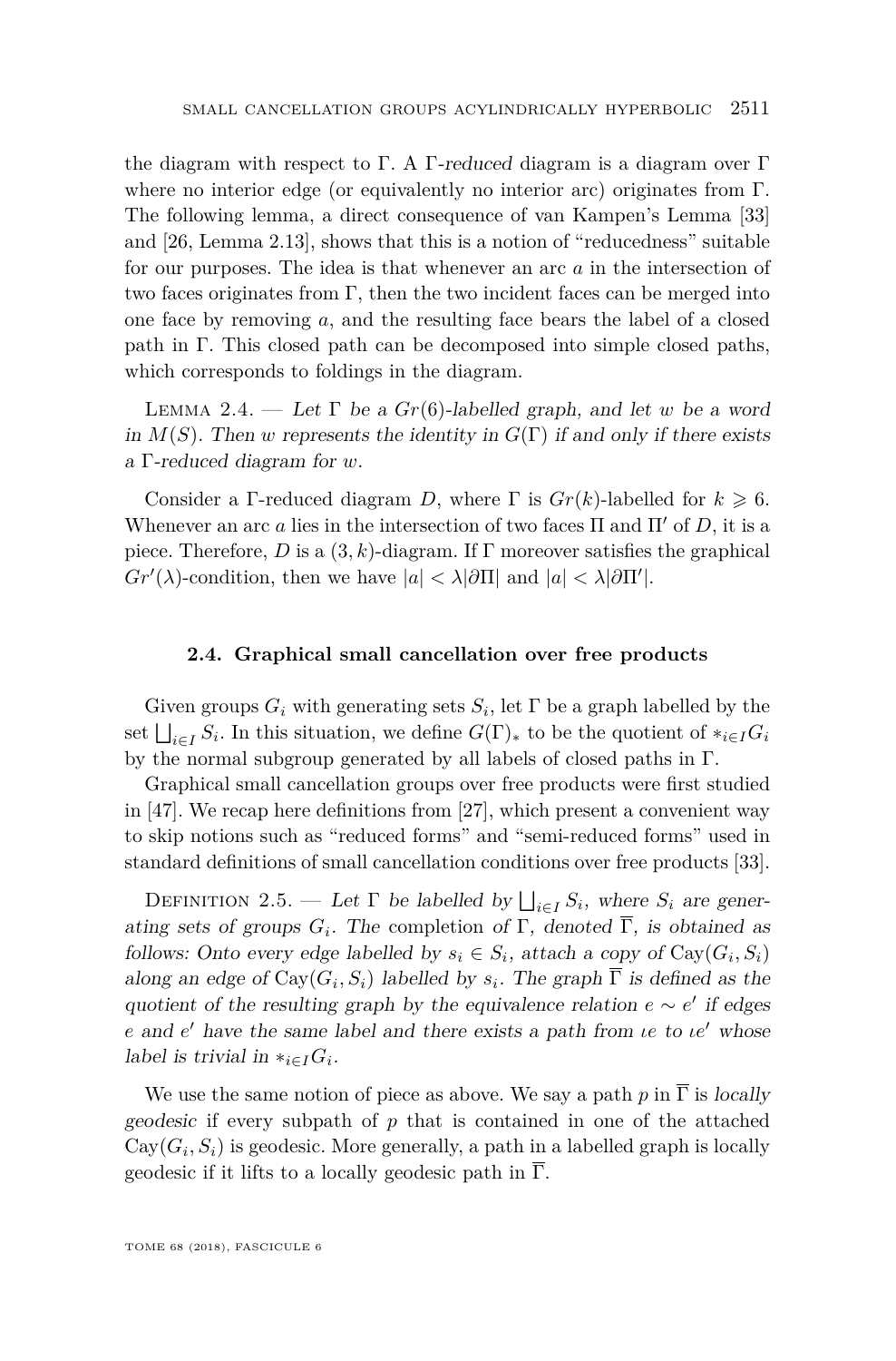DEFINITION 2.6. — Let  $n \in \mathbb{N}$  and  $\lambda > 0$ . Let  $\Gamma$  be labelled over  $\bigsqcup_{i \in I} S_i$ , where  $S_i$  are generating sets of groups  $G_i$ . We say  $\Gamma$  satisfies

- the graphical  $Gr_*(n)$ -condition if every attached  $Cay(G_i, S_i)$  in  $\Gamma$ is an embedded copy of  $Cay(G_i, S_i)$  and in  $\Gamma$  no path whose label is non-trivial in  $*_i \in I$ *G*<sup>*i*</sup> is concatenation of fewer than *n* pieces,
- the graphical  $Gr'_{*}(\lambda)$ -condition if every attached  $Cay(G_i, S_i)$  in  $\overline{\Gamma}$ is an embedded copy of  $Cay(G_i, S_i)$  and in  $\Gamma$  every piece  $p$  that is locally geodesic and that is a subpath of a simple closed path  $\gamma$ whose label is non-trivial in  $*_i \in I$ *G*<sup>*i*</sup> satisfies  $|p| < \lambda |\gamma|$ .

If, additionally, every label-preserving automorphism of  $\overline{\Gamma}$  is the identity on every component  $\Gamma_0$  of  $\overline{\Gamma}$  for which there exists a closed path in  $\Gamma_0$  whose label is non-trivial in  $*_i \in I$ *G*<sup>*i*</sup>, then we say that  $\Gamma$  satisfies the graphical  $C_*(n)$ -condition, respectively graphical  $C'_*(\lambda)$ -condition.

A diagram over  $\overline{\Gamma}$  is a diagram where every face  $\Pi$  either bears the label of a simple closed path in  $\Gamma$  that is non-trivial in  $*_i \in I$ *G*<sup>*i*</sup>, or  $\Pi$  bears the label of a simple closed path in some  $Cay(G_i, S_i)$  and has no interior edge. The following analogy of Lemma [2.4](#page-11-0) is stated in [\[27,](#page-50-15) Lemma 3.8]. A detailed proof is given in [\[28,](#page-50-16) Theorem 1.35]. A  $\overline{\Gamma}$ -reduced diagram is a diagram over  $\overline{\Gamma}$  in which no interior edge originates from  $\overline{\Gamma}$  and in which every interior arc is locally geodesic.

<span id="page-12-0"></span>LEMMA 2.7. — Let  $\Gamma$  be a  $Gr_*(6)$ -labelled graph over  $S = \bigsqcup_{i \in I} S_i$ , where  $S_i$  are generating sets of groups  $G_i$ , and let w be a word in  $M(S)$ . Then *w* represents the identity in  $G(\Gamma)_*$  if and only if there exists a  $\overline{\Gamma}$ reduced diagram for *w*.

We call a diagram *D* as in Lemma [2.7](#page-12-0)  $\overline{\Gamma}$ -reduced. We record the following generalization of [\[47,](#page-51-4) Theorem 1], which follows from the arguments of [\[47,](#page-51-4) Theorem 1], [\[26,](#page-50-1) Theorem 2.16], and [\[26,](#page-50-1) Lemma 4.3] and refer the reader to [\[28,](#page-50-16) Theorem 2.9] for a detailed proof. We first recall the definition of a relatively hyperbolic group following [\[40\]](#page-51-16).

DEFINITION 2.8. — Let *G* be a group and  $\{G_i \mid i \in I\}$  a collection of subgroups. Denote by  $R_i$  all elements of  $M(G_i)$  that represent the identity in  $G_i$ . A presentation of *G* relative to  $\{G_i \mid i \in I\}$  is a pair of sets  $(X, R)$ such that  $R \subseteq M(\bigsqcup_{i \in I} G_i \sqcup X)$ , and  $\langle \bigsqcup_{i \in I} G_i \sqcup X \vert \bigsqcup_{i \in I} R_i \sqcup R \rangle$  is a presentation of *G* that is compatible with the inclusion maps  $G_i \rightarrow G$ . The relative area of a word  $w \in M(\bigsqcup_{i \in I} G_i \sqcup X)$  that represents the identity in  $G$ , denoted Area<sub>rel</sub> $(w)$ , is the minimal number of faces with labels in *R* in a diagram over  $\langle \bigsqcup_{i \in I} G_i \sqcup X \mid \bigsqcup_{i \in I} R_i \sqcup R \rangle$  whose boundary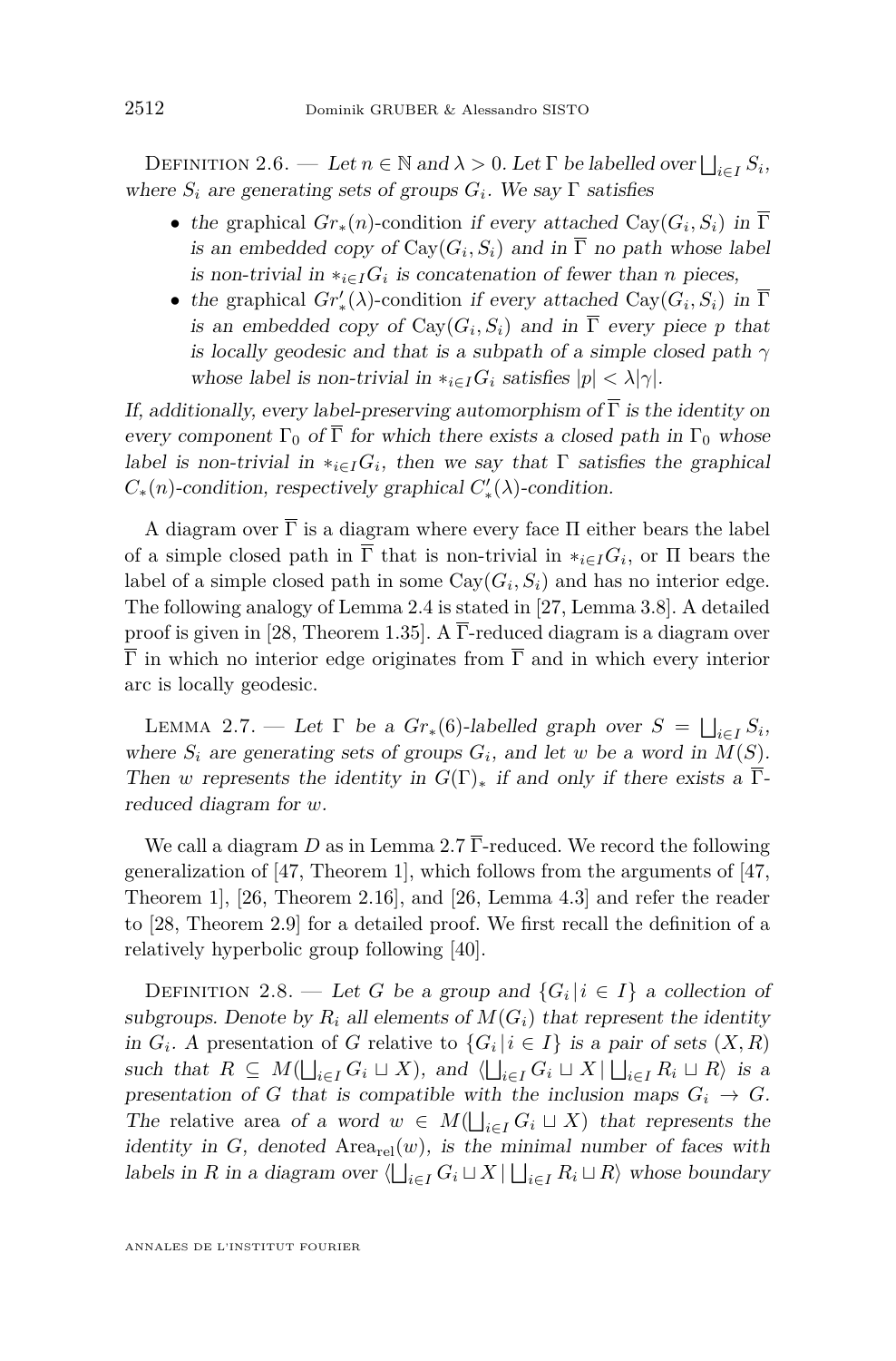word is *w*. The relative Dehn function associated to  $(X, R)$  is the map  $\mathbb{N} \to \mathbb{N}, n \mapsto \sup\{\text{Area}_{rel}(w) | w \in M(\bigsqcup_{i \in I} G_i \sqcup X), w = 1 \in G, |w| \leqslant n\}$ 

DEFINITION 2.9.  $- A$  group *G* is hyperbolic relative to a collection of subgroups  $\{G_i \mid i \in I\}$  if it admits a presentation  $(X, R)$  relative to  ${G_i | i \in I}$  such that *X* and *R* are finite and the associated relative Dehn function is bounded from above by a linear map. A group *G* is non-trivially relatively hyperbolic if it is hyperbolic relative to a collection of proper subgroups.

<span id="page-13-1"></span>THEOREM 2.10 ([\[28,](#page-50-16) Theorem 2.9]). — Let  $\Gamma$  be a  $Gr_*(7)$ -labelled graph. Let  $\overline{R}$  be the set of all words read on simple closed paths in  $\overline{\Gamma}$ , and let R be a set words such that, for each  $r \in \overline{R}$ , there exist a cyclic shift r' of r and  $r'' \in R$  such that  $r'$  and  $r''$  represent the same element of  $*_{i \in I} G_i$ . Then  $(\emptyset, R)$  is a presentation of  $G(\Gamma)_*$  relative to the collection of subgroups  ${G_i | i \in I}$  with a linear relative Dehn function. If  $\Gamma$  is finite, then *R* may be chosen to be finite and, hence, if  $\Gamma$  is finite, then  $G(\Gamma)_*$  is hyperbolic relative to  $\{G_i \mid i \in I\}.$ 

# **2.5. Facts about small cancellation diagrams**

In our proofs, we will use properties of the following particular type of (3*,* 7)-diagrams. If Π is a face, then *i*(Π) denotes the number of interior maximal arcs in *∂*Π, and *e*(Π) denotes the number exterior maximal arcs in *∂*Π.

DEFINITION 2.11.  $- A(3,7)$ -*n*-gon is a  $(3,7)$ -diagram with a decomposition of  $\partial D$  into *n* reduced subpaths  $\partial D = \gamma_1 \gamma_2 \dots \gamma_n$  with the following property: Every face  $\Pi$  of *D* with  $e(\Pi) = 1$  for which the maximal exterior arc in  $\partial \Pi$  is contained in one of the  $\gamma_i$  satisfies  $i(\Pi) \geq 4$ . A face  $\Pi$  for which there exists an exterior arc in  $\partial\Pi$  that is not contained in any  $\gamma_i$  is called distinguished. We use the words bigon, triangle and quadrangle for 2-gon, 3-gon and 4-gon.

<span id="page-13-0"></span>THEOREM 2.12 (Strebel's bigons, [\[48,](#page-51-17) Theorem 35]). — Let *D* be a simple disk diagram that is a (3*,* 7)-bigon. Then *D* is either a single face, or it has shape  $I_1$  as depicted in Figure [2.5.](#page-13-0) Having shape  $I_1$  means:

• There exist exactly 2 distinguished faces. For each distinguished face Π, there exist an interior maximal arc *δ*1, and an exterior maximal arc  $\delta_2$  such that  $\partial \Pi = \delta_1 \delta_2$ .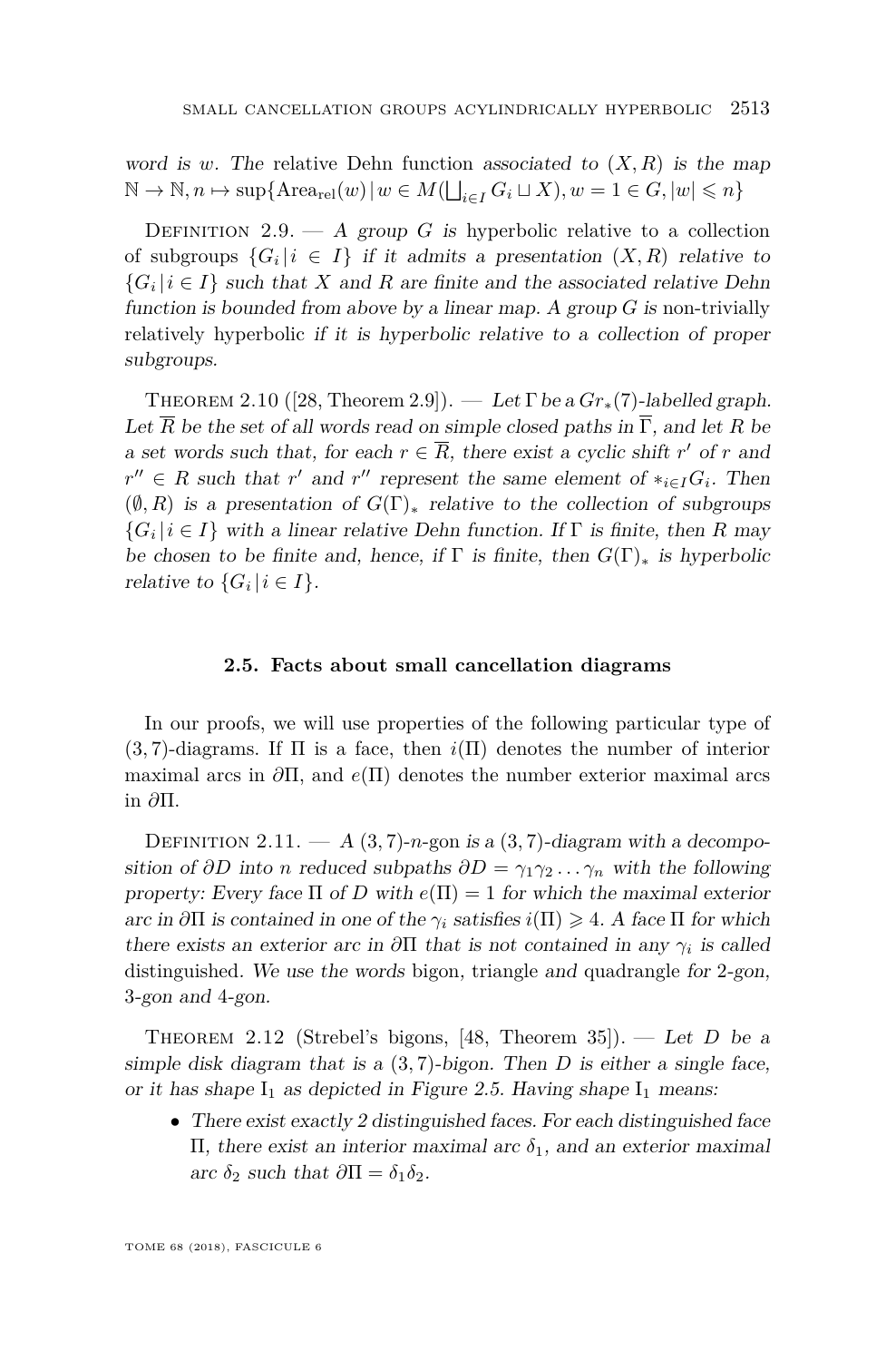

Figure 2.1. A diagram  $D$  of shape  $I_1$ . All faces except the two distinguished ones are optional, i.e. *D* may have as few as 2 faces.

• For every non-distinguished face Π, there exist exterior maximal arcs  $\delta_1$  and  $\delta_3$  that are subpaths of the two sides of *D* and that are not both subpaths of the same side, and interior maximal arcs  $\delta_2$ and  $\delta_4$  such that  $\delta = \delta_1 \delta_2 \delta_3 \delta_4$ .

We also record two useful formulas:

<span id="page-14-0"></span>LEMMA 2.13 ([\[33,](#page-51-3) Corollary 3.3]). — Let *D* be a diagram with at least 2 vertices, such that every interior vertex has degree at least 3 and in which every face has boundary length at least 6. Then

$$
\sum_{v \in \partial D} 2 + \frac{1}{2} - d(v) \geqslant 3,
$$

where *v* denotes vertices of *D*.

<span id="page-14-1"></span>LEMMA 2.14 ([\[48,](#page-51-17) p. 241]). — Let *D* be a diagram without vertices of degree 2 such that every edge is contained in a face. Then

$$
6 = 2\sum_{v} (3 - d(v)) + \sum_{e(\Pi) = k} (6 - 2k - i(\Pi)),
$$

where *v* denotes vertices and Π denotes faces of *D*.

# **2.6.** Embedding Γ into  $Cay(G(Γ))$

Given a component  $\Gamma_0$  of an *S*-labelled graph  $\Gamma$ , after choosing a base vertex in  $\Gamma_0$  and its image Cay( $G(\Gamma), S$ ), the labelling induces a unique label-preserving graph homomorphism  $\Gamma_0 \to \text{Cay}(G(\Gamma), S)$ . We show that, assuming  $\Gamma$  has a  $Gr'(\frac{1}{6})$ -labelling, the image of every component of  $\Gamma$ is convex in  $\text{Cay}(G(\Gamma), S)$ . We also prove that it is isometrically embedded. The isometric embedding result was proved in [\[36\]](#page-51-1) for finite graphs assuming a stronger condition than our graphical  $C'(\frac{1}{6})$ -condition. It was observed in [\[26\]](#page-50-1) that Ollivier's isometric embedding result extends to arbitrary  $Gr'(\frac{1}{6})$ -labelled graphs.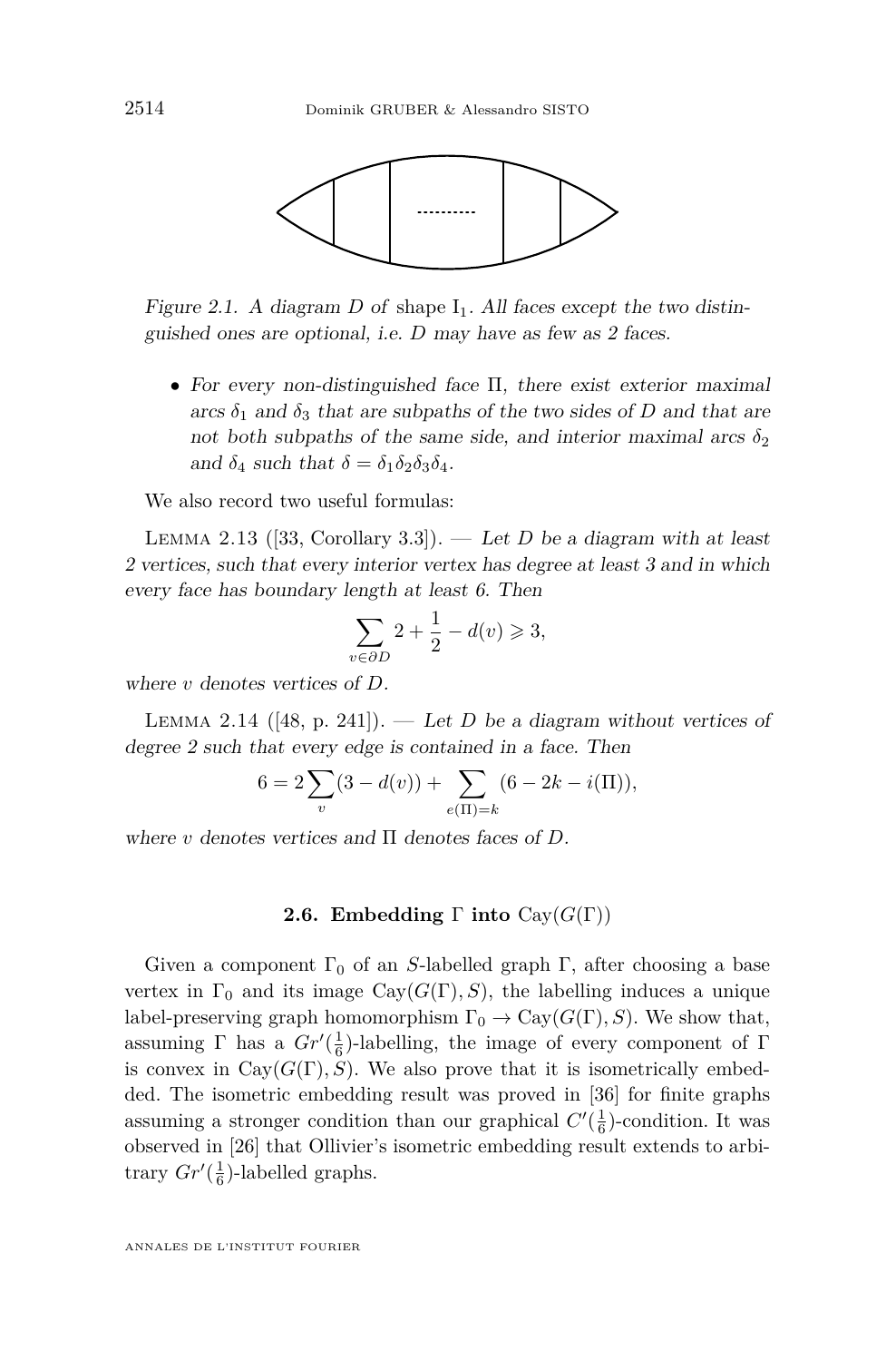<span id="page-15-0"></span>LEMMA 2.15. — Let  $\Gamma_0$  be a component of a  $Gr'(\frac{1}{6})$ -labelled graph  $\Gamma$ , and let *f* be a label-preserving graph homomorphism  $\Gamma_0 \to \text{Cay}(G(\Gamma), S)$ . Then f is an isometric embedding, and its image is convex.

Proof. — Denote  $X := \text{Cay}(G(\Gamma), S)$ . Let  $p_{\Gamma}$  be a geodesic path in  $\Gamma_0$ , and let  $q_X$  be a geodesic path in *X* that has the same endpoints as  $f(p_\Gamma)$ . Let *D* be a Γ-reduced diagram for  $\ell(p_{\Gamma})\ell(q_X)^{-1}$  over Γ, and denote  $\partial D =$  $pq^{-1}$ , i.e. *p* is a lift of  $p_{\Gamma}$  and *q* is a lift of  $q_X$ . If *D* has no faces, then  $q_X = f(p_\Gamma)$ , and the claim holds. From now on assume that *D* contains at least one face. Note that, by the  $Gr'(\frac{1}{6})$ -assumption, for any face  $\Pi$  of *D*, any interior arc *a* in  $\partial \Pi$  satisfies  $|a| < \frac{|\partial \Pi|}{6}$  $\frac{911}{6}$ . Let  $\Pi$  be a face of *D*. Since  $q_X$ is geodesic, any arc *a* in  $\partial\Pi \cap q$  satisfies  $|a| \leq \frac{|\partial \Pi|}{2}$  $\frac{1}{2}$ . Suppose there exists an arc *a* in  $\partial\Pi \cap p$ , and suppose a lift of *a* via  $\partial\Pi$  equals the lift of *a* via  $p \mapsto p_{\Gamma}$ . Then the lift of *a* in  $\Gamma$  is a geodesic subpath of a simple closed path  $\gamma$  in Γ, where  $|\gamma| = |\partial\Pi|$ ; therefore,  $|a| \leq \frac{|\partial\Pi|}{2}$  $\frac{211}{2}$ . If the lifts are distinct for every choice of lift of  $\partial \Pi$ , then *a* is a piece, and, hence,  $|a| < \frac{|\partial \Pi|}{6}$  $\frac{n_1}{6}$ . Therefore, *D* is a (3*,* 7)-bigon, and every disk component is either a single face, or it has shape  $I_1$  as in Theorem [2.12.](#page-13-0) Let  $\Pi$  be a face of *D*. Then  $\Pi$  has interior degree at most two, and any interior arc in  $\partial \Pi$  is shorter than  $\frac{|\partial \Pi|}{6}$ . Since  $|\partial\Pi \cap q| \leqslant \frac{|\partial\Pi|}{2}$  $\frac{\partial \Pi}{2}$ , we obtain  $|\partial \Pi \cap p| > \frac{|\partial \Pi|}{6}$  $\frac{911}{6}$ . Therefore, the path  $a := \partial \Pi \cap p$ is not a piece, and a lift of *a* to Γ via  $\partial \Pi$  and the lift of *a* via  $p \mapsto p_{\Gamma}$ are equal. Since this holds for every face Π, there exists a label-preserving graph homomorphism of the 1-skeleton of  $D$  to  $\Gamma_0$  that induces the lift  $p \mapsto p_{\Gamma}$ . This implies that  $q_X$  lies in  $f(\Gamma_0)$ , whence the image of  $f(\Gamma_0)$  is convex. Since  $q_X$  lifts to a path in  $\Gamma_0$  with the same endpoints as  $p_\Gamma$ , and since  $p_{\Gamma}$  is geodesic, we have  $|q_X| \geqslant |p_{\Gamma}|$ . Thus, the map  $\Gamma_0 \to X$  is an isometric embedding.

<span id="page-15-1"></span>Remark 2.16. — By Lemma [2.7,](#page-12-0) the proof and statement of Lemma [2.15](#page-15-0) also apply to the free product case replacing  $\Gamma$  with  $\overline{\Gamma}$ , i.e. if  $\Gamma$  is a  $Gr'_{*}(\frac{1}{6})$ labelled graph over  $*_i \in I$ *G*<sup>*i*</sup> with generating sets  $(S_i)_{i \in I}$ , then each component of a  $\overline{\Gamma}$  isometrically embeds into  $Cay(G(\Gamma)_*, \bigsqcup_{i \in I} S_i)$  and has a convex image. In particular, if a component of  $\Gamma$  embeds isometrically into  $\overline{\Gamma}$ , then it embeds isometrically into Cay( $G(\Gamma)$ <sub>∗</sub>,  $\bigcup_{i \in I} S_i$ ). Moreover, if an attached  $\text{Cay}(G_{i_0}, S_{i_0})$  embeds isometrically into  $\Gamma$ , then  $\text{Cay}(G_{i_0}, S_{i_0})$  embeds isometrically into  $\text{Cay}(G(\Gamma)_*, \bigcup_{i \in I} S_i)$ . Thus, if *I* and all  $S_i$  are finite, then  $G_{i_0}$  embeds quasi-isometrically into  $G(\Gamma)_*$  (where both groups are considered with their corresponding word-metrics).

In order for an attached  $\text{Cay}(G_{i_0}, S_{i_0})$  to be isometrically embedded (and convex) in  $\Gamma$ , it is sufficient that the label-preserving automorphism group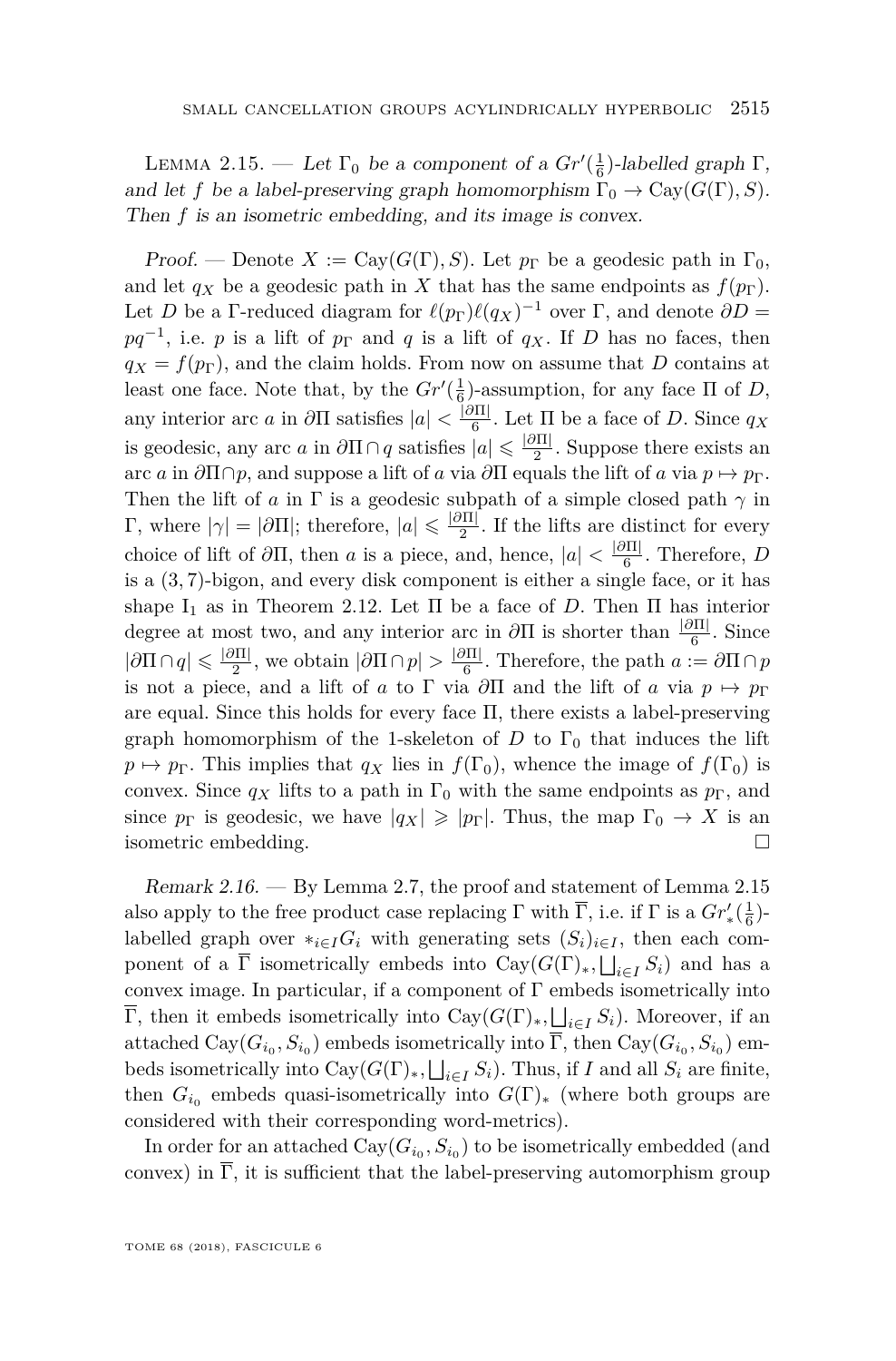of  $\overline{\Gamma}$  does not act transitively on the union of all vertex-sets of all attached  $Cay(G_{i_0}, S_{i_0})$ : If it does not act transitively, then every geodesic path in  $Cay(G_{i_0}, S_{i_0})$  is a piece. The small cancellation condition ensures that any geodesic path in  $\text{Cay}(G_{i_0}, S_{i_0})$  that is a piece is a geodesic path in  $\Gamma$ , and any other geodesic path with the same endpoints is contained in the same copy of  $Cay(G_{i_0}, S_{i_0}).$ 

We also show that, assuming the weaker *Gr*(6)-condition the intersection of any two embedded components of  $\Gamma$  is either empty or connected, which again carries over to the situation over free products.

<span id="page-16-1"></span>LEMMA 2.17. — Let  $\Gamma_1$  and  $\Gamma_2$  be components of a  $Gr(6)$ -labelled graph Γ, and for each *i* ∈ {1*,* 2}, let *f<sup>i</sup>* be a label-preserving graph-homomorphism  $\Gamma_i \to \text{Cay}(G(\Gamma), S)$ . Then  $f_1(\Gamma_1) \cap f_2(\Gamma_2)$  is either empty or connected.

Proof. — Let *x* and *y* be vertices in  $f_1(\Gamma_1) \cap f_2(\Gamma_2)$ . Denote  $X :=$ Cay( $G(\Gamma), S$ ), and let  $p_X$ , respectively  $q_X$ , be paths in Cay( $G(\Gamma), S$ ) from *x* to *y* such that  $p_X = f_1(p_\Gamma)$  for a path  $p_\Gamma$  in  $\Gamma_1$  and  $q_X = f_2(q_\Gamma)$  for a path  $q_{\Gamma}$  in  $\Gamma_2$ . Assume that, given *x* and *y*, *p<sub>X</sub>* and *q<sub>X</sub>* are chosen such that there exists a  $\Gamma$ -reduced diagram  $D$  for  $\ell(p_X)\ell(q_X)^{-1}$  over  $\Gamma$  whose number of edges is minimal among all possible choices for  $p<sub>X</sub>$  and  $q<sub>X</sub>$ . Denote  $\partial D = pq^{-1}$ , i.e. *p* lifts to  $p_X$  and *q* lifts to  $q_X$ . Note that by our minimality assumptions, the only (possible) vertices of *D* having degree 1 are the initial or terminal vertices of *p* (or equivalently *q*).

For every face  $\Pi$ , any arc *a* in  $\partial\Pi \cap p$  or in  $\partial\Pi \cap q$  is a piece since, otherwise, we could remove edges in *a* as in Figure [2.6.](#page-16-1) Moreover, every interior arc is a piece since *D* is Γ-reduced. Now iteratively remove all vertices of degree 2, except the initial and terminal vertices of  $p$  (in case they have degree 2), by always replacing the two adjacent edges by a single one. This yields a [3,6]-diagram  $\Delta$ , where at most two vertices have degree less than 3. Thus, by Lemma [2.13,](#page-14-0)  $\Delta$  is either a single vertex or a single edge. This implies  $p = q$ , whence  $p_X = q_X$  and, therefore,  $p_X = q_X$  is a path in  $f_1(\Gamma_1) \cap f_2(\Gamma_2)$  from *x* to *y*.

# **3. The hyperbolic space**

<span id="page-16-0"></span>In the first part of this section, we construct, given a *Gr*(7)-labelled graph  $\Gamma$ , a Gromov hyperbolic Cayley graph of  $G(\Gamma)$ . More generally, we construct for a group *G* defined by a (possibly infinite) presentation  $\langle S | R \rangle$ satisfying a certain subquadratic isoperimetric inequality a (possibly nonlocally finite) Gromov hyperbolic Cayley graph *Y* of *G*. In the second part,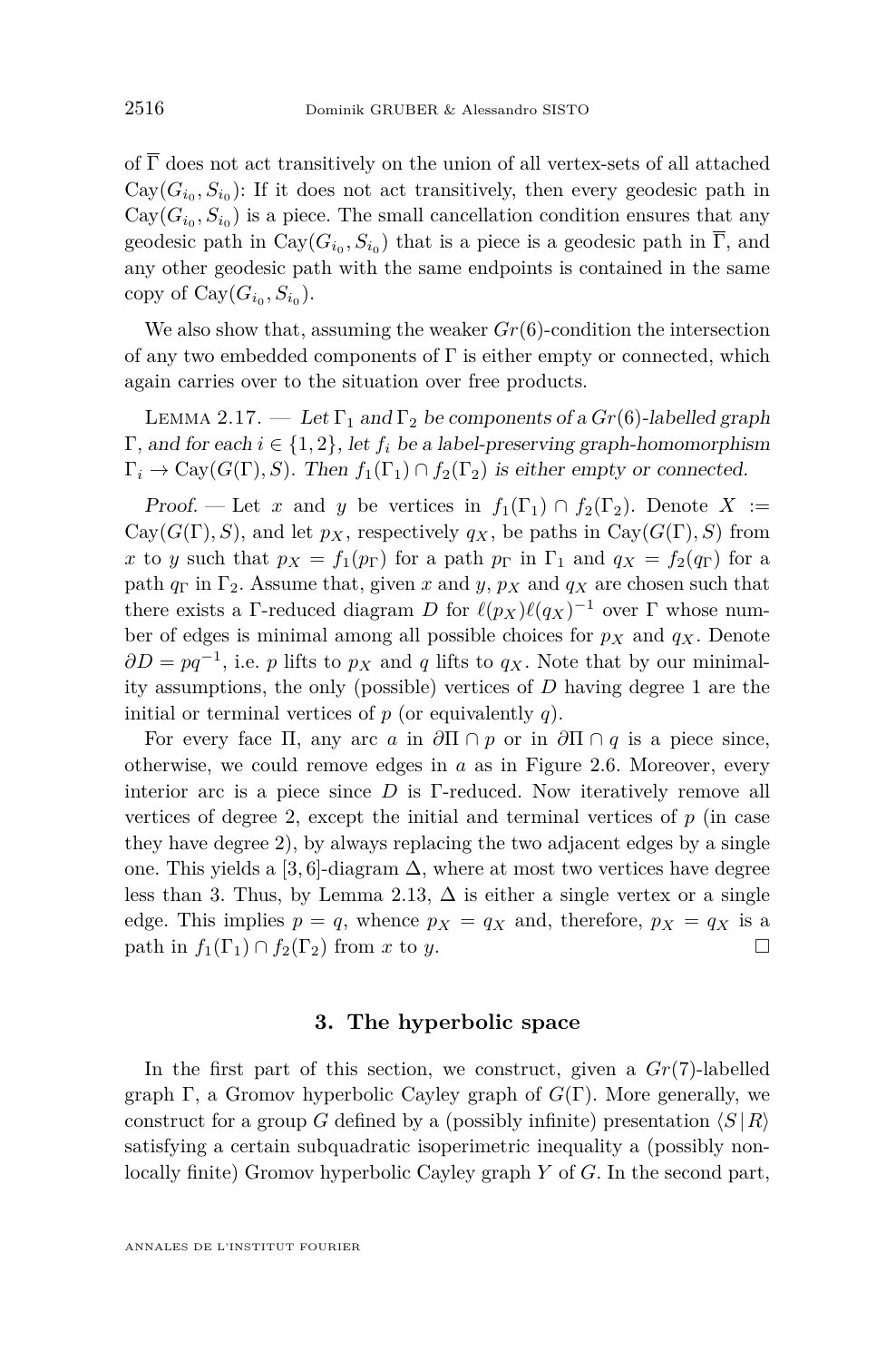

Figure 2.2. Left: The dotted line represents a subpath *p* of *∂D* that lifts to a path  $p_{\Gamma}$  in  $\Gamma$ , the dashed line represents the boundary cycle *∂*Π of a face Π. Right: We remove edges of a path *a* in *p* ∩ *∂*Π and, thus, remove Π. If the lift of *a* in Γ via *p* essentially equals a lift of *a* via *∂*Π, then the resulting path, drawn as dotted line, lifts to a path in Γ with the same endpoints as  $p_{\Gamma}$ . If the two lifts are essentially distinct, then *a* is a piece.

we provide a description of the geodesics in the hyperbolic space in the case that  $\Gamma$  is  $Gr'(\frac{1}{6})$ -labelled and use it to show that the action of  $G(\Gamma)$  on *Y* is not acylindrical in general.

#### **3.1. Construction of the space**

We will prove:

<span id="page-17-1"></span>THEOREM 3.1. — Let  $\Gamma$  be a  $Gr(7)$ -labelled graph over a set *S*, and let *W* be the set of all elements of  $G(\Gamma)$  represented by labels of paths in  $\Gamma$ . Then  $Cay(G(\Gamma), S \cup W)$  is hyperbolic.

Our argument rests on the following proposition, which will be deduced from Theorem [3.3.](#page-18-0)

<span id="page-17-0"></span>PROPOSITION 3.2. — Let  $\langle S | R \rangle$  be a presentation of a group *G*, where  $R \subseteq M(S)$  is closed under cyclic conjugation and inversion. Let  $W_0$  be the set of all subwords of elements of *R*. Suppose there exists a subquadratic map  $f : \mathbb{N} \to \mathbb{N}$  with the following property for every  $w \in M(S)$ : If *w* is trivial in *G* and if *w* can be written as product of *N* elements of  $W_0$ , then there exists a diagram for *w* over  $\langle S | R \rangle$  with at most  $f(N)$  faces. Denote by *W* the image of  $W_0$  in *G*. Then  $Cay(G, S \cup W)$  is *Gromov hyperbolic*.

We can think of the space  $Cay(G, S\cup W)$  as obtained from the Cayley 2complex of  $\langle S | R \rangle$  by replacing the every 2-cell by the complete graph on its vertices. Our proof uses the following result of Bowditch, and our argument also applies in the more general context of simply-connected 2-complexes.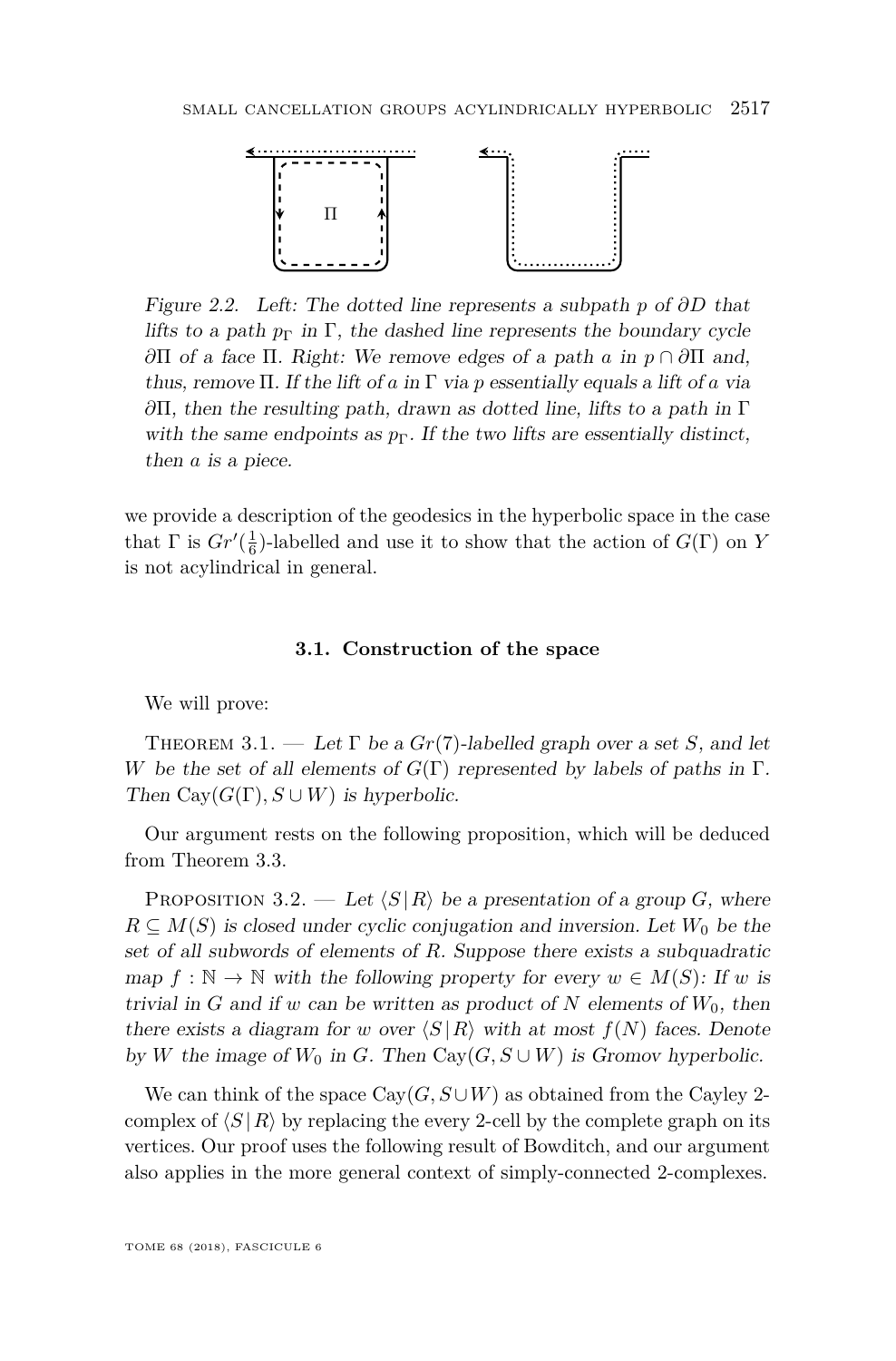<span id="page-18-0"></span>THEOREM 3.3 ([\[13\]](#page-50-17)). — Let Y be a connected graph with the graph metric *d*, let  $\Omega$  be the set of all closed paths in *Y*, and let  $A : \Omega \to \mathbb{N}$  be a map satisfying:

- If  $\gamma_1, \gamma_2, \gamma_3$  are closed paths with the same initial vertex and if  $\gamma_3$ is homotopic to  $\gamma_1 \gamma_2$ , then  $A(\gamma_3) \leq A(\gamma_1) + A(\gamma_2)$ .
- If  $\gamma \in \Omega$  is split into four subpaths  $\gamma = \alpha_1 \alpha_2 \alpha_3 \alpha_4$ , then  $A(\gamma) \geq$ *d*<sub>1</sub>*d*<sub>2</sub>*,* where *d*<sub>1</sub> = *d*( $\alpha_1$ *,*  $\alpha_3$ *)* and *d*<sub>2</sub> = *d*( $\alpha_2$ *,*  $\alpha_4$ ).

If  $\sup\{A(\gamma) | \gamma \in \Omega, |\gamma| \leq n\} = o(n^2)$ , then *Y* is Gromov hyperbolic.

Proof of Proposition [3.2.](#page-17-0) — Let  $Y := \text{Cay}(G, S \cup W)$ . If  $w \in W_0 \subseteq$  $M(S)$ , we denote by *w*<sup> $w$ </sup> the image of *w* in  $W \subseteq G$ . Consider the presentation  $\langle S \cup W | R \cup R_W \rangle$ , where  $R_W := \{ w \dot{w}^{-1} | w \in W_0 \} \subseteq M(S \cup W)$ . This is a presentation of *G*.

Let  $\gamma$  be a closed path in *Y*. Then the label  $\ell(\gamma)$  of  $\gamma$  admits a diagram *D* over  $\langle S \cup W | R \cup R_W \rangle$  such that *D* has at most  $|\gamma|$  boundary faces and such that every interior edge of *D* is labelled by an element of *S*, i.e. all interior faces have labels in *R*. If *D* has a minimal number of faces among all diagrams for  $\ell(\gamma)$ , then, by construction, *D* has at most  $|\gamma| + f(|\gamma|)$ faces. For a closed path  $\gamma$ , denote by  $A(\gamma)$  the minimal number of faces of a diagram for  $\ell(\gamma)$  over  $\langle S \cup W | R \cup R_W \rangle$ . Then  $\sup\{A(\gamma) | \gamma \in \Omega, |\gamma| \leq n\}$ is a subquadratic map as required. The map *A* moreover satisfies the first assumption of Theorem [3.3.](#page-18-0)

To prove the second assumption of Theorem [3.3,](#page-18-0) it is sufficient to consider the case that  $\gamma$  is a simple closed path, as the general case can be constructed from this. Let  $\gamma$  be decomposed into four subpaths  $\gamma = \alpha_1 \alpha_2 \alpha_3 \alpha_4$ , and let  $d_1 := d(\alpha_1, \alpha_3)$  and  $d_2 := (\alpha_2, \alpha_4)$ . We may assume that  $d_1 > 0$ and  $d_2 > 0$ . Let *D* be a simple disk diagram for the label of  $\gamma$  with a minimal number of faces. By definition of  $Y$ , any two vertices in the image the 1-skeleton of a face of *D* in *Y* are at distance at most 1 from each other. Thus, no path in *D* connecting  $\alpha_1$  to  $\alpha_3$  (respectively connecting  $\alpha_2$  to  $\alpha_4$ ) is contained in strictly fewer than  $d_1$  (respectively  $d_2$ ) faces. Induction on *d*<sub>1</sub> (or *d*<sub>2</sub>) yields that *D* has at least *d*<sub>1</sub>*d*<sub>2</sub> faces, i.e.  $A(\gamma) \ge d_1 d_2$ . Therefore, we can apply Theorem [3.3.](#page-18-0)

Proof of Theorem [3.1.](#page-17-1) — This follows from Proposition [3.2](#page-17-0) by considering the presentation  $\langle S | R \rangle$  of  $G(\Gamma)$ , where *R* is the set of all labels of closed paths in  $\Gamma$ . Let  $W_0$  be the set of all labels of paths in  $\Gamma$ , and let  $w = w_1 \ldots w_N$  for  $w_i \in W_0$  such that *w* is trivial in  $G(\Gamma)$ . Then there exists a diagram for *w* over  $\langle S | R \rangle$  with at most *N* boundary faces. Let *D*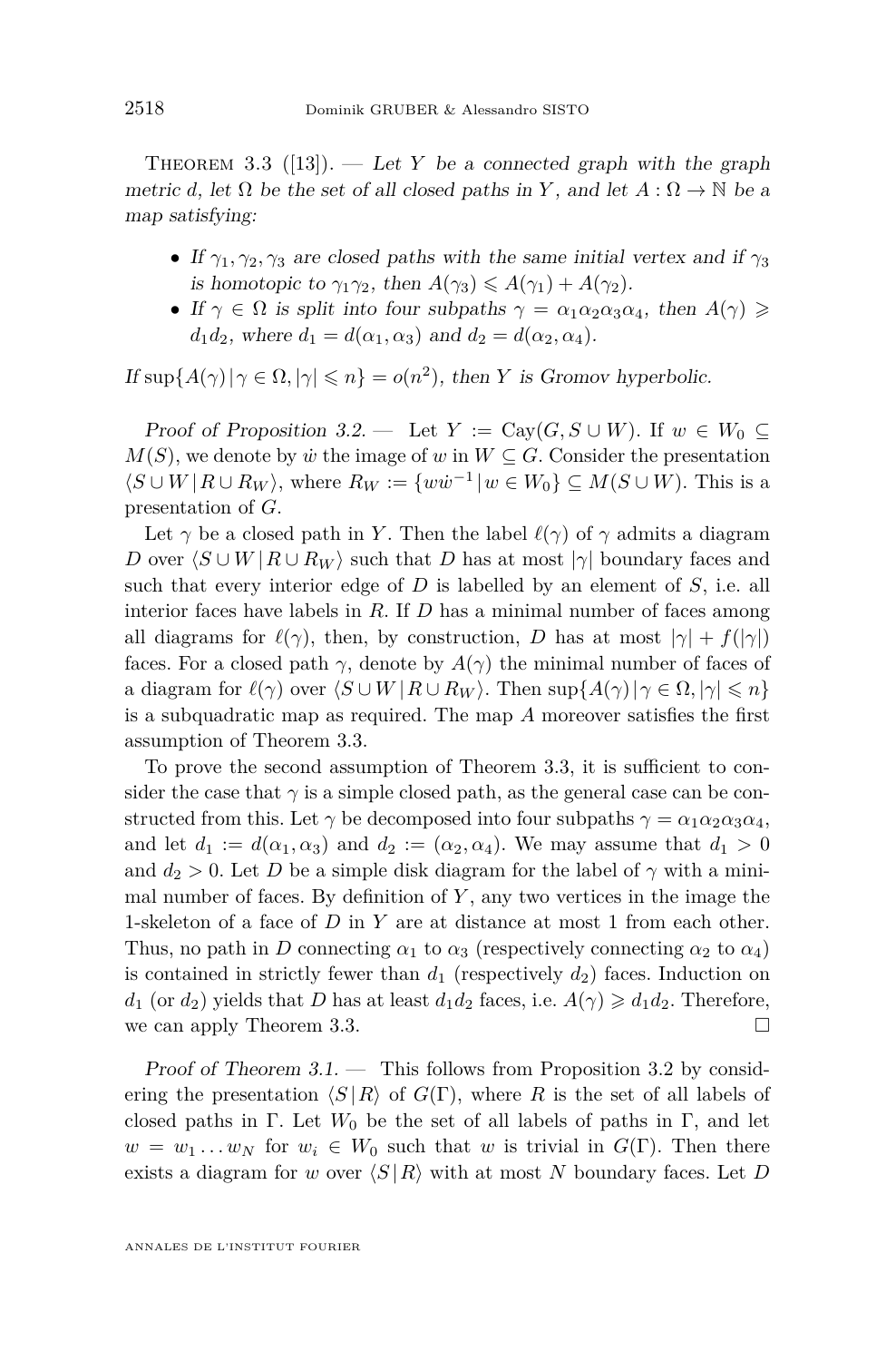

Figure 3.1. Left: The graph induced by the image of a component of the labelled graph  $\Gamma$  in Cay( $G(\Gamma), S$ ). Right: The (complete) graph induced by the image of a component of  $\Gamma$  in  $Y = \text{Cay}(G(\Gamma), S \cup W)$ .

be a diagram with a minimal number of edges among all such diagrams. Then the arguments of [\[26,](#page-50-1) Lemma 2.10] yield that *D* has no interior edge originating from  $\Gamma$  and that every interior face has a freely non-trivial boundary word. Therefore, *D* is a (3*,* 7)-diagram and, thus, has at most 8*N* faces by [\[48,](#page-51-17) Proposition 2.7].

In Remark [4.7,](#page-29-0) we provide alternative arguments showing that Cay(*G*(Γ)*,*  $S \cup W$ ) is Gromov hyperbolic which do not rely on Proposition [3.2](#page-17-0) but on geometric features specific to (3*,* 7)-bigons and (3*,* 7)-triangles.

The arguments of Theorem [3.1,](#page-17-1) replacing Γ with  $\overline{\Gamma}$ , also yield the following:

<span id="page-19-0"></span>THEOREM 3.4. — Let  $\Gamma$  be a  $Gr_*(7)$ -labelled graph over a free product ∗*i*∈*IG<sup>i</sup>* , and let *W* be the set of all elements of *G*(Γ)<sup>∗</sup> represented by labels of paths in  $\Gamma$ . Then  $\text{Cay}(G(\Gamma)_*, \bigsqcup_{i \in I} G_i \cup W)$  is hyperbolic.

Remark 3.5. — Theorem [3.4](#page-19-0) can be considered as an application of Proposition [3.2](#page-17-0) to a relative presentation having a subquadratic relative Dehn function. Let *R* be the set all words read on closed paths in Γ (not Γ). Then, by Theorem [2.10,](#page-13-1)  $(φ, R)$  is a presentation of  $G(Γ)_*$  relative to  ${G_i | i \in I}$  with a linear relative Dehn function. Let  $W'$  be the set of all elements of  $G(\Gamma)_*$  represented by subwords of elements of *R*. Then  $Cay(G(\Gamma)_*, \bigcup_{i \in I} G_i \cup W')$  is quasi-isometric to  $Cay(G(\Gamma)_*, \bigcup_{i \in I} G_i \cup W)$ as in Theorem [3.4](#page-19-0) and, hence, hyperbolic. Therefore,  $G(\Gamma)_*$  is weakly hyperbolic relative to  $W'$  and  $\{G_i \mid i \in I\}$  in the sense of [\[17,](#page-50-4) Definition 4.1].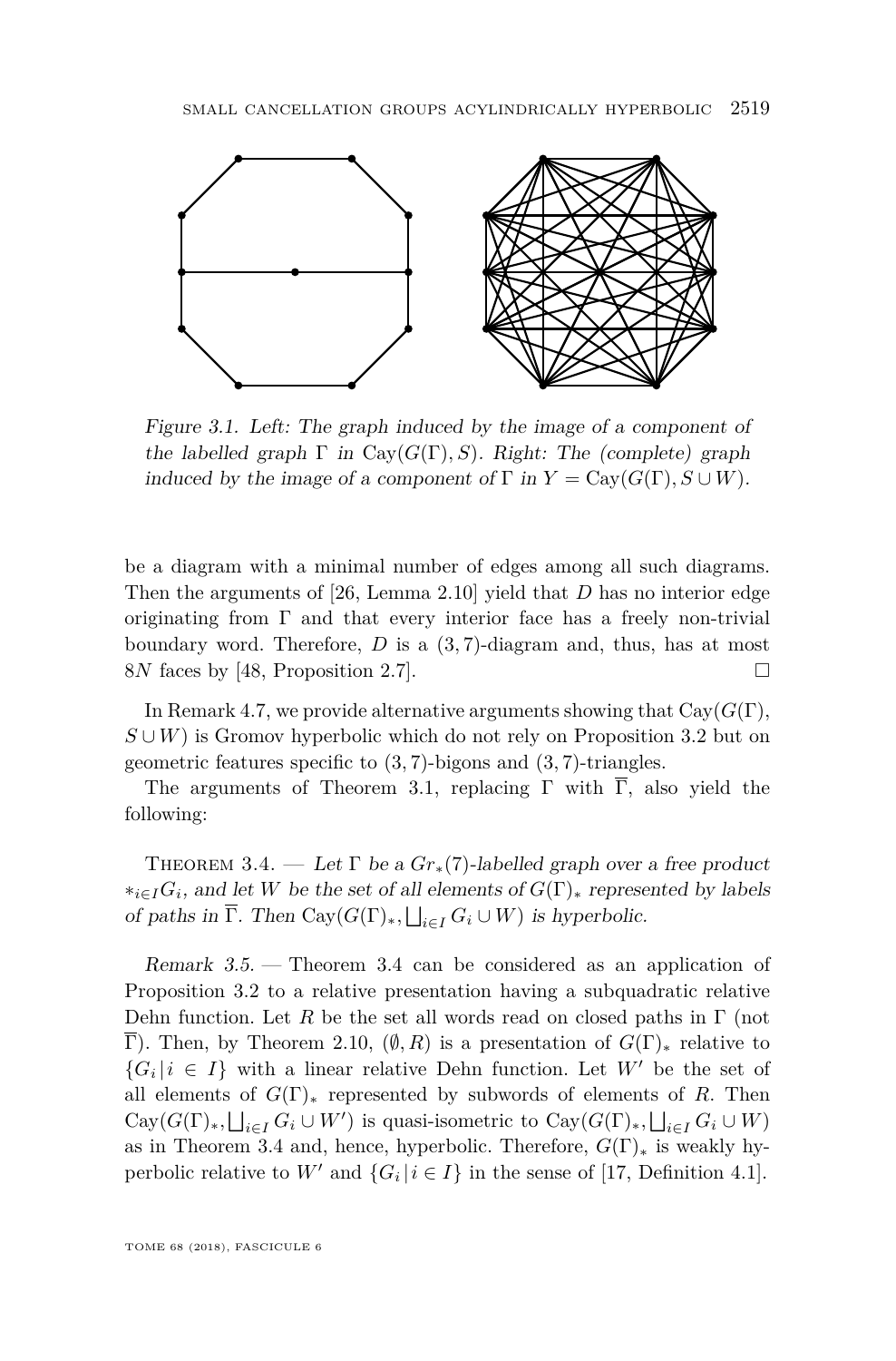# **3.2.** Geodesics in the  $Gr'(\frac{1}{6})$ -case

We show that geodesics in  $Cay(G(\Gamma), S \cup W)$  are close to geodesics in  $Cay(G(\Gamma), S)$  in the case that  $\Gamma$  is  $Gr'(\frac{1}{6})$ -labelled by providing a description of the geodesics in Cay $(G(\Gamma), S)$ . Applying our construction, we show that the action of  $G(\Gamma)$  on  $\text{Cay}(G(\Gamma), S \cup W)$  is not acylindrical in general, even in the case of classical  $C'(\frac{1}{6})$ -groups.

<span id="page-20-0"></span>PROPOSITION 3.6. — Let  $\Gamma$  be a  $Gr'(\frac{1}{6})$ -labelled graph, and let *W* be the set of all elements of  $G(\Gamma)$  represented by words read on  $\Gamma$ . Let  $x \neq y$ be vertices in  $X := \text{Cay}(G(\Gamma), S)$  and  $\gamma_X$  a geodesic in X from *x* to *y*. Denote  $k := d_Y(x, y)$ , where  $Y := Cay(G(\Gamma), S \cup W)$ . Then:

- *k* is the minimal number such that  $\gamma_X = \gamma_{1,X} \dots \gamma_{k,X}$ , where each  $\gamma_{i,X}$  is a lift of a path in  $\Gamma$  or (the inverse of) an edge labelled by an element of *S* that does not occur on Γ. This means  $(\iota \gamma_{1,X}, \tau \gamma_{1,X}) \dots$  $(\iota \gamma_{k,X}, \tau \gamma_{k,X})$  is a geodesic in *Y* from *x* to *y*.
- If  $\Gamma_1, \ldots, \Gamma_k$  are images of components of  $\Gamma$  or of single edges labelled by elements of *S* that do not occur on  $\Gamma$  such that  $\Gamma_1 \cup$  $\cdots \cup \Gamma_k \subseteq X$  contains a path from *x* to *y*, then  $\gamma_X$  is contained in  $\Gamma_1 \cup \cdots \cup \Gamma_k$  and intersects each  $\Gamma_i$  in at least one edge.

Here, if  $v \neq w$  are vertices, then  $(v, w)$  denotes an edge *e* with  $u = v$ and  $\tau e = w$ .

Remark 3.7. — Let  $x \neq y$  be vertices in Cay( $G(\Gamma), S$ ). The sequence  $\Gamma_1, \Gamma_2, \ldots, \Gamma_k$  considered in Proposition [3.6](#page-20-0) has the following properties:

- $\bigcup_{i=1}^k \Gamma_i$  contains every geodesic in Cay( $G(\Gamma), S$ ) from *x* to *y*.
- $\bigcup_{i=1}^{k} \Gamma_i$  is connected and no three  $\Gamma_i$  pairwise intersect. There exist (not necessarily distinct)  $\Gamma_{i_0}$  and  $\Gamma_{i_1}$  that each intersect at most one other Γ*<sup>i</sup>* .

The second part follows from the minimality of *k*.  $\Gamma_{i_0}$  and  $\Gamma_{i_1}$  are the components containing *x* and *y*, respectively.

This aspect of our result generalizes a part of [\[4,](#page-49-5) Theorem 4.15], which was the first description of geodesics for infinitely presented small cancella-tion groups: in [\[4,](#page-49-5) Theorem 4.15], given any classical small  $C'(\frac{1}{8})$ -group *G*, for any two vertices  $x \neq y \in Cay(G, S)$ , a sequence  $\Gamma_1, \Gamma_2, \ldots, \Gamma_k$  with the two above properties is constructed. In this case, each Γ*<sup>i</sup>* is either an embedded cycle graph labelled by a relator or a single edge. [\[4,](#page-49-5) Theorem 4.15] is not concerned with a minimal number *k* of components and provides further details on metric properties of the sequence such as pairwise distance of non-intersecting Γ*<sup>i</sup>* .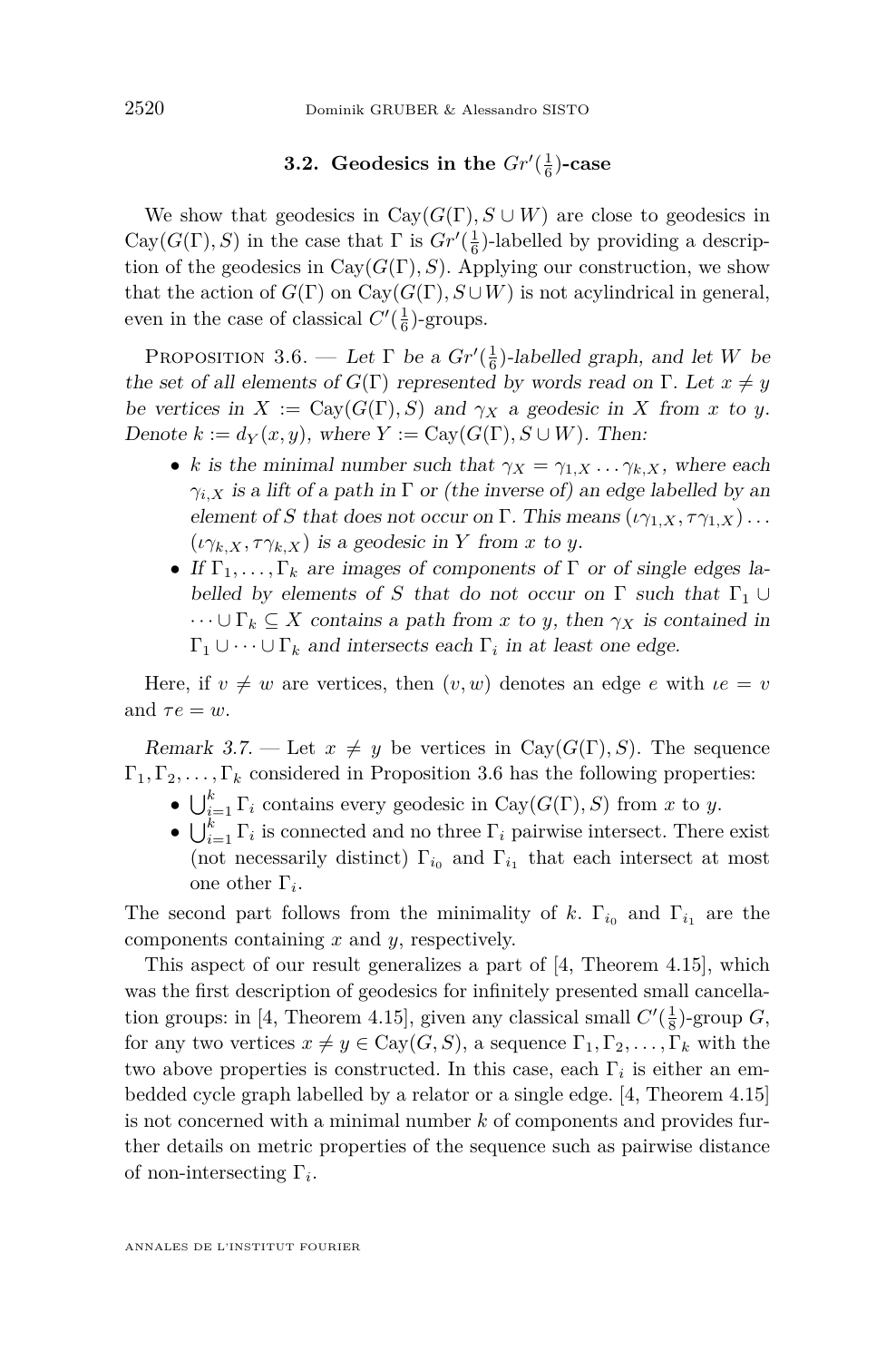Proof of Proposition  $3.6.$  – For the proof, assume that every letter occurs on an edge of Γ. If this is a priori not the case, it can be achieved by adding for each  $s \in S$  that does not occur on  $\Gamma$  a new component to  $\Gamma$ that is simply an edge labelled by *s*. Let  $x \neq y$  be vertices in *X*, and let  $k := d_Y(x, y)$ . Let  $\gamma_X$  be a geodesic in *X* from *x* to *y*, and let *l* be minimal such that  $\gamma_X = \gamma_{1,X}\gamma_{2,X} \dots \gamma_{l,X}$ , where each  $\gamma_{i,X}$  lifts to a path in Γ. We will show that  $l = k$ . Since  $d_Y(x, y) = k$ , there exists a path  $\sigma_X$  in X from *x* to *y* such that there exist images  $\Gamma_i$  in Cay( $G(\Gamma), S$ ) of components of Γ such that  $\sigma_X = \sigma_{1,X}\sigma_{2,X} \dots \sigma_{k,X}$  where each  $\sigma_{i,X}$  is a path in Γ<sub>*i*</sub>. This gives rise to a lift  $\sigma_{i,\Gamma}$  in  $\Gamma$  of each  $\sigma_{i,X}$ . We choose  $\sigma_X$  and  $\sigma_{i,X}$  as above such that  $|\sigma_X|$  is minimal and such that, for every  $j < k$ ,  $\sum_{r=1}^j |\sigma_{r,X}|$  is maximal. Note that, since  $|\sigma_X|$  is minimal,  $\sigma_X$  is labelled by a reduced word, and each  $\sigma_{i,X}$  lifts to a geodesic in  $\Gamma$ . Let  $D$  be a  $\Gamma$ -reduced diagram for  $\ell(\sigma_X)\ell(\gamma_X)^{-1}$  over  $\Gamma$ , i.e. we can write  $\partial D = \sigma \gamma^{-1}$  where  $\sigma$  lifts to  $\sigma_X$ and  $\gamma$  lifts to  $\gamma_X$ . Denote by  $\sigma_i$  the lifts in *D* of the  $\sigma_{i,X}$ .

Claim  $1 - D$  is a  $(3, 7)$ -bigon.

Let  $\Pi$  be a face of *D* with  $e(\Pi) = 1$ . Then there exists a unique maximal exterior arc *p* in  $\partial \Pi$ . If *p* is contained in  $\gamma$ , then  $|p| \leq \frac{|\partial \Pi|}{2}$  $\frac{y_{11}}{2}$  since  $\gamma_X$  is a geodesic, whence  $i(\Pi) \geq 4$ . Now suppose *p* is contained in  $\sigma$ , and suppose that  $i(\Pi) \leqslant 3$ . Then  $|p| > \frac{|\partial \Pi|}{2}$  $\frac{n_1}{2}$ , whence *p* is not a concatenation of at most 3 pieces. Since  $d(x, y) = k$ , the concatenation of two consecutive  $\sigma_i$ cannot lift to a path in Γ. Therefore, *p* must be a subpath of  $\sigma_{i_0} \sigma_{i_0+1} \sigma_{i_0+2}$ for some  $i_0$ . Since p is not a concatenation of at most 3 pieces, there exists  $j \in \{i_0, i_0+1, i_0+2\}$  for which  $p \cap \sigma_j$  is not a piece. Therefore, a lift of  $p \cap \sigma_j$ via  $\partial \Pi$  equals the lift via  $\sigma_j \mapsto \sigma_{j,\Gamma}$ . This implies that in the decomposition  $\sigma_{1,X}\sigma_{2,X}\ldots\sigma_{k,X}$ , we can replace  $\sigma_{j,X}$  by a lift  $\tilde{\sigma}_{j,X}$  of *p* such that  $\tilde{\sigma}_{j,X}$  is a path in  $\Gamma_j$ , and we correspondingly shorten the paths  $\sigma_{j-1,X}$  and  $\sigma_{j+1,X}$ that are (possibly) intersected by  $\tilde{\sigma}_{j,X}$ . (By minimality of *k*, no other paths are intersected.) The resulting decomposition  $\sigma_X = \tilde{\sigma}_{1,X} \tilde{\sigma}_{2,X} \dots \tilde{\sigma}_{k,X}$  still satisfies that every  $\tilde{\sigma}_{i,X}$  is path in  $\Gamma_i$ . Since  $\tilde{\sigma}_{j,X}$  is contained in a lift in  $\Gamma_j$  of  $\partial \Pi$  with  $|\tilde{\sigma}_{j,X}| = |p| > \frac{|\partial \Pi|}{2}$  $\frac{1}{2}$ , we have that  $\tilde{\sigma}_{j,X}$  is not a geodesic path in  $\Gamma_j$ . Thus, we can replace  $\tilde{\sigma}_{j,X}$  by a shorter path in  $\Gamma_j$ , contradicting the minimality of  $|\sigma_X|$ . Therefore,  $i(\Pi) \geq 4$ .

Claim  $2. - D^{(1)}$  maps to  $\Gamma_1 \cup \Gamma_2 \cup \cdots \cup \Gamma_k$ . Since, each  $\Gamma_i$  is convex by Lemma [2.15,](#page-15-0) this proves that  $l = k$ , and our proposition follows.

Suppose *D* contains a disk component  $\Delta$ . Then we can number the faces of  $\Delta$  by  $\Pi_1, \Pi_2, \ldots$  starting from the one closest to  $\iota\sigma$ . (This makes sense since  $\Delta$  is a single face or has shape I<sub>1</sub> by Theorem [2.12.](#page-13-0)) Consider  $\Pi_1$ .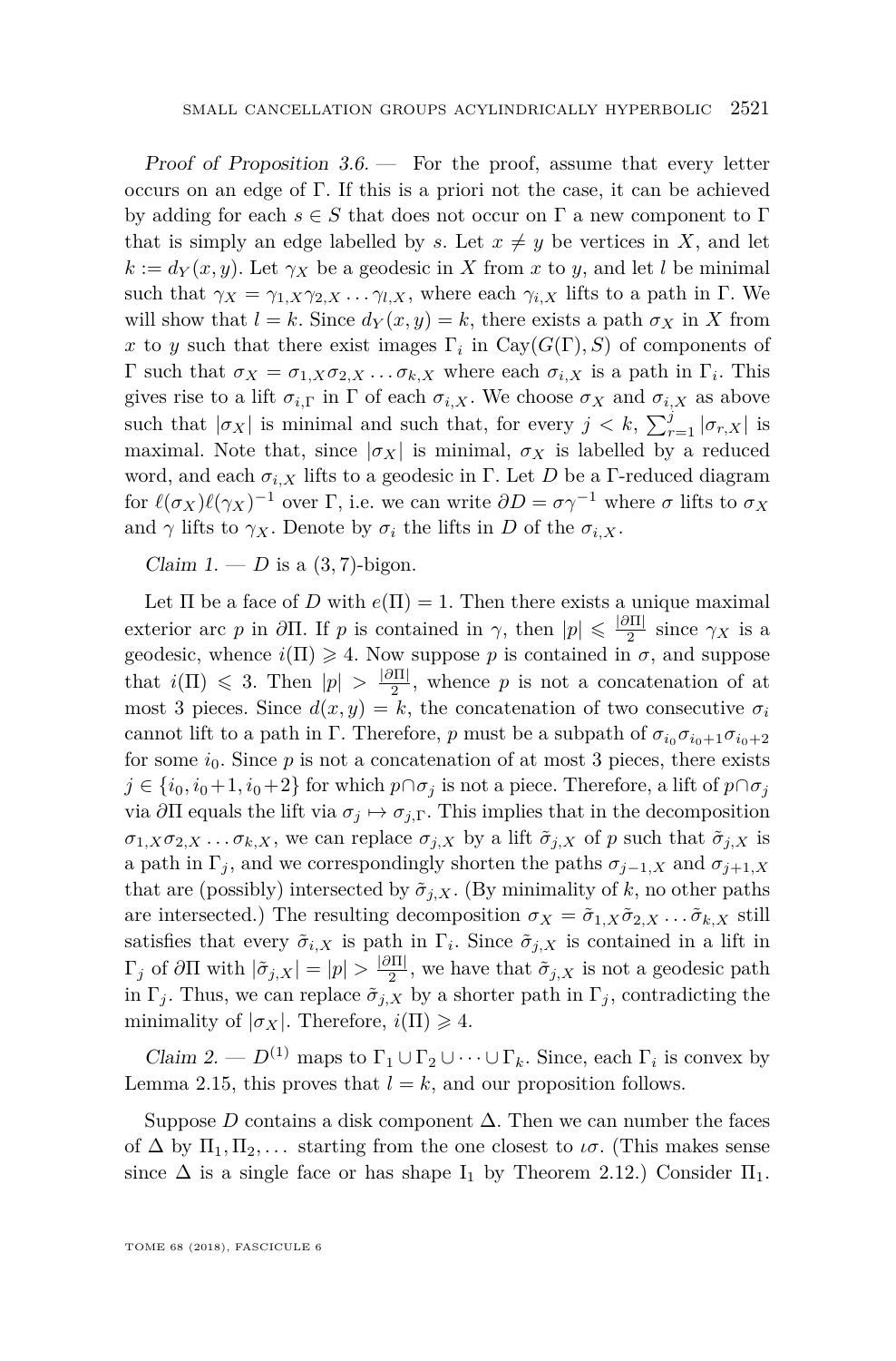Denote by  $\sigma_0$  a path of length 0. As argued above, the path  $\partial\Pi_1 \cap \sigma$  is contained in  $\sigma_{i-1}\sigma_i\sigma_{i+1}$  for some  $i \geq 1$ . By maximality of  $\sum_{r=1}^i |\sigma_{r,X}|$ , it is a subpath of  $\sigma_{i-1}\sigma_i$  for some *i* such that  $\partial\Pi_1 \cap \sigma_i$  contains an edge. We have  $|\partial\Pi_1 \cap \gamma| \leq \frac{|\partial\Pi_1|}{2}$  since  $\gamma_X$  is a geodesic. Moreover,  $\partial\Pi_1$  has at most one subpath *p* that is a maximal interior arc, and  $|p| < \frac{|\partial \Pi_1|}{6}$ . Therefore,  $|\partial\Pi_1 \cap \sigma| > \frac{|\partial\Pi_1|}{3}$ , whence  $\partial\Pi_1 \cap \sigma$  cannot be a concatenation of two pieces. Thus, by maximality of  $\sum_{r=1}^{i-1} |\sigma_{r,X}|$ , the lift of  $\partial \Pi_1 \cap \sigma_i$  via  $\sigma_i \mapsto \sigma_{i,\Gamma}$  must equal a lift via  $\partial \Pi_1$ . Now suppose  $\Pi_2$  exists. Then  $\partial \Pi_2 \cap \sigma$  is a subpath of  $\sigma_i \sigma_{i+1}$  (*i* from the above paragraph), and  $\partial \Pi_2 \cap \sigma$  has an initial subpath  $\sigma'_i$ that is a (possibly empty) terminal subpath of  $\sigma_i$ . By the above observation, the lifts of  $\partial \Pi_1$  give rise to lifts of the concatenation  $q := (\partial \Pi_1 \cap \partial \Pi_2) \sigma'_i$ in Γ. Note that *q* is contained in  $\partial\Pi_2$  and, thus, has lifts via  $\partial\Pi_2$  in Γ. Since no interior edge of *D* originates from  $\Gamma$ , these lifts are never equal, whence  $q$  is a piece. Therefore, the same argument as above shows that the lift of  $\partial \Pi_2 \cap \sigma_{i+1}$  via  $\sigma_{i+1} \mapsto \sigma_{i+1}$  equals a lift via  $\partial \Pi_2$ . Claim 2 follows inductively.

Remark 3.8. — In the case of a  $Gr'_{*}(\frac{1}{6})$ -labelled graph over a free product, the above proof and, hence, result apply if  $\Gamma$  is replaced by  $\overline{\Gamma}$ . The only additional observation required is that any geodesic in *X* that lifts to Γ is locally geodesic.

Proposition [3.6](#page-20-0) lets us study the action of *G*(Γ) on *Y* . We use it to show that the action need not be acylindrical in general.

<span id="page-22-0"></span>DEFINITION 3.9 ([\[41,](#page-51-5) Introduction]). — A group *G* acts acylindrically on a metric space *Y* if for every  $\epsilon > 0$  there exist  $K \in \mathbb{N}$  and  $N \in \mathbb{N}$  such that for every  $x, y \in Y$  with  $d(x, y) \geq K$ , there exist at most N elements  $g \in G$  satisfying:

$$
d(x, gx) \leq \epsilon \quad \text{and} \quad d(y, gy) \leq \epsilon.
$$

Example 3.10. — We construct a classical  $C'(\frac{1}{6})$ -presentation  $\langle S | R \rangle$  of a group *G* such that the action of *G* on  $Y := Cay(G, S \cup W)$  is not acylindrical. Here *W* is the set of all elements of *G* represented by subwords of elements of *R*. This corresponds to our above definition of *W* by taking Γ to be the disjoint union of cycle graphs labelled by the elements of *R*.

Let *G* be defined by a classical  $C'(\frac{1}{6})$ -presentation  $\langle S | R \rangle$  with the following property for every  $N \in \mathbb{N}$ : There exists a cyclically reduced word  $w_N \in M(S)$  satisfying the following conditions. (Denote by  $\omega_N$  a 1-infinite ray in Cay(*G*, *S*) starting at  $1 \in G$  with label  $w_N w_N ...$ 

<span id="page-22-1"></span>(a)  $w_N^N$  is a subword of a relator in *R*.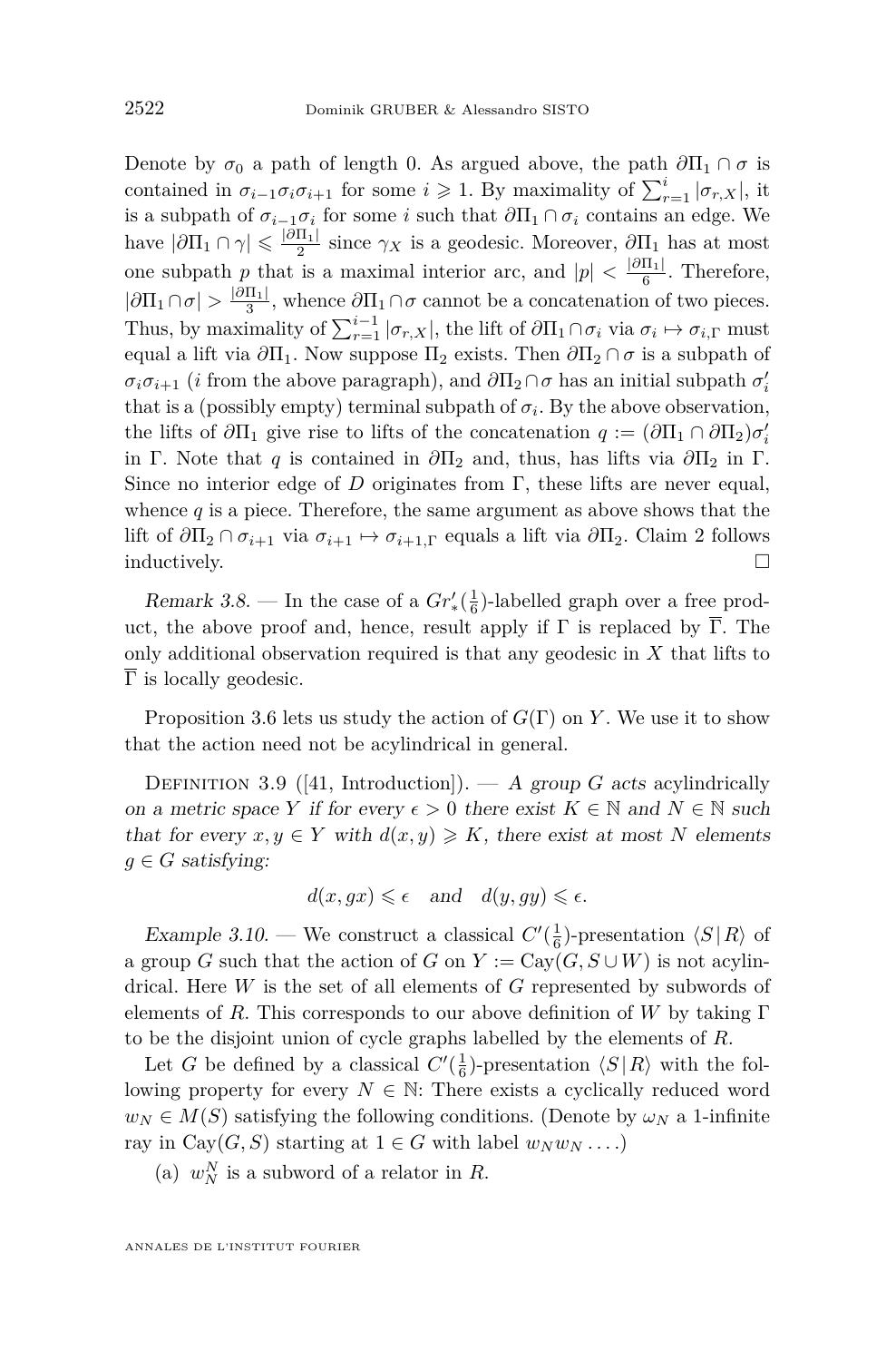- <span id="page-23-0"></span>(b) If  $\gamma$  is a path in Cay(*G*, *S*) with label in *R* and if *p* is a path in  $\gamma \cap \omega_N$ , then  $|p| \leqslant \frac{|\gamma|}{6}$  $\frac{\gamma_1}{6}$ .
- <span id="page-23-1"></span>(c) There exists an integer  $C_N$  such that if  $\gamma$  is a path in Cay( $G, S$ ) with label in *R* and if *p* is a path in  $\gamma \cap \omega_N$ , then  $|p| \leq C_N |w_N|$ .

Let  $N \in \mathbb{N}$ . By Theorem [2.12,](#page-13-0) [\(b\)](#page-23-0) implies that every subpath of  $\omega_N$  is a geodesic in  $Cay(G, S)$ . Therefore, Proposition [3.6](#page-20-0) and [\(c\)](#page-23-1) yield for every  $K \in \mathbb{N}$  and  $L := C_N K$  that  $d_Y(1, w_N^L) \geq K$ . By [\(a\)](#page-22-1), for every  $0 \leq m \leq N$ we have

$$
d_Y(1, w_N^m) = d_Y(w_N^L, w_N^m w_N^L) \leq 1.
$$

The elements of *G* represented by  $w_N, w_N^2, \ldots, w_N^N$  are pairwise distinct. We conclude that, for every  $K \in \mathbb{N}$  and every  $N \in \mathbb{N}$ , there exist points x and *y* in *Y* and at least *N* elements *g* of *G* satisfying:

$$
d_Y(x, y) \geqslant K \text{ and } d_Y(x, gx) = d_Y(y, gy) \leqslant 1.
$$

Therefore, the action of *G* on *Y* is not acylindrical.

The (symmetrized closure) of the presentation  $\langle a, b, s_1, s_2, \ldots s_{12} \rangle$  $r_1, r_2, \ldots$  with

$$
r_N := (ab^N)^N s_1^{N^2 + N} s_2^{N^2 + N} \dots s_{12}^{N^2 + N}
$$

is a classical  $C'(\frac{1}{6})$ -presentation that satisfies the above conditions with  $w_N = ab^N$  and  $C_N = N$ .

# **4. The WPD element**

<span id="page-23-2"></span>In this section, we complete the proofs of Theorems [1.1](#page-5-0) and [1.2](#page-5-1) by showing the existence of a WPD element for the action of *G*(Γ) on the hyperbolic space constructed in Theorem [3.1.](#page-17-1) We then provide a slight refinement for the case of  $Gr'(\frac{1}{6})$ -groups, and we show that all results hold for the corresponding free product small cancellation cases as well.

### **4.1. The graphical** *Gr*(7) **and** *C*(7)**-cases**

From now until the end of this section, we fix a *Gr*(7)-labelled graph for the proof of Theorem [1.1,](#page-5-0) respectively a *C*(7)-labelled graph Γ for the proof of Theorem [1.2,](#page-5-1) with a set of labels *S* such that the following hold:

- Every  $s \in S$  occurs on an edge of  $\Gamma$ .
- No  $s \in S$  occurs on exactly one edge of  $\Gamma$ .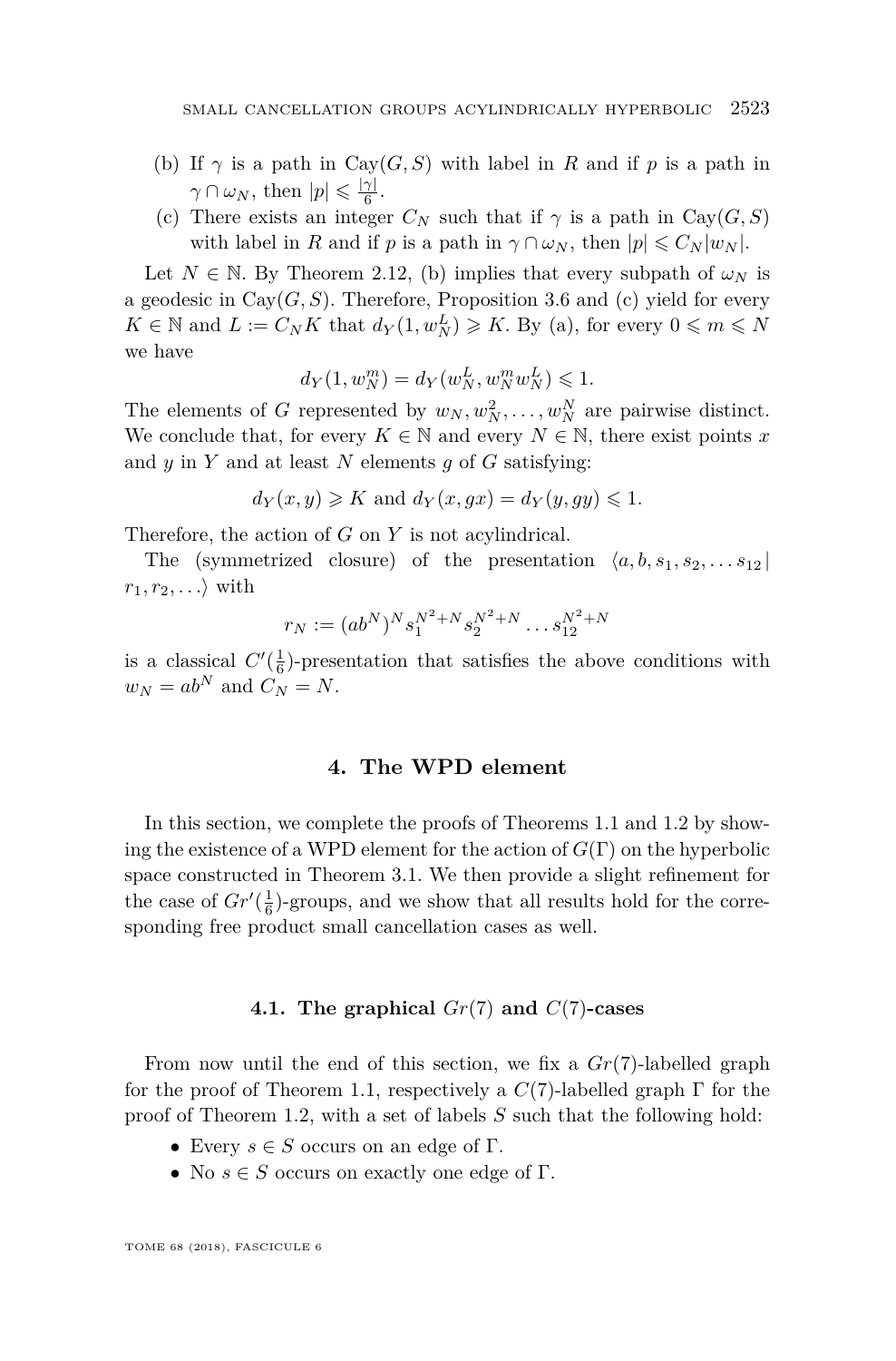- Γ has at least one component, and every component of  $\Gamma$  has a non-trivial fundamental group.
- No two components  $\Gamma_1$  and  $\Gamma_2$  of  $\Gamma$  admit a label-preserving isomorphism  $\Gamma_1 \rightarrow \Gamma_2$ .
- In the case of Theorem [1.1,](#page-5-0)  $\Gamma$  has at least two finite components  $\Gamma_1, \Gamma_2.$
- In the case of Theorem [1.2,](#page-5-1) Γ contains at least one embedded cycle graph *c*.

We explain why these properties can be assumed for the proofs: If the first property does not hold for  $s \in S$ , then *s* generates a free factor in  $G(\Gamma)$ , and either  $G(\Gamma)$  is isomorphic to Z or to  $G' * \mathbb{Z}$  for some non-trivial group  $G'$ . In both cases, the statements of the theorems hold.

For the second property, let *e* be an edge whose label *s* occurs on no other edge of Γ. The operation of removing *e* from Γ and simultaneously removing *s* from the alphabet corresponds to a Tietze-transformation if *e* is contained in an embedded cycle graph. If *e* is not contained in an embedded cycle graph, then the operation corresponds to projecting to the identity the free factor of  $G(\Gamma)$  that is the infinite cyclic group generated by *s*. Thus, if we simultaneously remove all such edges and the corresponding labels from the alphabet, the resulting graph defines either  $G(\Gamma)$ , or it defines a group  $G'$  such that  $G(\Gamma) \cong G' * F$  for some non-trivial free group *F*. In the latter case, the statements of the theorems hold.

The third and fourth properties can be arranged by simply discarding superfluous components. If no component remains,  $G(\Gamma)$  is a free group.

For the last two properties, if, in either case, the property is not satisfied, then  $\Gamma$  is finite or a forest, and  $G(\Gamma)$  is Gromov hyperbolic (if it is finitely generated) by [\[26,](#page-50-1) Theorem 2.16] or a non-trivial free product. Therefore, the statements of the theorems hold.

<span id="page-24-0"></span>LEMMA 4.1. — Let  $\Gamma_0$  be a finite component of  $\Gamma$ . Then one of the following holds:

- There exist distinct vertices x and y in  $\Gamma_0$  such that no path from *x* to *y* is a concatenation of pieces.
- There exists a simple closed path in  $\Gamma_0$  that is a concatenation of pieces.

Proof. — Suppose the first claim does not hold. Then any two vertices of  $\Gamma_0$  can be connected by a path that is a concatenation of pieces. If every edge in  $\Gamma_0$  is a piece, the second claim holds since  $\Gamma_0$  has a non-trivial fundamental group. Now assume an edge *e* is not a piece. Since the label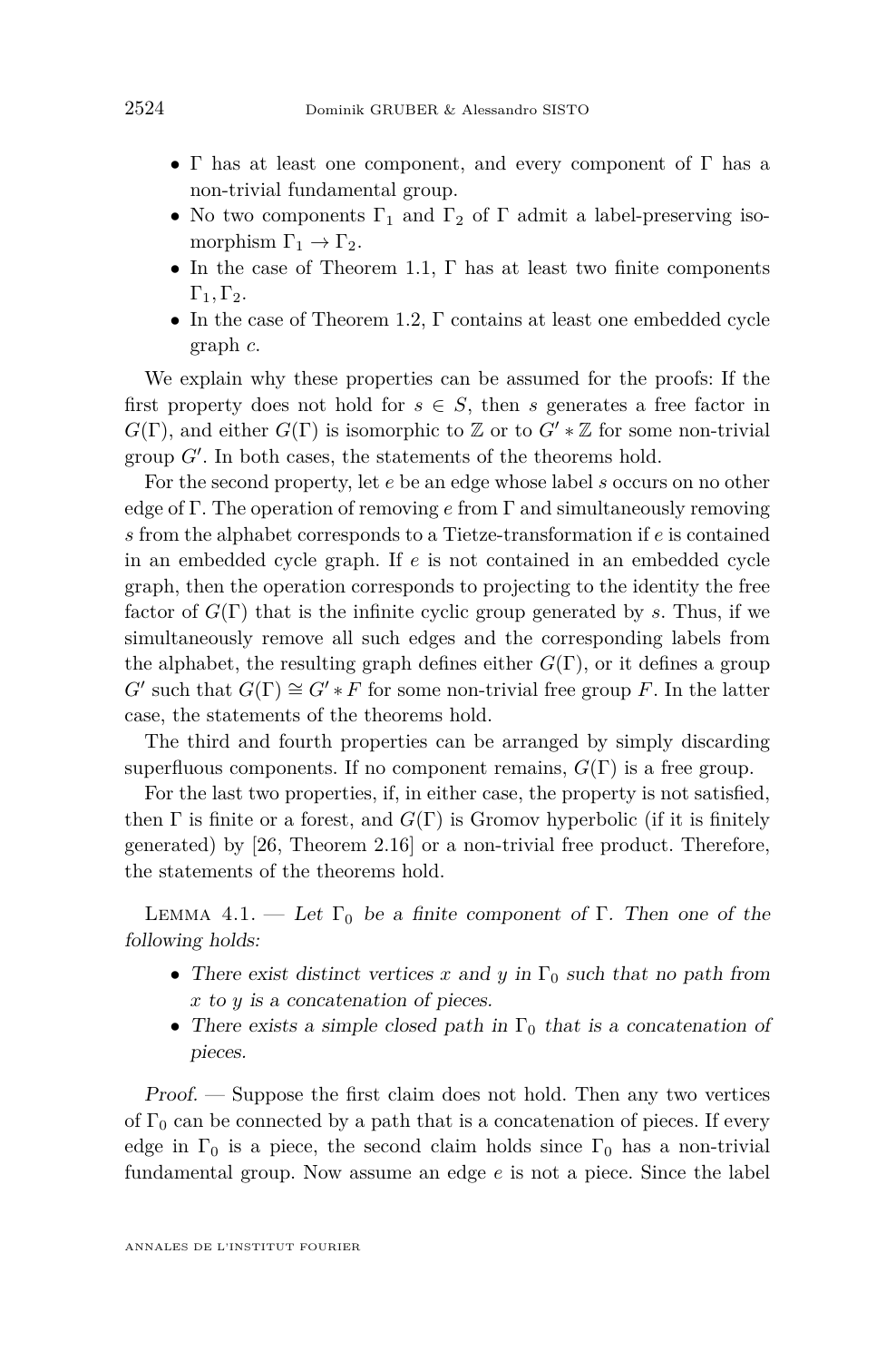of *e* occurs more than once on  $\Gamma$  and since no two components of  $\Gamma$  are isomorphic, there exists a label-preserving automorphism  $\phi : \Gamma_0 \to \Gamma_0$  with  $\phi(e) \neq e$ . Let *p* be a reduced path from *ιe* to  $\phi(ie)$  that is a concatenation of pieces. Since *p* is not closed, its label is freely non-trivial. Since  $\Gamma_0$  is finite, there exists  $k > 0$  with  $\phi^k = id$ , whence the path  $p\phi(p) \dots \phi^{k-1}(p)$  is closed. It is non-trivial since its label is freely non-trivial. Therefore, its reduction contains a simple closed path that is a concatenation of pieces.  $\Box$ 

<span id="page-25-0"></span>LEMMA 4.2. — Suppose  $\Gamma$  has distinct finite components  $\Gamma_1$  and  $\Gamma_2$ . Then there exist vertices  $x_1, y_1$  and  $x_2, y_2$  in  $\Gamma$  with the following properties:

- $x_1$  and  $y_1$  lie in the same component of  $\Gamma$ , and  $x_2$  and  $y_2$  lie in the same component of Γ. Moreover,  $x_1 \neq y_1$ ,  $x_2 \neq y_2$ ,  $x_2$  and  $y_1$  are essentially distinct, and  $y_2$  and  $x_1$  are essentially distinct.
- If  $\overline{\alpha}_1 = p^{-1} \alpha_1 q$  is a path from  $x_1$  to  $y_1$ , where p is a piece and q is a lift of a path terminating at  $x_2$ , then  $\alpha_1$  is not a piece.
- If  $\overline{\alpha}_2 = q^{-1} \alpha_2 p$  is a path from  $x_2$  to  $y_2$ , where q is a lift of a path terminating at  $y_1$  and  $p$  is a piece, then  $\alpha_2$  is not a piece.
- There exists at most one reduced path  $\overline{\alpha}_1 = p^{-1} \alpha_1 q$  from  $x_1$  to  $y_1$ such that  $p$  is a lift of a path terminating at  $y_2$ ,  $q$  is a lift of a path terminating at  $x_2$ , and  $\alpha_1$  is a concatenation of at most two pieces.
- There exists at most one reduced path  $\overline{\alpha}_2 = q^{-1} \alpha_2 p$  from  $x_2$  to  $y_2$ such that  $q$  is a lift of a path terminating at  $y_1$ ,  $p$  is a lift of a path terminating at  $x_1$ , and  $\alpha_2$  is a concatenation of at most two pieces.

Proof. — Denote  $X := Cay(G(\Gamma), S)$ . First assume both  $\Gamma_1$  and  $\Gamma_2$  sat-isfy the second claim of Lemma [4.1.](#page-24-0) For  $i = 1, 2$ , let  $\gamma_i$  be simple closed paths in  $\Gamma_i$  that are concatenations of pieces, and denote their initial vertices by  $v_i$ . Consider the maps of labelled graphs  $f_i: \Gamma_i \to X$  obtained by mapping  $v_i$  to  $1 \in G(\Gamma)$ . Let  $C := f_1(\Gamma_1) \cap f_2(\Gamma_2)$ . The maps  $f_i$  are injective by Lemma [\[26,](#page-50-1) Lemma 4.1], and *C* is connected by Lemma [2.17.](#page-16-1) Since  $v_1$  and  $v_2$  are essentially distinct, we have that any path in  $C$  is a piece.

For each  $i \in \{1,2\}$ , let  $p_i$  be the maximal subpath of  $\gamma_i$  contained in  $f_i^{-1}(X \setminus C)$ . (See Figure [4.1](#page-25-0) for an illustration.) Then  $p_i$  is not a concatenation of at most 5 pieces. Let  $w_i$  be the initial vertex of the maximal terminal subpath of  $p_i$  that is a concatenation of at most 3 pieces. Then  $f_i(w_i)$  cannot be connected to any vertex of *C* by any path in  $f_i(\Gamma_i)$  that is a concatenation of at most two pieces, for else there would exist a nontrivial closed path in  $\Gamma$  that is a concatenation of at most 6 pieces. Denote  $x_1 = w_1, y_1 = v_1, x_2 = v_2, y_2 = w_2$ . Then first claim holds since  $\Gamma_1$  and  $\Gamma_2$  are non-isomorphic, and our above observation proves the second and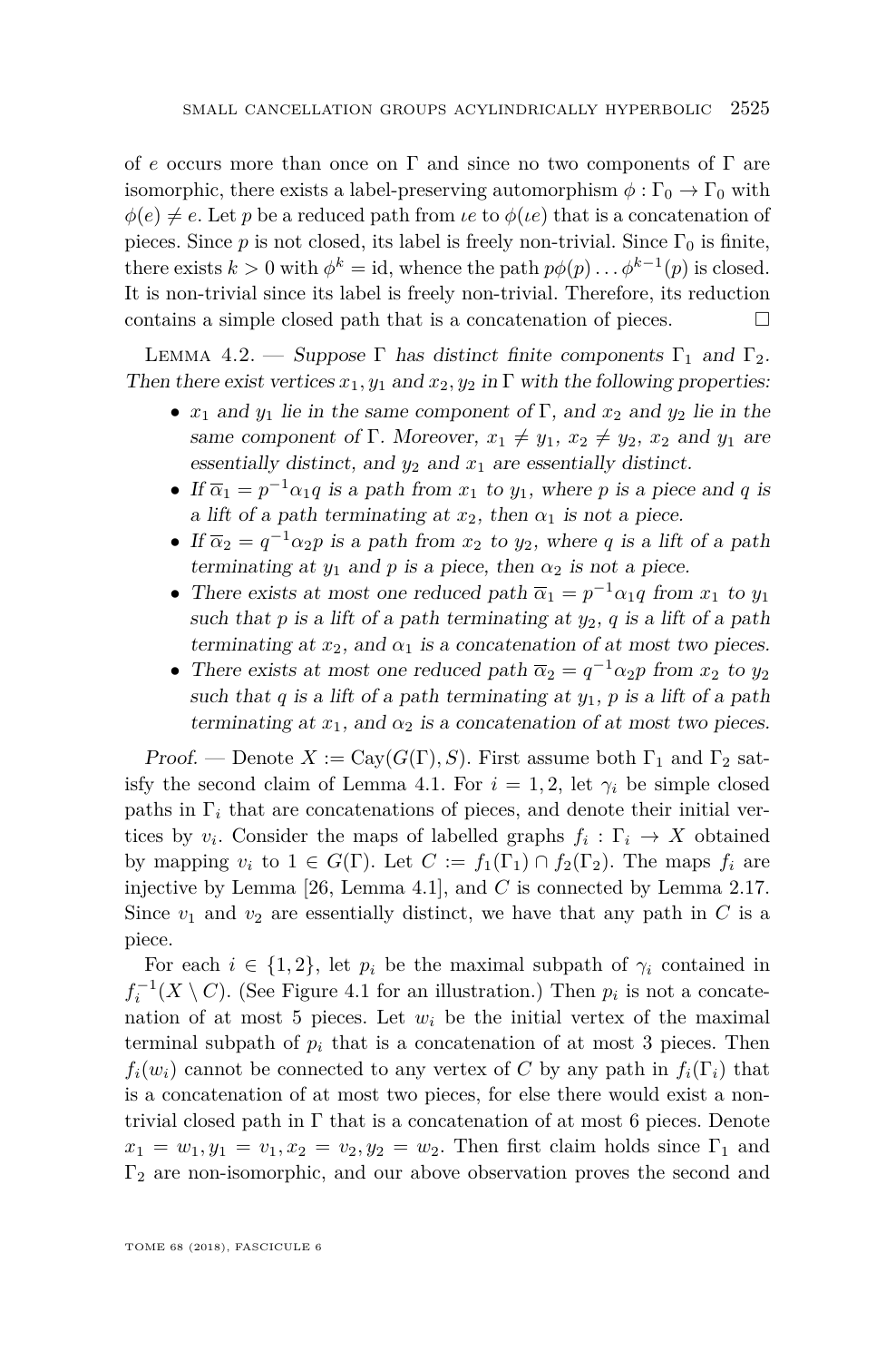

Figure 4.1. An illustration of the union of  $f_1(\Gamma_1)$  (right) and  $f_2(\Gamma_2)$ (left) in *X*. The intersection  $f_1(\Gamma_1) \cap f_2(\Gamma_2)$  is denoted by *C*. The dashed lines represent the paths  $f_1(p_1)$  (right) and  $f_2(p_2)$  (left). Note that  $1 = f_1(v_1) = f_2(v_2)$ .

third claims. If one or both  $\Gamma_i$  satisfy the first claim of Lemma [4.1,](#page-24-0) then we make the above construction letting  $v_i$  and  $w_i$  be any distinct vertices in  $\Gamma_i$  that cannot be connected by a path that is a concatenation of pieces.

For the fourth claim, suppose there are two distinct reduced paths  $\bar{\alpha}_1$ and  $\overline{\alpha}'_1$  as in the claim. We write  $\overline{\alpha}_1 = p^{-1}\alpha_1q$  and  $\overline{\alpha}'_1 = p'^{-1}\alpha'_1q'$  as above. Note that each one of  $pp'^{-1}$  and  $q'q^{-1}$  is a piece by construction. Therefore,  $pp'^{-1}\alpha'_1q'q^{-1}\alpha_1^{-1}$  is a closed path that is a concatenation of at most 6 pieces, and it is non-trivial since the label of its cyclic conjugate  $\overline{\alpha}'_1 \overline{\alpha}_1^{-1}$  is freely non-trivial; this is a contradiction. For the fifth claim, the same argument applies.

<span id="page-26-0"></span>LEMMA 4.3. — Suppose  $\Gamma$  admits no non-trivial label-preserving automorphism. Let *c* be an embedded cycle graph in  $\Gamma$  such that every edge of *c* is a piece. Then there exist vertices  $x_1, y_1$  and  $x_2, y_2$  in *c* for which the statement of Lemma [4.2](#page-25-0) holds.

Proof. — Let  $\gamma_1$  be a simple closed path based at a vertex  $v_1$  whose image is *c*. Let  $v_2$  be the terminal vertex of the longest initial subpath of  $\gamma_1$  made up of at most 3 pieces, and let  $\gamma_2$  be the cyclic shift of  $\gamma_1$  with initial vertex *v*<sub>2</sub>. (See Figure [4.1.](#page-26-0)) Note that  $v_1 \neq v_2$  and, hence,  $v_1$  and  $v_2$  are essentially distinct because  $\Gamma$  has no non-trivial label-preserving automorphism. We make the same construction as in Lemma [4.2](#page-25-0) for the component  $\Gamma_0$  of Γ containing *c*, i.e. we map Γ<sub>0</sub> to Cay( $G(\Gamma)$ *, S*) by  $f_1(v_1) = 1$  and by  $f_2(v_2) = 1$  and choose the vertices  $w_1$  and  $w_2$  as above. By construction, there is a path from  $v_1$  to  $w_2$  that is a concatenation of at most two pieces,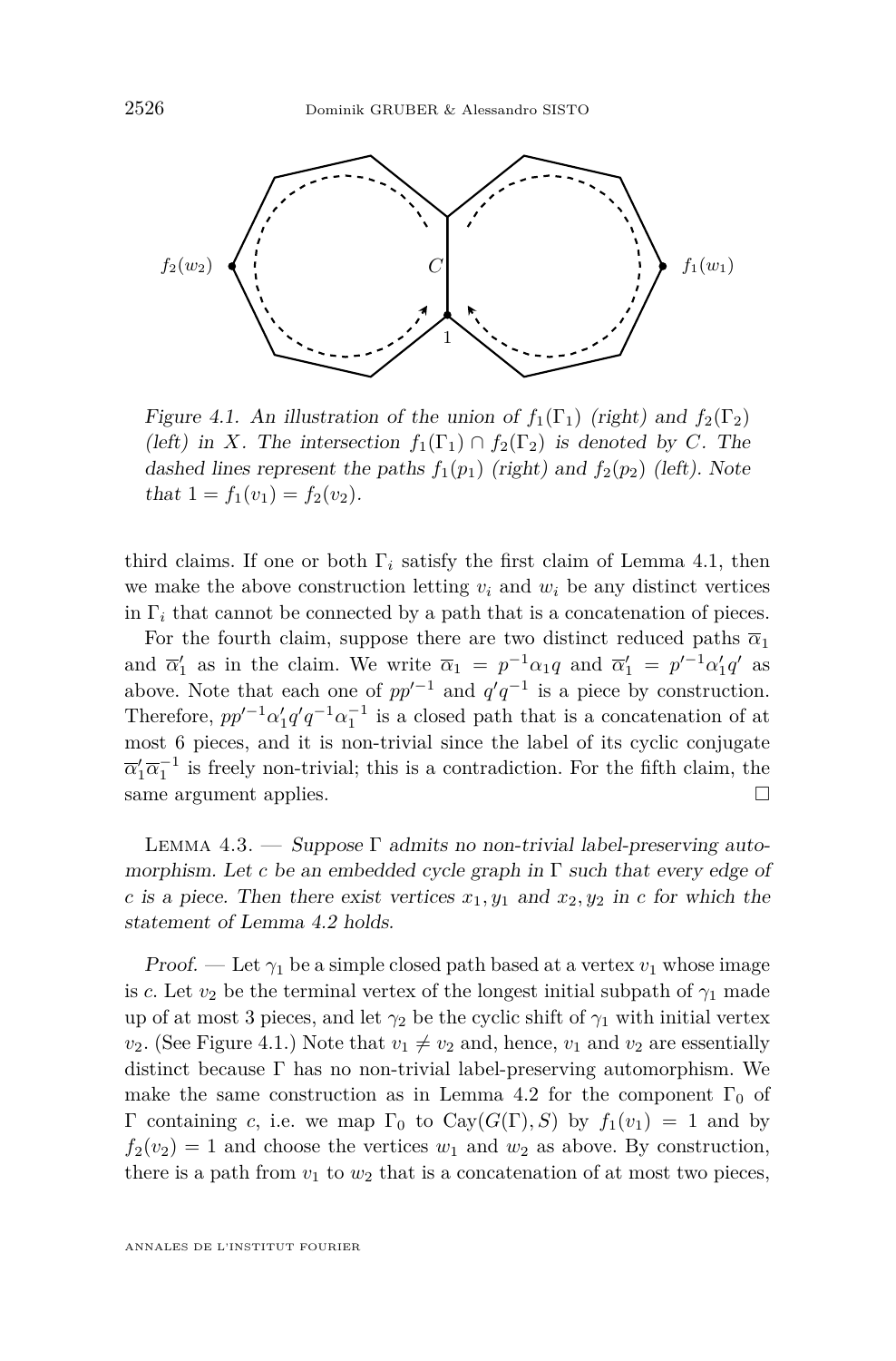

Figure 4.2. An illustration of  $c = \subseteq \Gamma$ . The outer dashed line represents  $\gamma_1$ , and the inner dashed line represents  $\gamma_2$ .

whence  $w_1 \neq w_2$ , and  $w_1$  and  $w_2$  are essentially distinct. All other claims of Lemma [4.2](#page-25-0) follow with the same proofs.  $\Box$ 

Given vertices *v* and *w* in a labelled graph, we denote by  $p : v \to w$  a path with  $\iota p = v$  and  $\tau p = w$ , and we denote by  $\ell(v \to w)$  the label of such a path.

# **4.2. Definition of the WPD element** *g*

In the notation of Lemmas [4.2,](#page-25-0) respectively [4.3,](#page-26-0) let *g* be the element of  $G(\Gamma)$  represented by  $\ell(x_1 \rightarrow y_1)\ell(x_2 \rightarrow y_2)$ .

<span id="page-27-0"></span>Remark  $4.4.$  — It follows from [\[26,](#page-50-1) Section 3] that if, in the case of Theorem [1.1,](#page-5-0)  $\Gamma$  has at least 4 pairwise non-isomorphic components or, in the case of Theorem [1.2,](#page-5-1)  $\Gamma$  contains two disjoint embedded cycle graphs, then  $G(\Gamma)$  contains a free subgroup that is freely generated by two distinct elements *g* as above. In particular, in these cases,  $G(\Gamma)$  is not virtually cyclic.

Denote  $X := \text{Cay}(G(\Gamma), S)$  and  $Y := \text{Cay}(G(\Gamma), S \cup W)$ , where *W* is the set of all elements of  $G(\Gamma)$  represented by words read on  $\Gamma$ . If  $\alpha_Y =$  $(e_1, e_2, \ldots, e_k)$  is a path in *Y*, then a path in *X* representing  $\alpha_Y$  is a path *αX* in *X* together with a decomposition  $\alpha_X = \alpha_{1,X}\alpha_{2,X} \dots \alpha_{k,X}$  with, for each *i*,  $ie_i = i\alpha_{i,X}$  and  $\tau e_i = \tau \alpha_{i,X}$  such that, for each *i*, a lift  $\alpha_{i,\Gamma}$  in  $\Gamma$ of  $\alpha_{i,X}$  is chosen. We call the paths  $\alpha_{i,X}$  segments. Observe that if  $\alpha_Y$  is a geodesic in *Y* of length *k*, and if  $\alpha_X$  is a path representing  $\alpha_Y$ , then any two vertices in  $\alpha_X$  are at distance (in *Y*) at most *k* from each other.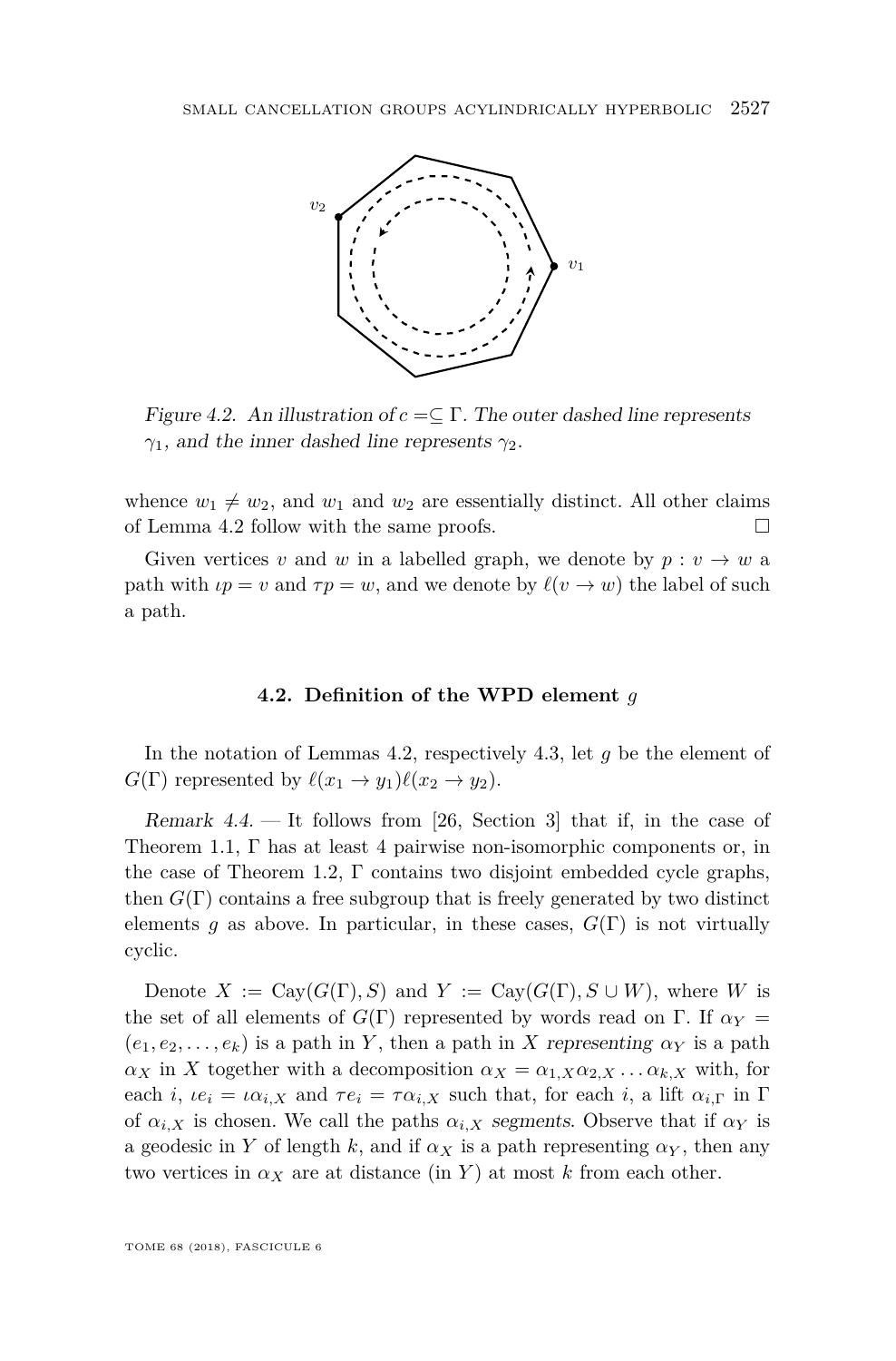<span id="page-28-0"></span>LEMMA 4.5. — Let  $N \in \mathbb{N}$ . Then there exists a path  $\alpha_Y$  in Y from 1 to *g <sup>N</sup>* of length 2*N* with the following properties:

- There exists a reduced path  $\alpha_X$  in X representing  $\alpha_Y$  and a decomposition  $\alpha_X$  into segments  $\alpha_{1,X}, \alpha_{2,X}, \ldots, \alpha_{2N,X}$  with the following properties, where we denote by  $\alpha_{i,\Gamma}$  the lift in  $\Gamma$  of each  $\alpha_{i,X}$ .
	- $-$  For every *i*, there exist paths  $p_i$  in *X* and  $\overline{\alpha}_{i,\Gamma}: x_{\overline{i}} \to y_{\overline{i}}$  in  $\Gamma$ , where  $\bar{i} \equiv i \mod 2$ , such that  $p_0$  and  $p_{2N}$  have length 0 and such that for every *i*, the path  $p_{i-1}^{-1} \alpha_{i,X} p_i$  lifts to  $\overline{\alpha}_{i,\Gamma}$ , and this lift induces the lift  $\alpha_{i,X} \mapsto \alpha_{i,\Gamma}$ .
	- **–** Given *α<sup>Y</sup>* , for every choice of *α*1*,X, α*2*,X, . . . , α*2*N,X* with the above properties, every  $\alpha_{i,X}$  has length  $> 0$  and is not a piece.
- $\alpha_Y$  is a geodesic in *Y*.

Proof. — By definition of g, there exist paths  $\overline{\alpha}_{i,X}$  in X such that each  $\overline{\alpha}_{2i-1,X}$  lifts to a path  $\overline{\alpha}_{2i-1,\Gamma}: x_1 \to y_1$ , such that each  $\overline{\alpha}_{2i,X}$  lifts to a path  $\overline{\alpha}_{2i,\Gamma}: y_2 \to x_2$ , and such that  $\overline{\alpha}_{1,X}\overline{\alpha}_{2,X} \ldots \overline{\alpha}_{2N,X}$  is a path from 1 to  $g^N$  in *X*. The path  $\alpha_X$  obtained as the reduction of this path satisfies the first part of the first statement and, conversely, any path satisfying the first part of the first statement can be constructed in this manner. The second part of the first statement now follows by definition of *g*, i.e. applying the assertions of Lemmas [4.2,](#page-25-0) respectively [4.3.](#page-26-0)

We proceed to the proof of the second statement. Let  $\beta_Y$  be a geodesic in *Y* from 1 to  $g^N$  of length *k*. Choose paths  $\alpha_X$  representing  $\alpha_Y$  as above and  $\beta_X$  representing  $\beta_Y$  such that there exists a Γ-reduced diagram *D* for  $\ell(\alpha_X)\ell(\beta_X)^{-1}$  over  $\Gamma$  whose number of edges is minimal among all possible choices. We denote  $\partial D = \alpha \beta^{-1}$ , i.e.  $\alpha$  lifts to  $\alpha_X$  and  $\beta$  lifts to  $\beta_X$ . Note that if *e* is an edge in  $\alpha$ , then the lift  $\alpha \mapsto \alpha_X$  and the lifts of segments  $\alpha_{i,X} \mapsto \alpha_{i,\Gamma}$  induce a lift of *e* in Γ; the same observation holds for *β*.

Claim 1. — *D* has no faces, whence  $\alpha_X = \beta_X$ .

Let Π be a face, and let *e* be an edge in *∂*Π ∩ *α*. If a lift of *e* via *∂*Π equals the lift via  $\alpha_{i,X} \mapsto \alpha_{i,\Gamma}$  for some *i*, then we can remove *e* from *D* as in Figure [2.6,](#page-16-1) and we can remove any resulting spurs and fold together resulting consecutive edges with inverse labels to obtain a diagram with fewer edges than *D* that satisfies our assumptions; a contradiction. The same observation holds for any edge in  $\partial\Pi \cap \beta$ . Therefore, any arc in the intersection of a face with the lift of a segment is a piece. No segment of  $\alpha_X$ is a piece. Therefore, for any face  $\Pi$ , any path in  $\partial \Pi \cap \alpha$  is a concatenation of at most 2 pieces. Suppose a path *p* in  $\partial \Pi \cap \beta$  lifts to a subpath of  $\beta_X$ that is a concatenation of two segments. Then these two segments can be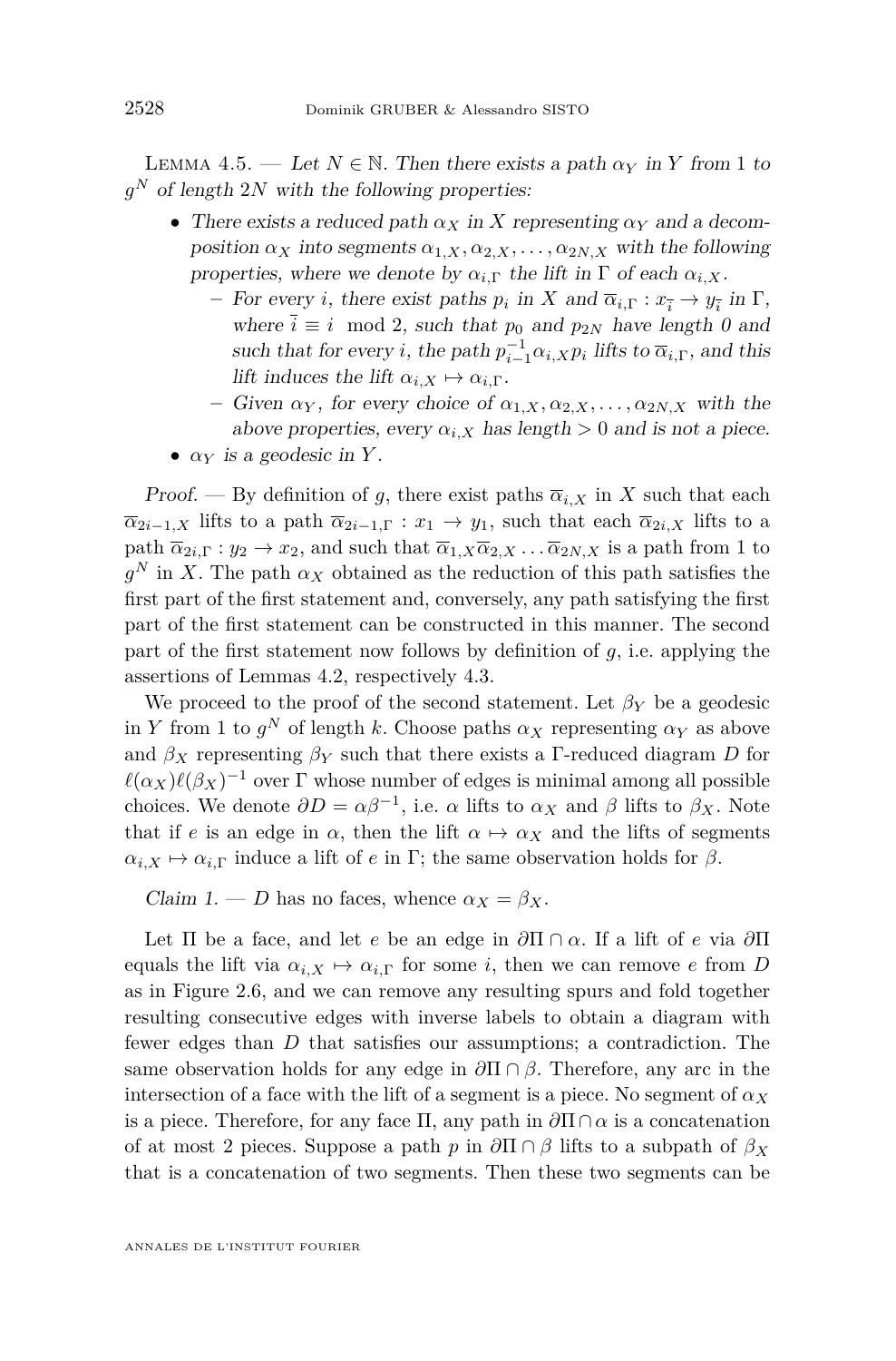replaced by a single segment which corresponds to a path in the lift of *∂*Π in Γ, and  $\beta_X$  can be decomposed into  $k-1$  segments. This contradicts the fact that  $\beta_Y$  is a geodesic. Therefore, any path in  $\partial \Pi \cap \beta$  is a concatenation of at most 3 pieces. Thus, any face  $\Pi$  with  $e(\Pi) = 1$  whose exterior edges are contained in  $\alpha$  or in  $\beta$  has interior degree at least 4. This implies that *D* is a  $(3, 7)$ -bigon, whence any of its disk components has shape  $I_1$  as in Theorem [2.12,](#page-13-0) or it has at most one face. If *D* has at least one face, then there exist a face Π such that *∂*Π is the concatenation of at most 3 arcs as follows: An arc  $\gamma_1$  in  $\alpha$ , an arc  $\gamma_2$  in  $\beta$ , and possibly an interior arc  $\gamma_3$ . By our above observation, this implies that  $\gamma$  is a concatenation of no more than 6 pieces, a contradiction. Therefore, *D* has no faces, whence  $\alpha = \beta$ and  $\alpha_X = \beta_X$ .

Claim  $2 - k = 2N$ , whence  $\alpha_V$  is a geodesic.

We denote the decomposition into segments of  $\beta_X$  as  $\beta_X = \beta_{1,X}\beta_{2,X}$ ...  $\beta_{k,X}$  and the lift in  $\Gamma$  of  $\beta_{i,X}$  by  $\beta_{i,\Gamma}$ . Since  $k \leq 2N$ , there exist *i* and *j* such that  $\alpha_{i,X}$  is contained in  $\beta_{j,X}$ . Consider the lift  $\alpha_{i,X} \mapsto \alpha_{i,\Gamma}$  and the lift of  $\alpha_{i,X}$  via  $\beta_{j,X} \mapsto \beta_{j,\Gamma}$ . Since  $\alpha_{i,X}$  is not a piece, these lifts are essentially equal. Therefore, the decomposition  $\alpha = \alpha_{1,X}\alpha_{2,X} \dots \alpha'_{i-1,X}\beta_{j,X}\alpha'_{i+1,X} \dots$  $\alpha_{2N,X}$ , where  $\alpha'_{i-1}$  is an initial subpath of  $\alpha_i$  and  $\alpha'_{i+1}$  is a terminal subpath of  $\alpha_{i+1}$ , with the associated lifts (where the lift  $\beta_{j,X} \mapsto \beta_{j,\Gamma}$  may have to be composed with an automorphism of  $\Gamma$ ) is a decomposition as in the first statement; in particular no segment has length 0 or is a piece.

We can now apply the above procedure to the initial subpath of  $\alpha$  terminating at  $\iota \beta_{j,X}$  and to the terminal subpath of  $\alpha$  starting at  $\tau \beta_{j,X}$ . Induction yields that the decomposition  $\alpha_X = \beta_{1,X}\beta_{2,X} \dots \beta_{k,X}$  is as in the first statement, whence  $k = 2N$ .

# COROLLARY  $4.6. - g$  acts hyperbolically.

<span id="page-29-0"></span>Remark  $4.7.$  — The arguments of claim 1 in the proof of Lemma  $4.5$  show the following: Given two geodesics  $\alpha_Y$  and  $\beta_Y$  in *Y* with the same endpoints, there exist paths  $\alpha_X$  and  $\beta_X$  in *X* representing the  $\alpha_Y$ , respectively  $\beta_Y$ , such that there exist paths  $\alpha'_X$  and  $\beta'_X$  in  $X$  with the same endpoints as  $\alpha_X$ and  $\beta_X$  such that (denoting by  $d_H$  the Hausdorff-distance in *Y*, where *Y* is considered as a geodesic metric space)  $d_H(\alpha_X, \alpha'_X) \leq 2$  and  $d_H(\beta_X, \beta'_X) \leq$ 2, and there exists a diagram *D* with a boundary path  $\alpha' \beta'^{-1}$ , where  $\alpha'$ is a lift of  $\alpha'_X$  and  $\beta'$  is a lift of  $\beta'_X$ , such that *D* is a (3, 7)-bigon. Hence, every disk component of *D* has shape  $I_1$ , whence  $d_H(\alpha'_X, \beta'_X) \leq 2$ . This implies  $d_H(\alpha_Y, \beta_Y) \leq 10$  and, thus, geodesic bigons in *Y* are uniformly thin. Therefore, *Y* is Gromov hyperbolic by [\[42\]](#page-51-18) independently of Theorem [3.3.](#page-18-0)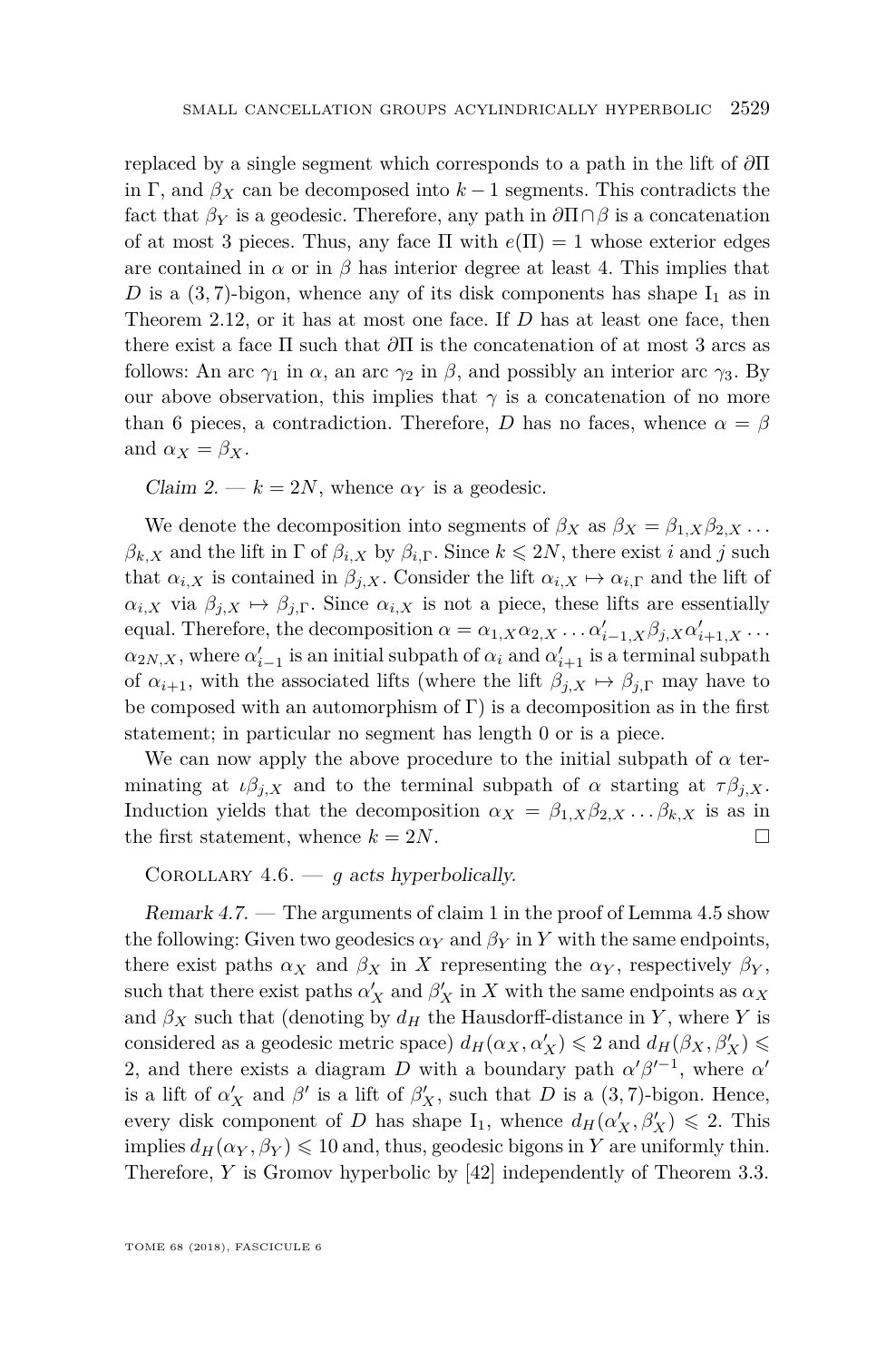Another way to prove Gromov hyperbolicity of *Y* is observing, as above, that geodesic triangles in  $Y$  are close to triangles in  $X$  that give rise to (3*,* 7)-triangles over Γ. Such triangles are 3-slim by Strebel's classification of (3*,* 7)-triangles [\[48,](#page-51-17) Theorem 43].

<span id="page-30-0"></span>PROPOSITION  $4.8. - g$  satisfies the WPD condition.

Proof. — Let  $K > 0$ , and let  $N_0$  such that  $d_Y(1, g^N) > 2K + 5$  for all  $N \geq N_0$ . Let  $N \geq N_0$ , and let  $h \in G(\Gamma)$  with  $d_Y(1, h) \leq K$  and  $d_Y(1, q^{-N} h q^N) \leq K$ . We will show that, given *K* and  $N_0$ , there exist only finitely many possibilities for choosing *h*. Let *D* be a Γ-reduced diagram with the following properties, where  $\partial D = \alpha \delta_1 \beta^{-1} \delta_2^{-1}$ .

- *α* lifts to a reduced path  $\alpha_X$  in *X* representing a geodesic  $1 \rightarrow g^N$ in *Y* with a decomposition as in the statement of Lemma [4.5.](#page-28-0)
- *β* lifts to a reduced path  $\beta_X$  in *X* representing a geodesic  $1 \rightarrow g^N$ in *Y* with a decomposition as in the statement of Lemma [4.5.](#page-28-0)
- $\delta_1$  lifts to a path  $\delta_{1,X}$  in *X* representing a geodesic  $1 \to g^{-N} h g^N$ in *Y* .
- $\delta_2$  lifts to a path  $\delta_2$  *x* in *X* representing a geodesic  $1 \rightarrow h$  in *Y*.
- Among all such choices, the number of edges of *D* is minimal.

Given *D*, we make additional minimality assumptions on the decompositions of  $\alpha_X$  and  $\beta_X$ : Denote the decompositions  $\alpha_X = \alpha_{1,X}\alpha_{2,X} \dots \alpha_{2N,X}$ and  $\beta_X = \beta_{1,X}\beta_{2,X} \dots \beta_{2N,X}$ , and denote by  $\alpha_i$ , respectively  $\beta_j$ , the lifts of *αi,X*, respectively *βj,X* in *D*. Denote the lifts in Γ of *α<sup>i</sup>* , respectively *β<sup>j</sup>* , by  $\alpha_{i,\Gamma}$ , respectively  $\beta_{i,\Gamma}$  and the corresponding paths  $x_1 \to y_1$  or  $x_2 \to y_2$  by  $\overline{\alpha}_{i,\Gamma}$ , respectively  $\overline{\beta}_{j,\Gamma}$ . We assume that, given  $\alpha_X$  and  $\beta_X$ , the decompositions and their lifts are chosen such that both  $\sum_{i=1}^{2N} |\overline{\alpha}_{i,\Gamma}|$  and  $\sum_{j=1}^{2N} |\overline{\beta}_{j,\Gamma}|$ are minimal. Since  $\alpha_X$  and  $\beta_X$  are reduced, this readily implies that every  $\overline{\alpha}_{i,\Gamma}$  and every  $\overline{\beta}_{i,\Gamma}$  is a reduced path. Also, observe that our assumptions on *D* imply that both  $\delta_1$  and  $\delta_2$  are reduced paths.

Claim  $1. - D$  has no faces.

By minimality, for any face Π and any *i, j*, any path in  $\partial \Pi \cap \alpha_i$  or  $\partial\Pi \cap \beta_i$  is a piece since, otherwise, we could remove edges as in Figure [2.6](#page-16-1) and subsequently remove any resulting spurs and fold away any resulting consecutive inverse edges. The same observation holds for any path in *∂*Π∩ *δ*, where *δ* is a subpath of *δ*<sup>1</sup> or *δ*<sup>2</sup> that is a lift of a segment of *δ*1*,X* or *δ*2*,X*.

No  $\alpha_i$  or  $\beta_j$  is a piece, whence for any face  $\Pi$  we have that any path in  $\partial\Pi \cap \alpha$  or in  $\partial\Pi \cap \beta$  lies in the concatenation of no more than two  $\alpha_i$ , respectively  $\beta_i$ , and, thus, it is a concatenation of no more than two pieces.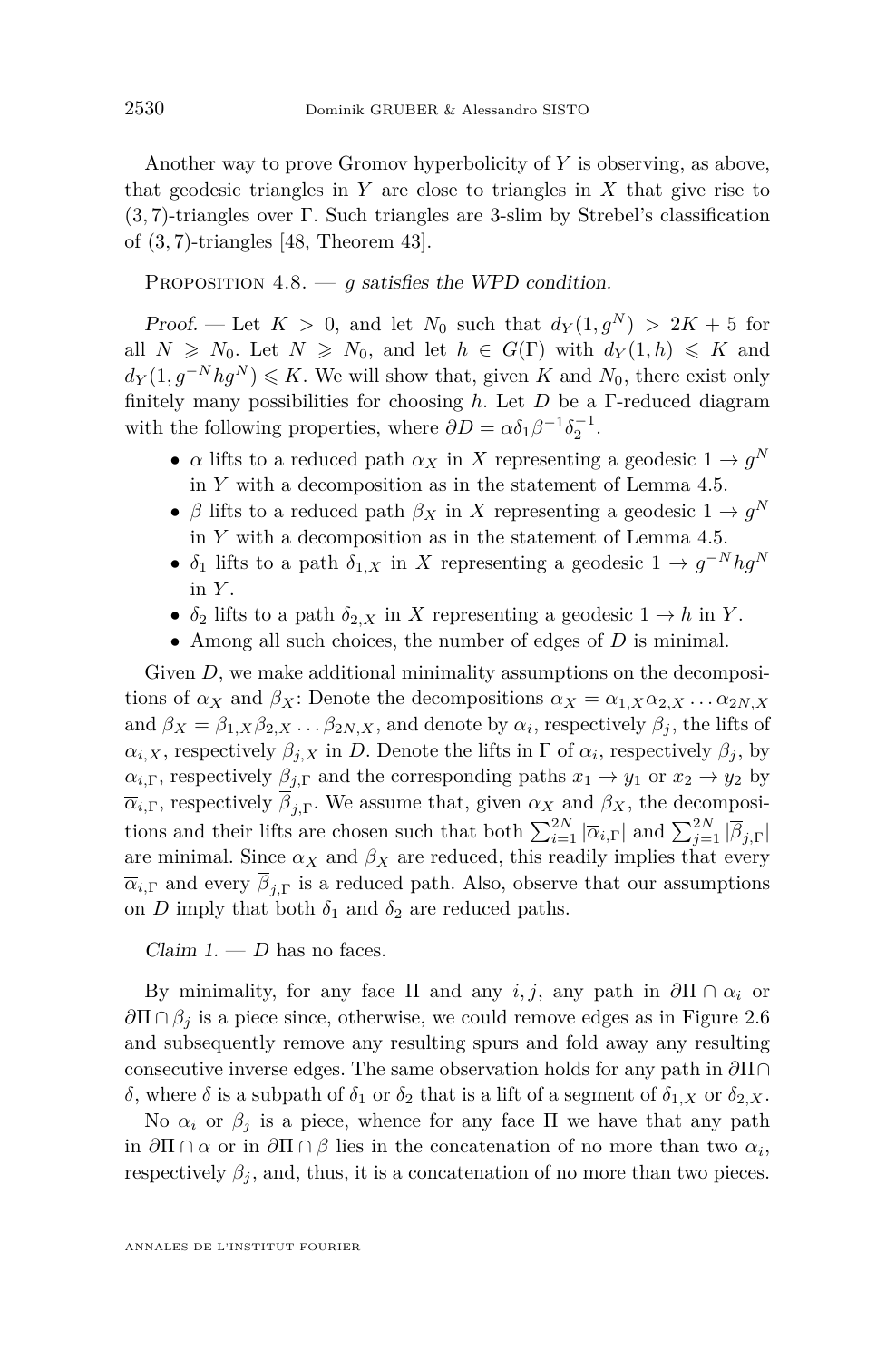Suppose for a face  $\Pi$ , there exists a path  $\delta$  in  $\delta_1$  (or in  $\delta_2$ ) that is a lift of a segment such that *δ* lies in *∂*Π. Then we can remove the edges of *δ* from *D*, thus replacing  $\delta$  by a path  $\delta'$  such that  $\partial \Pi = \delta \delta'^{-1}$ . The resulting path  $\delta'_{1,X}$  (or  $\delta'_{2,X}$ ) can be decomposed with the same number of segments, contradicting the minimality assumptions on *D*. Therefore, any path in  $\partial\Pi \cap \delta_1$  or in  $\partial\Pi \cap \delta_2$  is a subpath of the concatenation of at most two lifts of segments and, therefore, a concatenation of at most two pieces. This shows that  $D$  is a  $(3, 7)$ -quadrangle.

Let  $\Delta$  be a disk component of *D*. If there exist 4 distinguished faces, then every distinguished face of  $\Delta$  with exterior degree 1 intersects at most two sides of  $\Delta$  in arcs and thus has interior degree at least 3. This contradicts Lemma [2.14](#page-14-1) (after removing vertices of degree 2), since any such distinguished face contributes at most 1 positive curvature, and the only positive contributions come from distinguished faces with exterior degree 1. Similarly, the existence of 3 distinguished faces yields a contradiction.

Thus, there exist at most two distinguished faces, whence  $\Delta$  is a (3,7)-bigon and, by Theorem [2.12,](#page-13-0) it is of shape  $I_1$ . Note that  $\Delta$  must intersect all 4 sides of *D*: If  $\Pi$  is a distinguished face of  $\Delta$ , then its boundary path cannot be made up of fewer than 7 pieces. Hence, since its interior degree is 1,  $\Pi$  must intersect at least 3 sides because the intersection of  $\Pi$  with any side is made up of at most 2 pieces. Considering shape  $I_1$ , we also see that there cannot exist a non-distinguished face, since such a face would have a boundary path made up of at most 6 pieces. Thus  $\Delta$  has at most two faces. The lifts  $δ_{1,X}$  and  $δ_{2,X}$  of  $δ_1$  and  $δ_2$  represent geodesics in *Y* of length at most  $K$ , whence, for each *i*, any two vertices in  $\delta_{i,X}$  are at *Y* -distance at most *K* from each other. Any two vertices in the image in *Y* of the 1-skeleton a face of *D* at are at distance at most 1 from each other by definition of *Y*. Therefore, the assumption that  $d_Y(1, g^N) > 2K + 5$  $2K + 2$  implies that  $\Delta$  cannot contain vertices of both  $\delta_1$  and  $\delta_2$ , whence ∆ does not exist. Thus, *D* has no faces.

<span id="page-31-0"></span>Claim 2. — Given *K* and  $N_0$ , there exist only finitely many possibilities for *h*.

Recall that  $\alpha$  and  $\beta$  lift to paths in *X* representing geodesics in *Y*, and *δ*<sup>2</sup> lifts to a path in *X* representing a geodesic of length at most *K* in *Y* . Therefore,  $\delta_2$  is contained in  $(\alpha_1 \alpha_2 \dots \alpha_{K+1}) \cup (\beta_1 \beta_2 \dots \beta_{K+1})$ . Each  $\alpha_i$  and each  $\beta_i$  lifts to a path in either the component of  $\Gamma$  containing  $x_1$  or in the component of  $\Gamma$  containing  $x_2$ . Therefore, if the components of  $\Gamma$  containing  $x_1$  and  $x_2$  are both finite, there exist only finitely many possibilities for  $h$ . This completes the proof in the case of Theorem [1.1.](#page-5-0)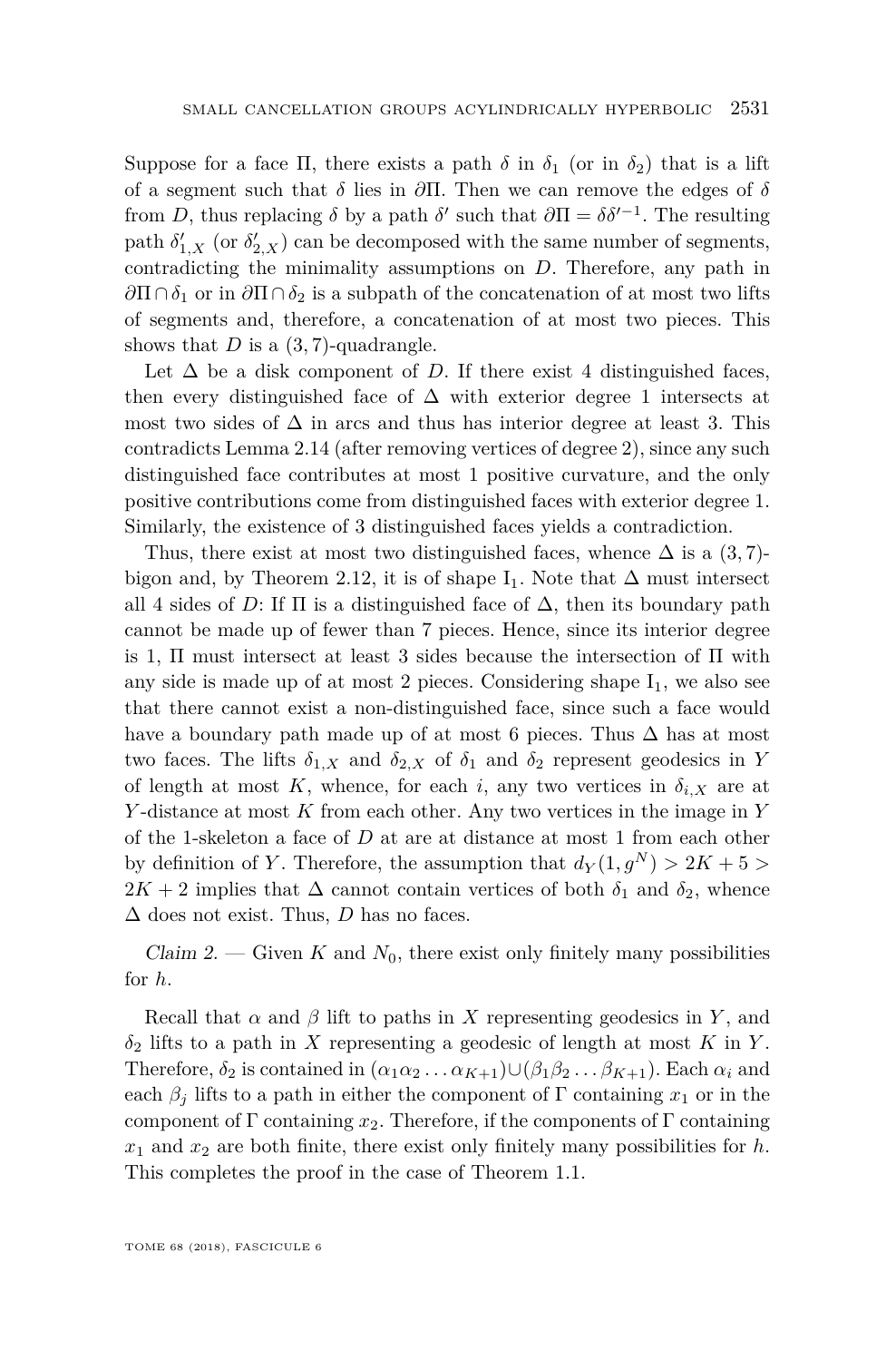We proceed to show that it is actually sufficient for the components to have finite automorphism groups, which also completes the proof in the case of Theorem [1.2,](#page-5-1) as in that case, the automorphism groups are trivial. Denote by *p* a maximal path in  $\alpha \cap \beta$ . Applying our above observation on *δ*<sub>2</sub> to *δ*<sub>1</sub> and using the fact that  $d_Y(1, g^N) > 2K + 5$  yields that there exist  $i_0 \leqslant K + 4$  and  $j_0 \leqslant K + 4$  such that:

- $\alpha_{i_0} \alpha_{i_0+1}$  is a subpath of *p*,
- $\beta_{j_0}\beta_{j_0+1}$  is a subpath of *p*, and
- $\iota\beta_{j_0}$  lies in  $\alpha_{i_0} \setminus {\tau\alpha_{i_0}}$ .

The last property can be attained by an index shift of up to 2, since the concatenation of two consecutive  $\alpha_i$  cannot be a subpath of one  $\beta_i$  because the paths  $\alpha_X$  and  $\beta_X$  represent geodesics in *Y*, and the symmetric statement holds for  $\beta_j$  and  $\alpha_i$ . (Hence, our upper bound for the indices is  $K+4$ instead of  $K + 2$ .)

Consider  $i \in \{i_0, i_0+1\}$  and  $j \in \{j_0, j_0+1\}$  for which there exists a path *q* of length  $> 0$  in  $\alpha_i \cap \beta_j$ . There exist lifts of *q* in Γ via  $\alpha_i \mapsto \alpha_{i,\Gamma}$  and via  $\beta_i \mapsto \beta_{i,\Gamma}$ . Suppose these lifts are essentially equal. Then there exists a label-preserving automorphism  $\phi$  of  $\Gamma$  such that the lift of *q* to a subpath of  $\overline{\alpha}_{i,\Gamma}$  is equal to the lift of *q* to a subpath of  $\phi(\overline{\beta}_{i,\Gamma})$ . If  $\overline{i} \equiv i \mod 2$  and  $\overline{j} \equiv j \mod 2$ , then  $x_{\overline{i}}$  is the initial vertex of  $\overline{\alpha}_{i,\Gamma}$  and by  $x_{\overline{j}}$  is the initial vertex of  $\overline{\beta}_{i,\Gamma}$ . Thus, there exists a path in *D* from *ια* to *ιβ* whose label is freely equal to a word of the form

$$
\ell(x_1 \to y_1)\ell(x_2 \to y_2)\ell(x_1 \to y_1)\ldots\ell(x_{\overline{i}} \to \phi(x_{\overline{j}}))\ldots\ell(y_2 \to x_2)\ell(y_1 \to x_1),
$$

where no more than  $2K + 9$  factors occur. (See also Figure [4.2.](#page-31-0)) If the label-preserving automorphism groups of the components of  $\Gamma$  containing  $x_1$  and  $x_2$  are finite, then there exist only finitely many elements of  $G(\Gamma)$ represented by words of this form. Thus, we conclude that in this case, there are only finitely many possibilities for *h*.

It remains to prove the case that, for every  $i \in \{i_0, i_0 + 1\}$  and every  $j \in \{j_0, j_0 + 1\}$ , whenever *q* is a path in  $\alpha_i \cap \beta_j$ , then the induced lifts of *q* are essentially distinct. Note that in this case, *q* is a piece.

By the choice of  $i_0$  and  $j_0$ ,  $\alpha_{i_0} \cap \beta_{j_0}$  contains a maximal path *q* of length  $>0$  such that *q* is an initial subpath of  $\beta_{j_0}$ . Since  $\beta_{j_0}$  is not a piece,  $\beta_{j_0}$ is not a subpath of  $\alpha_{i_0}$ . By the same argument,  $\alpha_{i_0+1}$  is not a subpath of  $\beta_{j_0}$ , whence  $\beta_{j_0}$  is a subpath of  $\alpha_{i_0}\alpha_{i_0+1}$ . Similarly, it follows that  $\alpha_{i_0+1}$  is a subpath of  $\beta_{i_0} \beta_{i_0+1}$ . Hence, both  $\alpha_{i_0+1}$  and  $\beta_{j_0}$  are concatenations of no more than two pieces.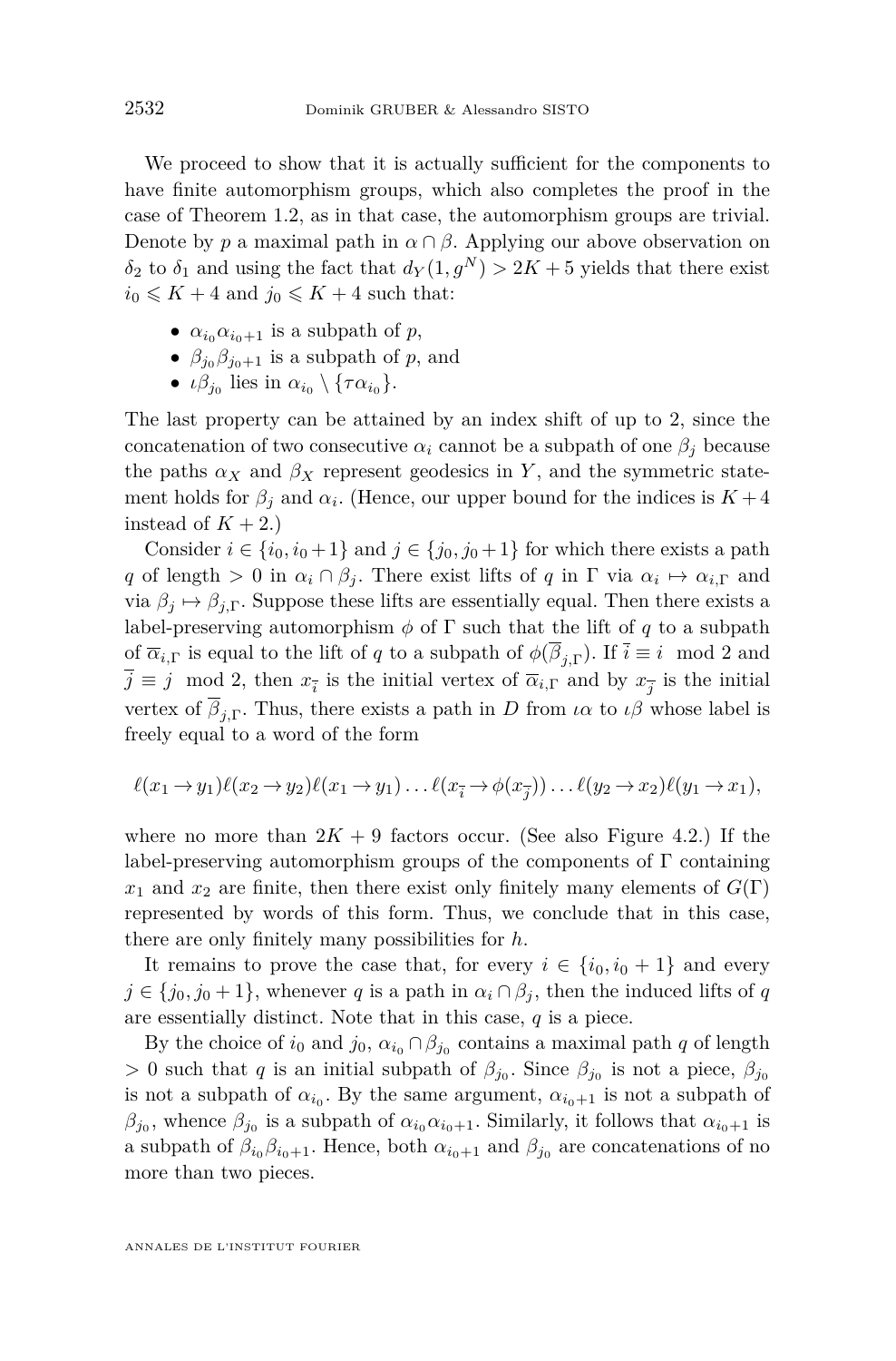

Figure 4.3. The horizontal line represents the intersection  $\alpha \cap \beta$  in *D*. The vertical lines are for illustration only, providing support for the dashed paths, which lift to paths  $\overline{\alpha}_{i,\Gamma}: x_{\overline{i}} \to y_{\overline{i}}$ . If the *q* traverses the thick part in the left-hand picture and if the induced lifts of *q* are essentially equal, then the dotted paths in the right-hand picture lift to paths  $x_i \to \phi(x_{\overline{j}})$ , respectively  $y_i \to \phi(y_{\overline{j}})$  in  $\Gamma$  for some labelpreserving automorphism *φ* of Γ.

We now invoke the last two conclusions of Lemma [4.2,](#page-25-0) which imply that there exist at most two possibilities for the reduced path  $\bar{\alpha}_{i_0+1,\Gamma}$ , and at most two possibilities for the reduced path  $\overline{\beta}_{j_0,\Gamma}$ . There exist initial subpaths *q*<sub>1</sub> of  $\overline{\alpha}_{i_0+1,\Gamma}$  and *q*<sub>2</sub> of  $\overline{\beta}_{j_0,\Gamma}$  such that we may represent *h* by a word

$$
\ell(x_1 \to y_1)\ell(x_2 \to y_2)\ell(x_1 \to y_1)\ldots\ell(q_1)\ell(q_2^{-1})\ldots\ell(y_2 \to x_2)\ell(y_1 \to x_1),
$$

with at most  $2K + 9$  factors, whence also in this case, there exist only finitely many possibilities for  $h$ .

# **4.3.** The graphical  $Gr'(\frac{1}{6})$ -case

In the presence of the  $Gr'(\frac{1}{6})$ -condition, we can drop all finiteness assumptions:

<span id="page-33-0"></span>THEOREM 4.9. — Let  $\Gamma$  be a  $Gr'(\frac{1}{6})$ -labelled graph that has at least two non-isomorphic components that each contain a simple closed path of length at least 2. Then *G*(Γ) is either virtually infinite cyclic or acylindrically hyperbolic.

We will rely on the following adaption of Lemma [4.2](#page-25-0) to define our WPD element as before.

TOME 68 (2018), FASCICULE 6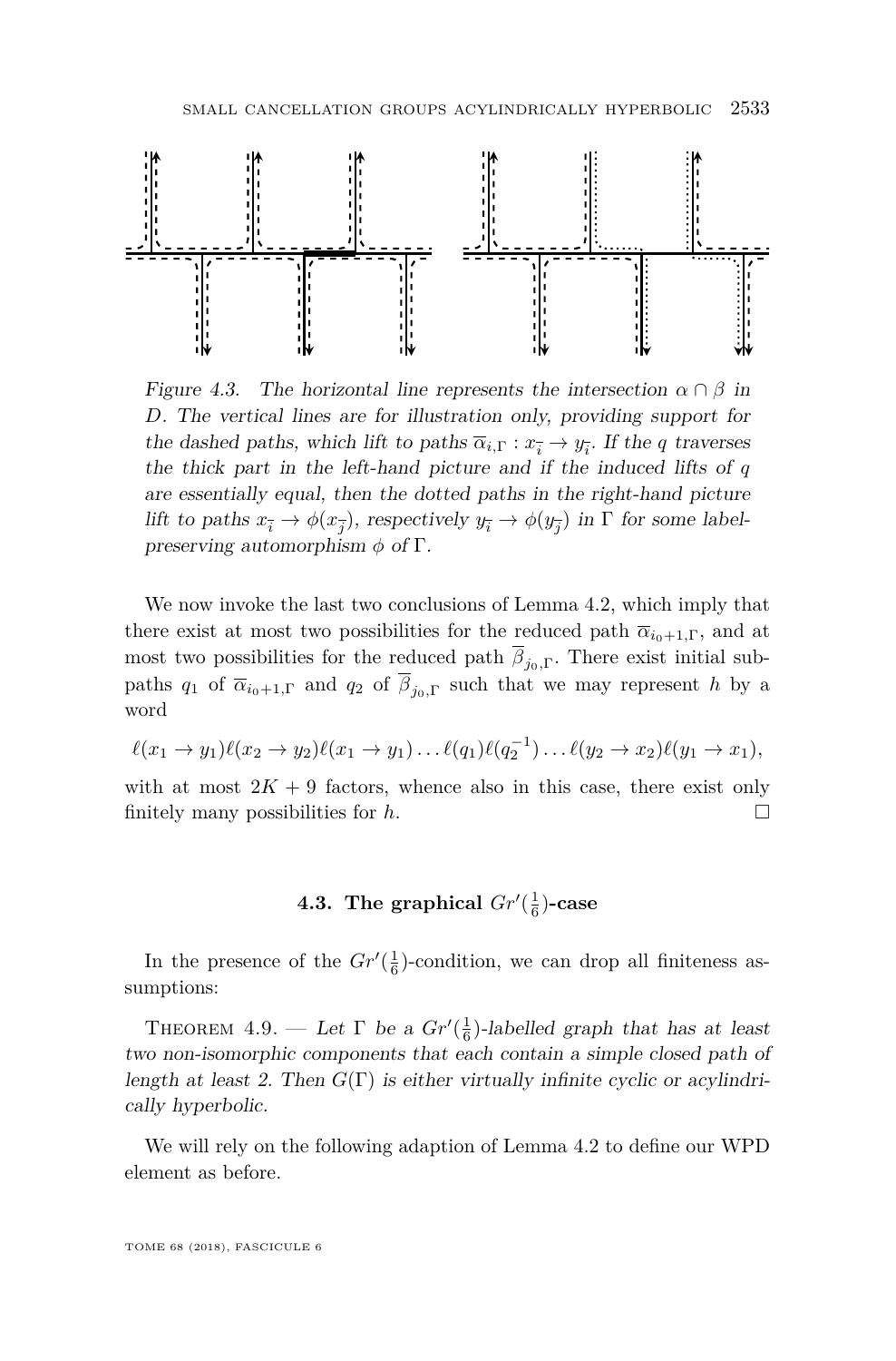<span id="page-34-0"></span>LEMMA  $4.10.$  — Let  $\Gamma$  be a  $Gr'(\frac{1}{6})$ -labelled graph that has at least two non-isomorphic (not necessarily finite) components  $\Gamma_1$  and  $\Gamma_2$  that each contain a simple closed path of length at least 2. Then there exist vertices  $x_1, y_1$  in  $\Gamma_1$  and  $x_2, y_2$  in  $\Gamma_2$  for which the conclusion of Lemma [4.2](#page-25-0) holds.

Proof. — Denote  $X := \text{Cay}(G(\Gamma), S)$ . For each  $i \in \{1, 2\}$ , let  $\gamma_i$  be a simple closed path in  $\Gamma_i$  of minimal length greater than 1, and denote by *v<sub>i</sub>* the initial vertex of  $\gamma_i$ . Consider the maps  $f_i: \Gamma_i \to X$  that send  $v_i$  to 1, and denote  $C := f_1(\Gamma_1) \cap f_2(\Gamma_2)$ . For each *i*, let  $w_i$  be a vertex in  $\gamma_i \subseteq \Gamma_i$ for which  $d(w_i, f_i^{-1}(C))$  is maximal. Since  $|\gamma_i| \geq 2$  and since any path in *C* is a piece, we have  $w_i \notin f_i^{-1}(C)$  by the small cancellation condition. Let  $i \in \{1, 2\}$ , and suppose there exists a path p in  $\Gamma_i$  with  $\iota p = w_i$  and  $\tau p \in f_i^{-1}(C)$  that is a concatenation of at most 2 pieces. Choose such a *p* with minimal length. Then  $p$  is a simple path. Let  $q$  be a shortest path in *γ*<sup>*i*</sup> with *ιq* = *w*<sub>*i*</sub> and *τq*  $\in f_i^{-1}(C)$ . Since *C* is connected by Lemma [2.17,](#page-16-1) there exists a shortest path *c* in  $f_i^{-1}(C)$  with  $\iota c = \tau p$  and  $\tau c = \tau q$  which, as observed above, is a piece. If *pcq*<sup>−</sup><sup>1</sup> is a non-trivial closed path, then there exists a subpath  $\gamma'$  of its reduction that is a simple closed path of length at least 2. The path  $\gamma'$  can be written as a concatenation of at most 3 pieces and a subpath of  $q^{-1}$ . Since  $|\gamma'| \ge |\gamma_i|$  and since  $|q| \le \lfloor \frac{|\gamma_i|}{2} \rfloor$ , this is a contradiction to the small cancellation assumption. If *pcq*<sup>−</sup><sup>1</sup> is a trivial closed path, then  $|c| = 0$  and  $p = q$ . Now there exists a simple path  $q'$  in  $\gamma_i$ such that  $\iota q' = w_i$ ,  $\tau q' \in f_i^{-1}(C)$  and such that *q* and *q*' are edge-disjoint. Lt *c'* be a simple path in  $f_i^{-1}(C)$  with  $\iota c' = \tau q$  and  $\tau c' = \tau q'$ . Then  $\gamma'' :=$  $qc'q'^{-1}$  is a simple closed path. Note that  $|q'| \leq |q| + 1$ . Thus, if  $|c'| > 0$ , then  $|qc'| \geqslant \frac{|\gamma_i''|}{2}$  $\frac{q_i}{2}$ , which, together with the fact that  $qc'$  is a concatenation of at most 3 pieces, contradicts the small cancellation assumption. If, on the other hand,  $|c'| = 0$ , then the fact that *q* is a concatenation of at most 2 pieces yields that  $|q| < \frac{2|q|+1}{3}$  $\frac{q+1}{3}$ , which cannot hold since  $|q| \geq 1$ . We conclude for  $x_1 = w_1, y_1 = v_1, x_2 = v_2, y_2 = w_2$  as in Lemma [4.2.](#page-25-0)

To remove the requirement that the components containing  $x_1$  and  $x_2$ have finite automorphism groups, which we use in the proof of Proposition [4.8,](#page-30-0) we prove the following:

<span id="page-34-1"></span>LEMMA 4.11. — Let  $\Gamma_1$  and  $\Gamma_2$  be non-isomorphic components of a  $Gr'(\frac{1}{6})$ -labelled graph. Suppose there exist vertices  $x_1, y_1 \in \Gamma_1$  and  $x_2, y_2 \in$  $\Gamma_2$ , such that  $x_1 \neq y_1$  and such that no path from  $x_1$  to  $y_1$  is a concatenation of at most two pieces. Let  $\phi : \Gamma_2 \to \Gamma_2$ ,  $\phi_1 : \Gamma_1 \to \Gamma_1$ , and  $\phi_2 : \Gamma_2 \to \Gamma_2$  be label-preserving automorphisms such that: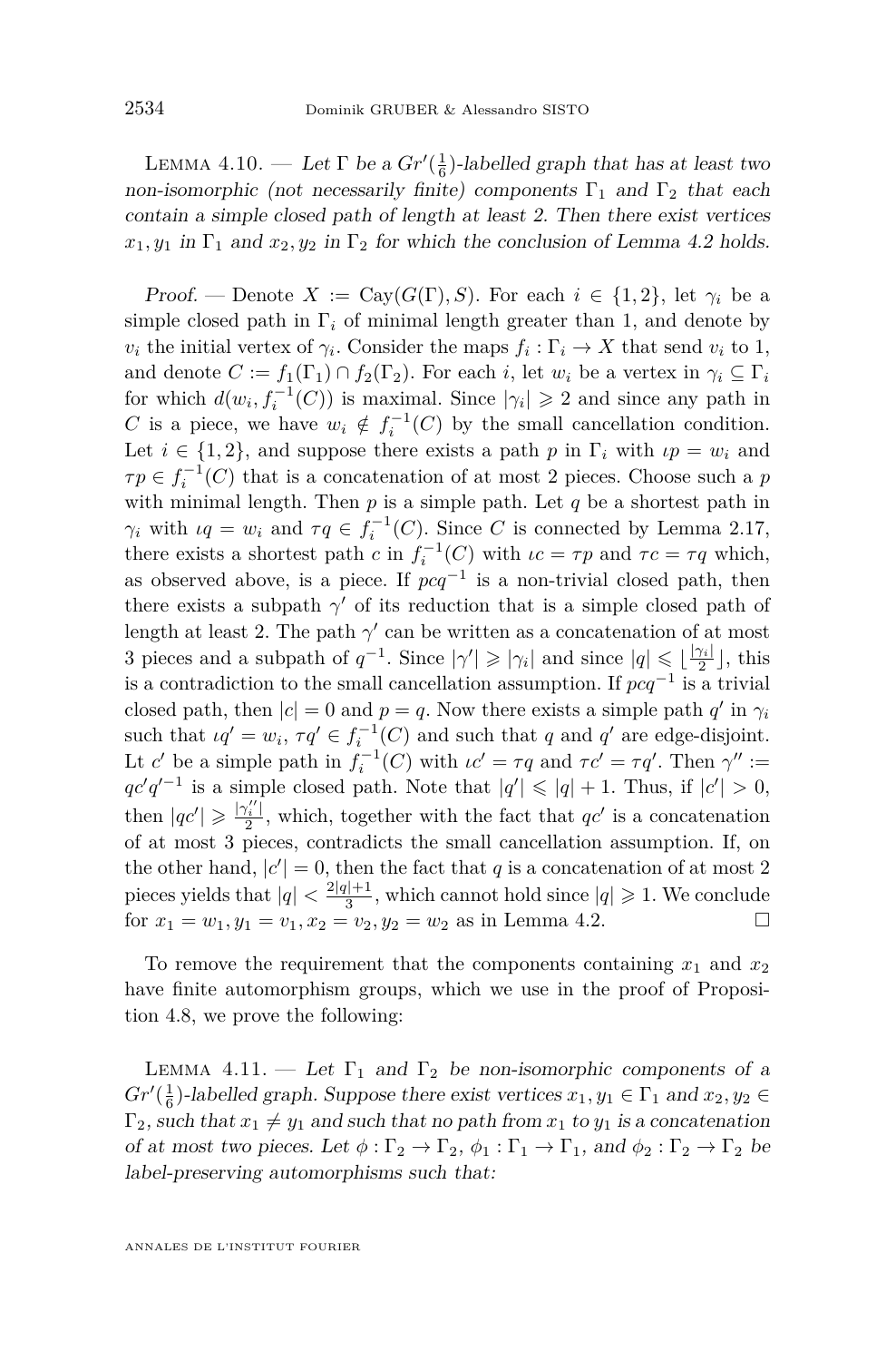- There exist paths  $q_2 : y_2 \to \phi(y_2)$  and  $p_1 : x_1 \to \phi_1(x_1)$  such that  $q_2$  and  $p_1$  have the same label.
- There exist paths  $q_1 : y_1 \to \phi_1(y_1)$  and  $p_2 : x_2 \to \phi_2(x_2)$  such that *q*<sup>1</sup> and *p*<sup>2</sup> have the same label.

Then  $\phi$ ,  $\phi_1$ , and  $\phi_2$  are the identity maps.

Proof. — Assume  $\phi_1$  is non-trivial. By assumption, for every k there exist paths  $p^{(k)}: x_1 \to \phi_1^k(x_1)$  and  $q^{(k)}: y_1 \to \phi_1^k(y_1)$  that are pieces and whose labels are *k*-th powers of a freely non-trivial word each. Let *γ* be a geodesic  $x_1 \rightarrow y_1$ . Suppose  $\phi_1$  has infinite order. By assumption,  $p^{(k)}$  and  $q^{(k)}$  do not intersect whence, for *k* large enough, the reduction of  $p^{(k)}\phi^k(\gamma)(q^{(k)})^{-1}\gamma^{-1}$  contains a simple closed path that contradicts the  $Gr'(\frac{1}{6})$ -condition. Therefore,  $\phi_1$  has finite order *K*. But in this case, the path  $p_1\phi_1(p_1)\phi_1^2(p_1)\dots\phi_1^{K-1}(p_1)$  is a non-trivial closed path that is a piece, a contradiction. Therefore,  $\phi_1$  is trivial.

This implies that  $y_2$  is connected to  $\phi(y_2)$  by a path of length 0 and  $x_2$  is connected to  $\phi_2(x_2)$  by a path of length 0, whence these two automorphisms are trivial as well.  $\Box$ 

Proof of Theorem [4.9.](#page-33-0) — We define *g* as before to be the element of *G*(Γ) represented by  $\ell(x_1 \to y_1)\ell(x_2 \to y_2)$ , where the  $x_i$  and  $y_i$  are those produced by Lemma [4.10.](#page-34-0) Then the statement and proof of Lemma [4.5](#page-28-0) clearly apply to *g*. This shows hyperbolicity of *g*.

To prove the WPD condition, consider the proof of Proposition [4.8,](#page-30-0) and choose the constant  $N_0$  such that  $d_Y(1, g^N) > 2K + 7$  for all  $N \ge N_0$ . The only ingredient in the proof of Proposition [4.8](#page-30-0) that is not present in the case of Theorem [4.9](#page-33-0) is the finiteness of the automorphism groups of the components of Γ. This ingredient is used exclusively in the following case of claim 2: There exists  $i \leq K + 5, j \leq K + 5$  and a path  $q_i$  in  $\alpha_i \cap \beta_j$  such that the lifts of *q* via  $\alpha_i \mapsto \alpha_{i,\Gamma}$  and via  $\beta_j \mapsto \beta_{j,\Gamma}$  are essentially equal. In this case, we may represent *h* by a word

$$
\ell(x_1 \to y_1)\ell(x_2 \to y_2)\ell(x_1 \to y_1)\ldots\ell(x_{\overline{i}} \to \phi(x_{\overline{j}}))\ldots\ell(y_2 \to x_2)\ell(y_1 \to x_1),
$$

with at most  $2K+9$  factors. Since  $x_1$  and  $x_2$  are contained in non-isomorphic components of  $\Gamma$  we have  $\overline{i} = \overline{j}$ .

By our choice of  $N_0$ , the paths  $\alpha_i \alpha_{i+1} \alpha_{i+2}$  and  $\beta_j \beta_{j+1} \beta_{j+2}$  are subpaths of *p*. Using arguments of claim 2 in the proof of Lemma [4.5](#page-28-0) it now follows that there exists a path *q'* in  $\alpha_{i+1} \cap \beta_{j+1}$  for which the two resulting lifts are essentially equal and that there exists  $q''$  in  $\alpha_{i+2} \cap \beta_{j+2}$  for which the lifts are essentially equal. Therefore, we are in the situation of Lemma [4.11](#page-34-1) where, if  $\bar{i} \neq 2 \mod 2$ , the indices 1 and 2 in the statement of the lemma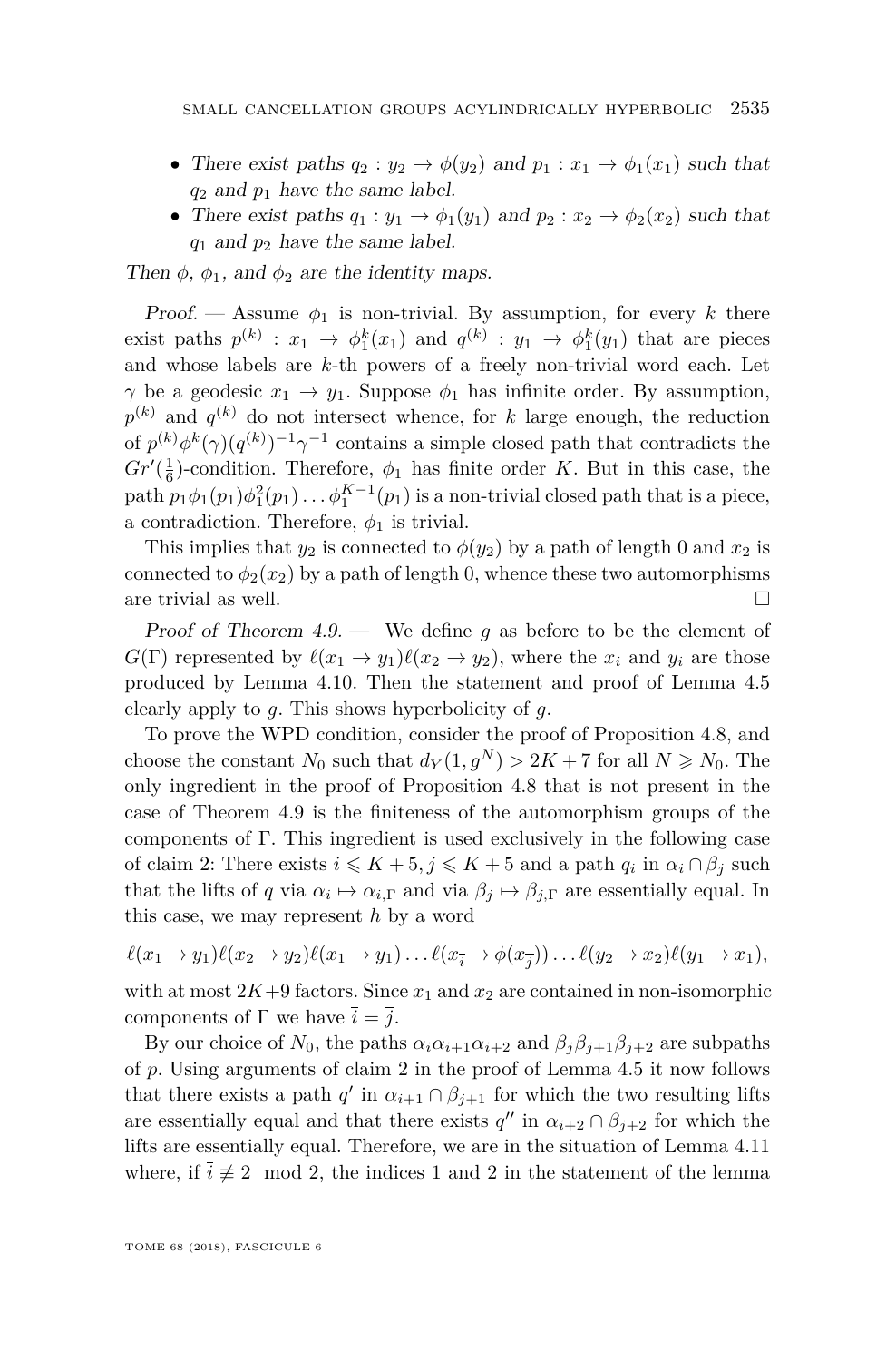

Figure 4.4. The horizontal line represents the intersection  $\alpha \cap \beta$  in *D*. The vertical lines are for illustration only, providing support for the dashed paths, which lift to paths  $\overline{\alpha}_{i,\Gamma}: x_{\overline{i}} \to y_{\overline{i}}$ . If the *q* traverses the thick part in the left-hand picture and if the lifts of *q* are essentially equal, then the dotted paths in the right-hand picture lift to paths  $x_{\overline{i}} \to \phi(x_{\overline{i}})$ , respectively  $y_{\overline{i}} \to \phi(y_{\overline{i}})$  in  $\Gamma$  for some label-preserving automorphism  $\phi$  of Γ. Hence, the properties of the  $\overline{\alpha}_{i,\Gamma}$  imply the path  $q'$  traversing the thick part in the right-hand picture cannot be a piece, whence the lifts of *q'* are also essentially equal. Since  $\alpha \cap \beta$  is long enough, we have at least 3 consecutive situations as in the figure, and we obtain the situation of Lemma [4.11.](#page-34-1)

have to be switched. (See also Figure [4.3](#page-34-1) for an illustration.) Therefore,  $\phi$  is the identity and, in this case, *h* is equal to  $g^{\frac{i-j}{2}}$ , whence finiteness is  $p$ roved.

# **4.4. The free product case**

We show that the corresponding results for groups defined by graphical free product small cancellation presentations also hold with essentially the same proofs if we assume that at least two of the  $G_i$  are non-trivial. Observe that if  $\Gamma_1$  is a finite connected component of  $\Gamma$ , then the corresponding component  $\overline{\Gamma}_1$  of  $\overline{\Gamma}$  has the properties that it contains only finitely many vertices that are incident at two edges whose labels lie in distinct factors *Gi* , and that for every vertex *v*, the set of labels of edges incident at *v* is contained in only finitely many  $G_i$ . These two properties can be seen as the appropriate notion of "finiteness" for  $\overline{\Gamma}$ .

<span id="page-36-0"></span>THEOREM 4.12. — Let  $\Gamma$  be a  $Gr_*(7)$ -labelled graph over a free product with at least two non-trivial factors such that the components of  $\Gamma$  are finite. Then  $G(\Gamma)_*$  is either virtually cyclic or acylindrically hyperbolic.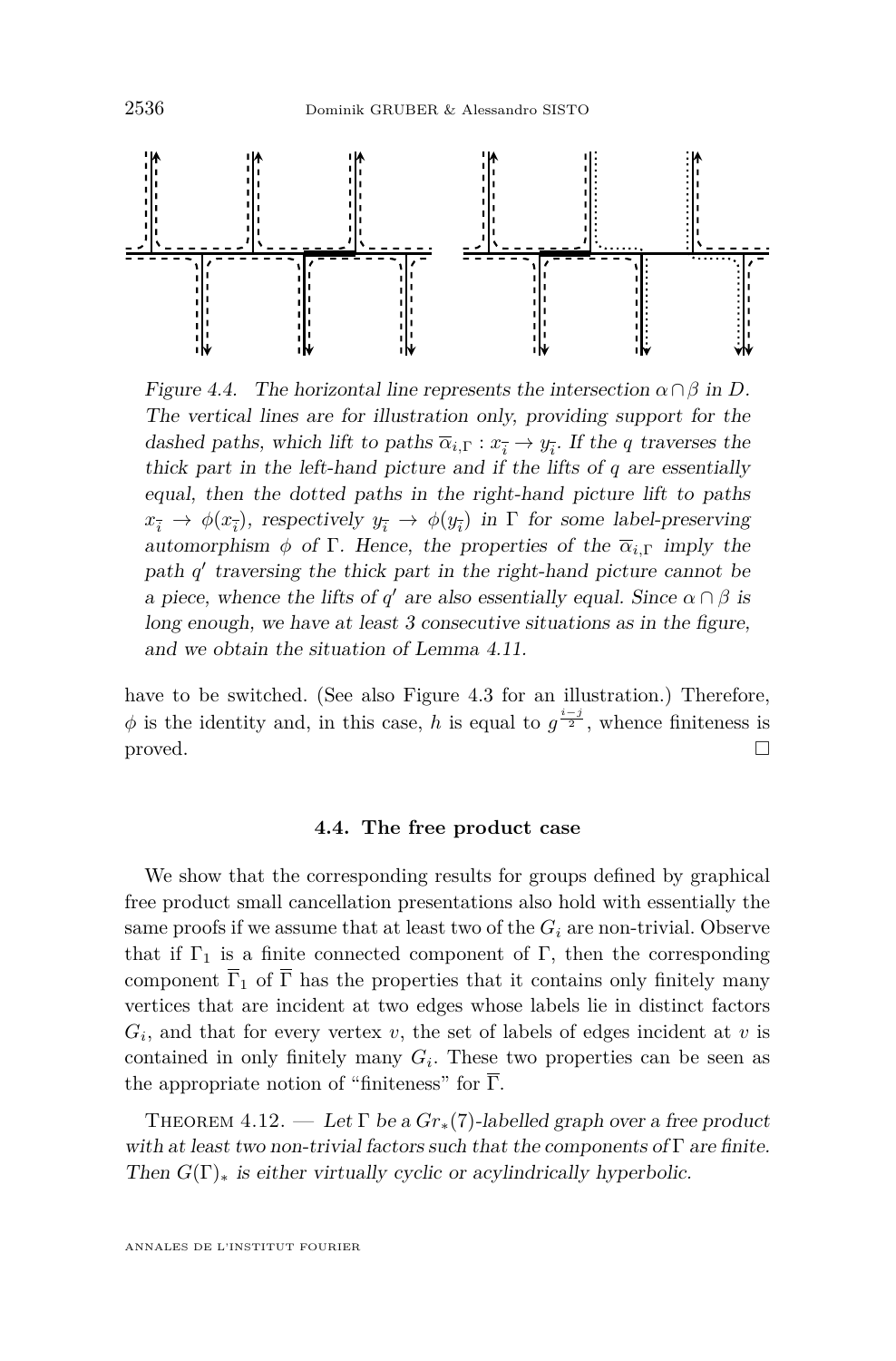<span id="page-37-0"></span>THEOREM 4.13. — Let  $\Gamma$  be a  $C_*(7)$ -labelled graph over a free product with at least two non-trivial factors. Then  $G(\Gamma)_*$  is either virtually cyclic or acylindrically hyperbolic.

We say a component of  $\overline{\Gamma}$  has finite degree if each one of its attached Cayley graphs intersects only finitely many other attached Cayley graphs.

<span id="page-37-1"></span>THEOREM 4.14. — Let  $\Gamma$  be a  $Gr'_{*}(\frac{1}{6})$ -labelled graph such that  $\overline{\Gamma}$  contains at least two non-isomorphic components  $\Gamma_1$  and  $\Gamma_2$  that both contain closed paths whose labels are non-trivial in  $*_{i \in I} G_i$  such that  $\Gamma_1$  has finite degree. Then  $G(\Gamma)_*$  is either virtually infinite cyclic or acylindrically hyperbolic.

We require the following adaption of Lemma [4.11.](#page-34-1)

<span id="page-37-2"></span>LEMMA 4.15. — Let  $\Gamma_1$  and  $\Gamma_2$  be non-isomorphic components of the completion of a  $Gr'_{*}(\frac{1}{6})$ -labelled graph. Suppose there exist vertices  $x_1, y_1 \in$  $\Gamma_1$  and  $x_2, y_2 \in \Gamma_2$ , such that  $x_1 \neq y_1$  and such that no path from  $x_1$  to  $y_1$ is a concatenation of at most two pieces. Suppose  $\Gamma_1$  has finite degree. Then there exist only finitely many label-preserving automorphisms  $\phi : \Gamma_2 \to \Gamma_2$ ,  $\phi_1 : \Gamma_1 \to \Gamma_1$ , and  $\phi_2 : \Gamma_2 \to \Gamma_2$  be label-preserving automorphisms such that:

- There exist paths  $q_2 : y_2 \to \phi(y_2)$  and  $p_1 : x_1 \to \phi_1(x_1)$  such that  $q_2$  and  $p_1$  have the same label.
- There exist paths  $q_1 : y_1 \to \phi_1(y_1)$  and  $p_2 : x_2 \to \phi_2(x_2)$  such that  $q_1$  and  $p_2$  have the same label.

Proof. — Let  $\phi$ ,  $\phi_1$ , and  $\phi_2$  satisfy the assumptions, and assume  $\phi_1$  is non-trivial. By assumption, for every  $k$  there exist locally geodesic paths  $p^{(k)}: x_1 \to \phi_1^k(x_1)$  and  $q^{(k)}: y_1 \to \phi_1^k(y_1)$  that are pieces and whose labels are equal in  $*_{{i \in I}} G_i$  to *k*-th powers of a word that is non-trivial in  $*_{{i \in I}} G_i$ . First, assume that this word is not contained in one of the generating factors. Let  $\gamma$  be a geodesic  $x_1 \rightarrow y_1$ . Suppose  $\phi_1$  has infinite order. By assumption,  $p^{(k)}$  and  $q^{(k)}$  do not intersect whence, for *k* large enough, the reduction of  $p^{(k)}\phi^k(\gamma)(q^{(k)})^{-1}\gamma^{-1}$  contains a simple closed path with nontrivial label in  $*_i \in I$ *G*<sup>*i*</sup> that contradicts the  $Gr'_{*}(\frac{1}{6})$ -condition. Therefore,  $\phi_1$ has finite order *K*. But in this case, the path  $p_1\phi_1(p_1)\phi_1^2(p_1)\dots\phi_1^{K-1}(p_1)$ is a closed path with non-trivial label in  $*_{i \in I} G_i$  and that is a piece, again contradicting the  $Gr'_{*}(\frac{1}{6})$ -condition. Now assume that there is a path  $x_1 \rightarrow$  $\phi_1(x_1)$  whose label is contained in a single generating factor  $G_i$ . This implies that  $\phi_1$  preserves the attached Cayley graph *C* of  $G_i$  that contains  $x_1$ . Since  $\phi_1$  permutes the set of vertices of *C* that *C* shares with other attached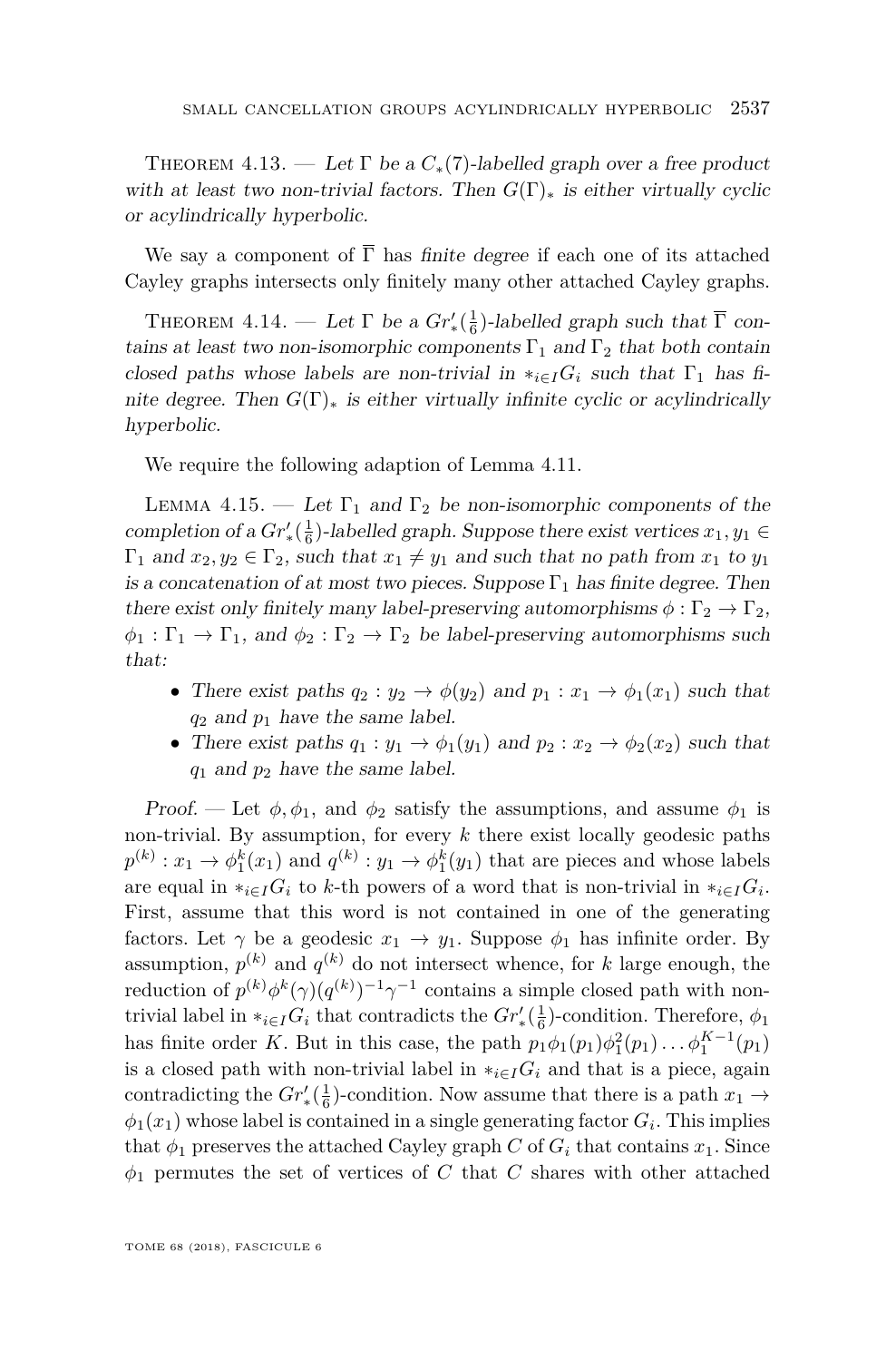Cayley graphs and since  $\phi_1$  is uniquely determined by the image of a single vertex, we deduce that there are only finitely many possibilities for  $\phi_1$ , because  $\Gamma_1$  has finite degree. The  $Gr'_{*}(\frac{1}{6})$ -condition implies that, given any two vertices  $x$  and  $x'$  of the completion of the graph, there exists at most one element of  $*_{i \in I} G_i$  that is represented by the label of a piece from x to x'. Thus, the elements of  $*_{{i \in I}} G_i$  represented by  $\ell(q_2) = \ell(p_1)$  and  $\ell(p_2) = \ell(q_1)$ , respectively, are uniquely determined by  $\phi_1$ . Since  $\phi$  and  $\phi_2$  are uniquely determined by these elements, we have only finitely many possibilities for  $\phi$  and  $\phi_2$ .

We are now ready to explain how the stated theorems are deduced from the proofs we have already obtained in this section.

Proof of Theorems [4.12,](#page-36-0) [4.13,](#page-37-0) and [4.14.](#page-37-1) — If  $\Gamma$  is finite, then  $G(\Gamma)_*$  is hyperbolic relative to the  $\{G_i \mid i \in I\}$  by Theorem [2.10.](#page-13-1) The proof of [\[26,](#page-50-1) Lemma 2.1] shows that  $\Gamma$  injects into  $Cay(G(\Gamma), \bigsqcup_{i \in I} S_i)$ . Thus,  $G(\Gamma)_*$  is non-trivially relatively hyperbolic unless the vertex set of every non-trivial component of  $\overline{\Gamma}$  is equal to the vertex set of each one of the attached nontrivial  $Cay(G_i, S_i)$  and for every non-trivial  $G_i$ ,  $Cay(G_i, S_i)$  is attached at every component of  $\overline{\Gamma}$ . In the case of Theorem [4.12](#page-36-0) this can only hold if every  $G_i$  is finite, in which case  $G(\Gamma)_* \cong G_i$  is finite and the statement holds. In the cases of Theorems [4.13](#page-37-0) and [4.14](#page-37-1) this cannot hold at all. If  $G(\Gamma)_*$  is non-trivially relatively hyperbolic and not virtually cyclic, then it is acylindrically hyperbolic as it acts acylindrically with unbounded orbits on the hyperbolic space  $\text{Cay}(G(\Gamma), \bigsqcup_{i \in I} G_i)$  by [\[41,](#page-51-5) Proposition 5.2] and [\[39,](#page-51-19) Corollary 4.6].

Now assume that  $\Gamma$  is infinite. We explain how to adapt the proofs from Section [4.](#page-23-2) Instead of considering Γ, we must now consider  $\overline{\Gamma}$ . For simplicity, assume that each  $G_i$  is non-trivial. Then, automatically, there does not exist an edge whose label occurs exactly once on the graph, and we can apply the proofs of Lemmas [4.1,](#page-24-0) [4.2,](#page-25-0) and [4.3.](#page-26-0) Here, when considering non-trivial closed paths or simple closed paths, we always require that their labels are not trivial in the free product of the *G<sup>i</sup>* . In Lemma [4.2,](#page-25-0) we replace the claim that there exists at most one reduced path  $\overline{\alpha}_{i,\overline{\Gamma}} : x_i \to y_i$  such that  $\alpha_{i,\overline{\Gamma}}$  is a concatenation of at most two pieces by the claim that there exist at most one element of  $*_{{i \in I}}G_i$  represented by the labels of paths  $\overline{\alpha}_{i,\overline{\Gamma}}$  for which  $\alpha_{i,\overline{\Gamma}}$ is a concatenation of at most two pieces. For convenience, we denote the set of these (at most two) elements of  $*_i \in I$ *G*<sup>*i*</sup> by *Z*. The statement and proof of Lemma [4.10](#page-34-0) applies; the use of Lemma [4.11](#page-34-1) will be replaced by the use of Lemma [4.15.](#page-37-2)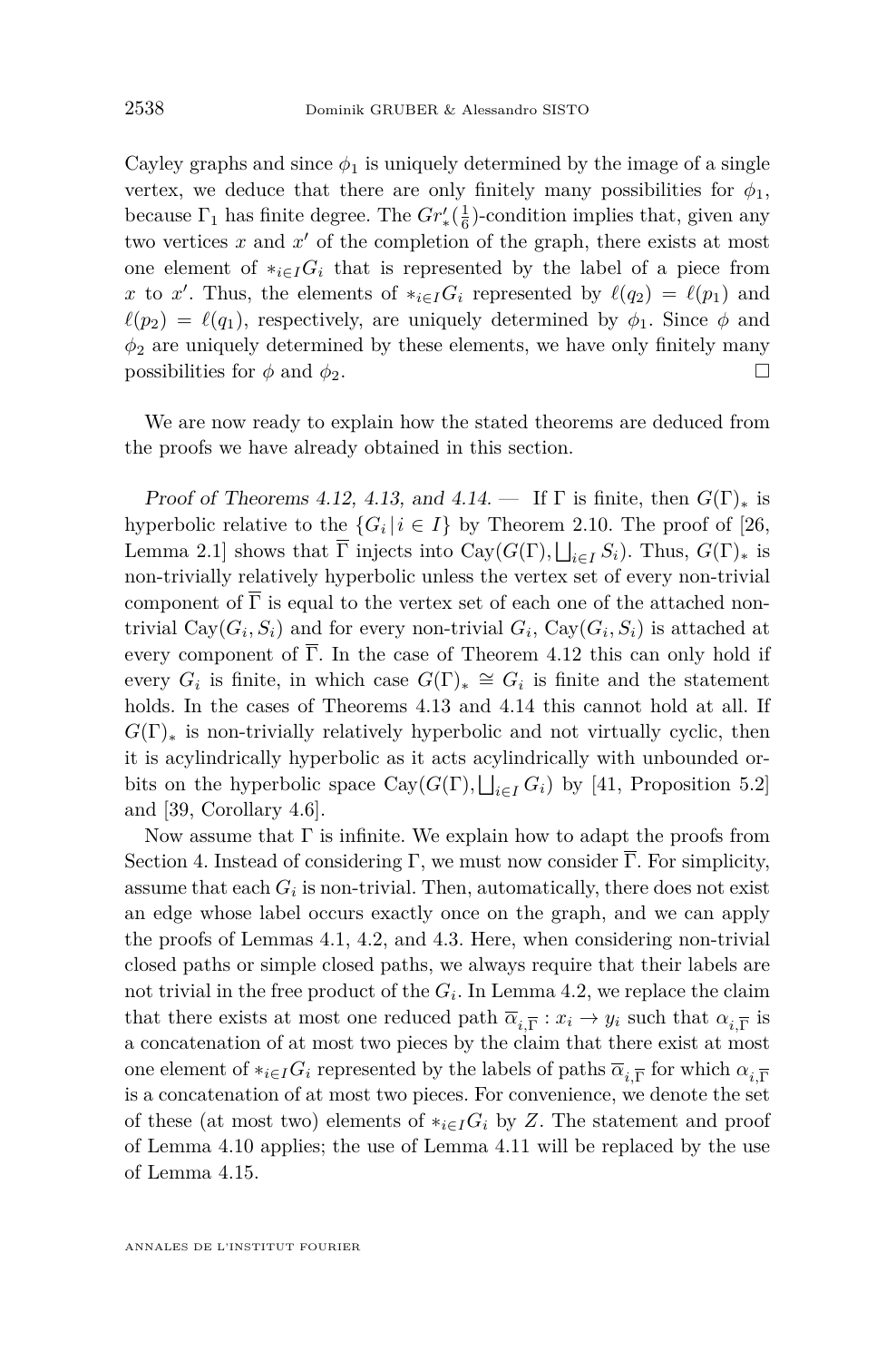Thus, we are able to define the WPD element *g* as before, and the proof of hyperbolicity of *g*, Lemma [4.5,](#page-28-0) applies. Consider the proof of Proposition [4.8:](#page-30-0) we need to make an additional observation: it is no restriction to assume that for every *i*, the terminal edge of  $\alpha_i$  has a label from a different generating factor than that of the initial edge of  $\alpha_{i+1}$ , and to make the same assumption for every  $\beta_i$  and  $\beta_{i+1}$ . We require this assumption since any general finiteness statement can only apply to vertices in the intersections of two attached Cayley graphs. We also choose  $N_0$  such that  $d_Y(1, g^N) > 2K + 6$  for all  $N \ge N_0$ . The corresponding adaption of the arguments of Proposition [4.8](#page-30-0) will occur in the final case of the proof of claim 2.

The proof of claim 1 applies in our situation without change. In the proof of the first case of claim 2, we use Lemma [4.15](#page-37-2) to deduce only finitely many possiblities for  $\ell(x_i \to \phi(x_j))$  and, hence, for *h*. For the final case of claim 2, we adapt the argument as follows:

By our choice of  $N_0$ ,  $\alpha_{i_0}\alpha_{i_0+1}\alpha_{i_0+2}$  and  $\beta_{i_0}\beta_{i_0+1}\beta_{i_0+2}$  lie in *p*, i.e. in the last case of the proof of claim 2, we may consider all  $i \in \{i_0, i_0 + 1, i_0 + 2\}$ and  $j \in \{j_0, j_0 + 1, j_0 + 2\}$ . Every  $\alpha_i$  (or  $\beta_j$ ) under consideration is a concatenation of two pieces, but not a piece itself. Observe that, in any attached Cayley graph in  $\overline{\Gamma}$ , either every path is a piece or no path is a piece. Therefore, the label of  $\alpha_i$  (or  $\beta_j$ ) cannot lie in one of the generating free factors and, hence,  $\alpha_i$  (or  $\beta_i$ ) contains in its interior a vertex where two edges with labels from distinct free factors meet. Note that  $\beta_{j_0}$  is a subpath of  $\alpha_{i_0}\alpha_{i_0+1}$ ,  $\alpha_{i_0+1}$  is a subpath of  $\beta_{j_0}\beta_{j_0+1}$ , and  $\beta_{j_0+1}$  is a subpath of  $\alpha_{i_0+1}\alpha_{i_0+2}$ . Hence, each of  $\alpha_{i_0+1}, \beta_{j_0}, \beta_{j_0+1}$  is a concatenation of at most 2 pieces and, hence, the labels of the paths  $\overline{\alpha}_{i_0+1,\overline{\Gamma}}, \beta_{j_0,\overline{\Gamma}}, \beta_{j_0+1,\overline{\Gamma}}$  all represent elements of *Z*. Consider a vertex *v* in the interior of  $\alpha_{i_{n+1}}$  incident at edges with labels from two distinct factors. Then at least one of the lifts  $\beta_{j_0} \mapsto \beta_{j_0,\overline{\Gamma}}$  or  $\beta_{j_0+1} \mapsto \beta_{j_0+1,\overline{\Gamma}}$  is defined on *v* and takes *v* to a vertex in the intersection of two edges of  $\beta_{j_0, \overline{\Gamma}}$ , respectively two edges of  $\beta_{j_0+1, \overline{\Gamma}}$ , with labels from distinct factors. We first assume this holds for  $j_0$ , and note that the proof for  $j_0 + 1$  is completely analogous; only the final constant must be raised by 1.

Our minimality assumptions on  $\sum_{i=1}^{2N} |\overline{\alpha}_{i,\overline{\Gamma}}|$  and  $\sum_{j=1}^{2N} |\overline{\beta}_{j,\overline{\Gamma}}|$  imply that the labels of  $\overline{\alpha}_{i_0+1,\Gamma}$  and  $\beta_{j_0,\overline{\Gamma}}$  are reduced words in the free product sense. We may write the elements of *Z* uniquely as  $z = g_1 g_2 \dots g_{n_1}$  and  $z' =$  $g'_1 g'_2 \dots g'_{n_2}$ , where each  $g_l$  is non-trivial in some  $G_{k_l}$  and for each *l* we have  $k_l \neq k_{l+1}$ , and, similarly, each  $g'_l$  is non-trivial in some  $G_{k'_l}$  and for each *l* we have  $k'_l \neq k'_{l+1}$ . Since  $\alpha_{i_0+1}$  and  $\beta_{j_0}$  intersect in *v* and since, in each

TOME 68 (2018), FASCICULE 6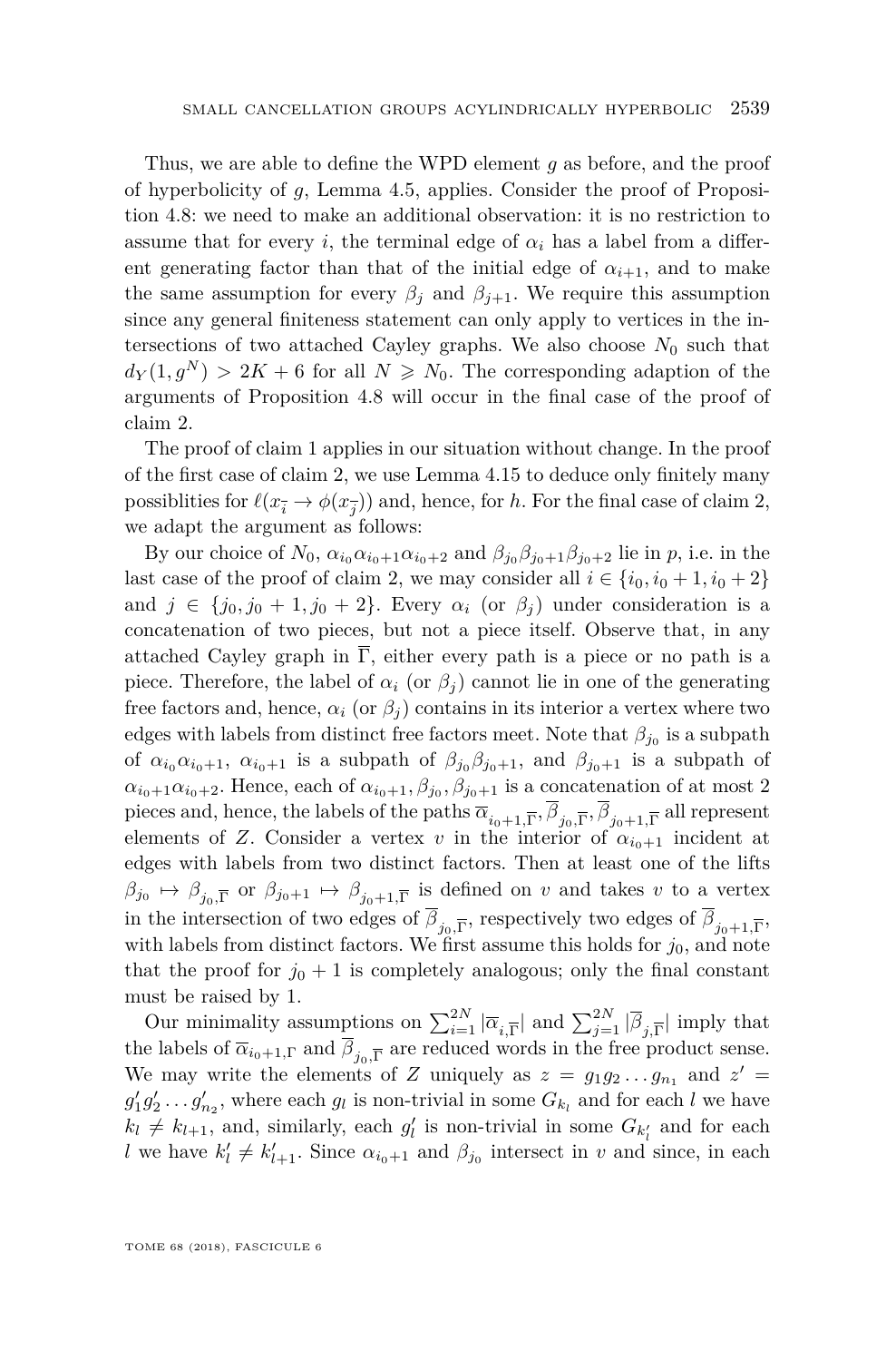case, the image of *v* in  $\overline{\Gamma}$  lies in the intersection of edges in the paths  $\overline{\alpha}_{i_0+1,\Gamma}$ and  $\overline{\beta}_{i_0}$ <sub>Γ</sub> with labels from distinct factors, we may write *h* as

$$
\ell(x_1 \to y_1)\ell(x_2 \to y_2)\ell(x_1 \to y_1)\dots w_1w_2^{-1}\dots \ell(y_2 \to x_2)\ell(y_1 \to x_1),
$$

where each  $w_i$  is an initial subword of  $z$  or  $z'$  as written above (of which, in particular, there are only finitely many), and where at most  $2K + 9$  factors occur. This completes the proof.

# **5. New examples of divergence functions**

In this section, we construct the first examples of groups with divergence functions in the gap between polynomial and exponential functions.

We recall the definition of divergence of a geodesic metric space following  $[19]$ . Let X be a geodesic metric space. A curve in X is a continuous map  $I \to X$ , where *I* is a compact real interval. Fix constants  $0 < \delta < 1$ , and let  $\gamma \geq 0$ . For a triple of points  $a, b, c \in X$  with  $d(c, \{a, b\}) = r > 0$ , let  $div_\gamma(a, b, c; \delta)$  be the infimum of the lengths of curves from *a* to *b* whose images do not intersect  $B_{\delta r-\gamma}(c)$ , where  $B_{\lambda}(Y)$  denotes the open ball of radius *λ* around a subset *Y* of *X*. If no such curve exists, set div<sub>γ</sub>(*a, b, c*; *δ*) = ∞.

DEFINITION 5.1. — The divergence function  $\text{Div}^X_\gamma(n, \delta)$  of the space X is defined as the supremum of all numbers  $\text{div}_{\gamma}(a, b, c; \delta)$  with  $d(a, b) \leq n$ .

If *X* is a connected graph, then we may consider *X* as a geodesic metric space by isometrically identifying each edge of *X* with either the unit interval or the 1-sphere. With this identification, every path gives rise to a curve.

For functions  $f, g: \mathbb{R}^+ \to \mathbb{R}^+$  we write  $f \preceq g$  if there exists  $C > 0$ such that for every  $n \in \mathbb{R}^+$ ,  $f(n) \leqslant Cg(Cn+C) + Cn + C$ , and define  $\geq$ ,  $\leq$  similarly. By [\[19,](#page-50-11) Corollary 3.12], if *X* is a Cayley graph then we have  $Div^X_\gamma(n,\delta) \asymp Div^X_2(n,1/2)$  whenever  $0 < \delta \leq 1/2$  and  $\gamma \geq 2$ . Also, the  $\asymp$ -equivalence class of  $\text{Div}^X_\gamma(n, \delta)$  is a quasi-isometry invariant (of Cayley graphs). Given a group *G* with a specified finite generating set, we write  $\text{Div}^G(n)$  for  $\text{Div}_2^X(n,1/5)$ , where *X* is the Cayley graph realized as geodesic metric space.

<span id="page-40-0"></span>THEOREM 5.2. — Let  $r_N := (a^N b^N a^{-N} b^{-N})^4$ , and for  $I \subseteq \mathbb{N}$ , let  $G(I)$ be defined by the presentation  $\langle a, b | r_i, i \in I \rangle$ . Then, for every infinite set  $I \subseteq \mathbb{N}$  we have:

<span id="page-40-1"></span>(5.1) 
$$
\liminf_{n \to \infty} \frac{\text{Div}^{G(I)}(n)}{n^2} < \infty.
$$

ANNALES DE L'INSTITUT FOURIER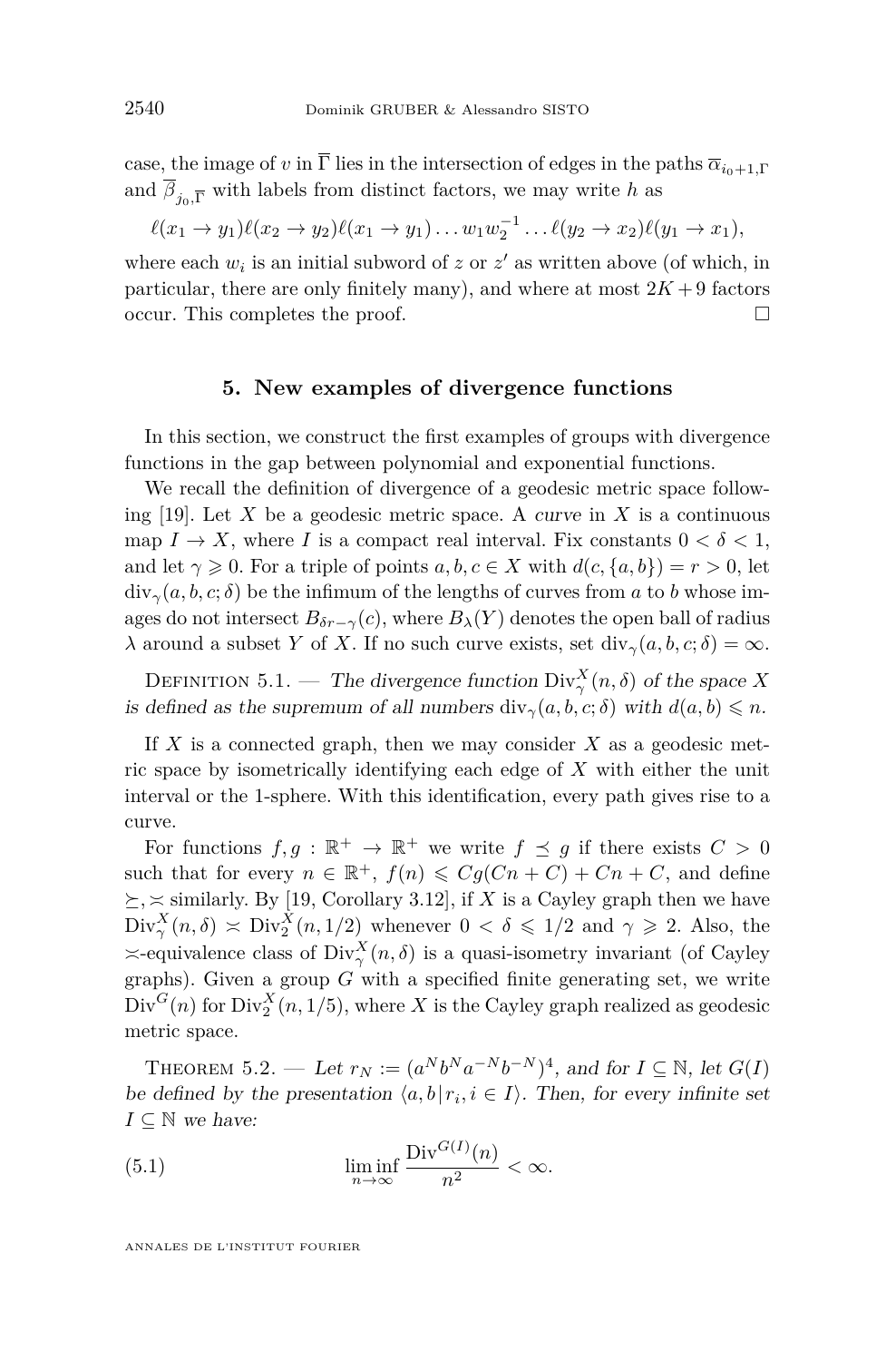Let  ${f_k | k \in \mathbb{N}}$  be a countable set of subexponential functions. Then there exists an infinite set  $J \subseteq \mathbb{N}$  such that for every function g satisfying  $g \preceq f_k$  for some  $k$  we have for every subset  $I \subseteq J$ :

<span id="page-41-4"></span>(5.2) 
$$
\limsup_{n \to \infty} \frac{\text{Div}^{G(I)}(n)}{g(n)} = \infty.
$$

The set of relators  $\{r_1, r_2, \ldots\}$  satisfies the classical  $C'(\frac{1}{6})$ -condition. Thus, the groups constructed in this theorem are acylindrically hyperbolic by Theorem [1.1.](#page-5-0)

The idea of proof for Theorem [5.2](#page-40-0) is to use the fact that cycle graphs labelled by the relators of a classical  $C'(\frac{1}{6})$ -presentation are isometrically embedded in the Cayley graph. This enables us to construct detours in the Cayley graph which provide the upper (quadratic) bound, see Figure [5.](#page-43-0) The facts that every finitely presented classical  $C'(\frac{1}{6})$ -group is hyperbolic and that hyperbolic groups have exponential divergence will be used to obtain the lower (subexponential) bound.

Remark 5.3. — Let *J* be an infinite subset of  $N$  as in the second statement of the Theorem, and let *I* be a subset of *J* whose elements are a sequence of superexponential growth. Then, for any  $I_1, I_2 \subseteq I$ ,  $G(I_1)$  and  $G(I_2)$  can only be quasi-isometric if the symmetric difference of  $I_1$  and  $I_2$ is finite by [\[14,](#page-50-18) Proposition 1]. Hence, given the countable set of subexponential functions  ${f_k | k \in \mathbb{N}}$ , we construct an uncountable family of pairwise non-quasi-isometric groups whose divergence functions satisfy the conclusion of Theorem [5.2.](#page-40-0)

We first prove the second claim of Theorem [5.2.](#page-40-0) We collect useful facts:

<span id="page-41-3"></span><span id="page-41-0"></span>Lemma 5.4.

- (1) The divergence function of a *δ*-hyperbolic Cayley graph is bounded below by  $n \mapsto 2^{(n/5-3)/\delta}$ .
- <span id="page-41-1"></span>(2) If  $G = \langle S | R \rangle$  is a finite  $C'(\frac{1}{6})$ -presentation, then the hyperbolicity constant  $\delta$  of the Cayley graph of  $G$  is bounded above by  $2 \max_{r \in R} |r|.$
- <span id="page-41-2"></span>(3) Suppose that *G* has the  $C'(\frac{1}{6})$ -presentation  $\langle S | R \cup R' \rangle$ . Also, suppose that each  $r \in R'$  satisfies  $|r| \geq 4N$  for some integer *N*. Then the Cayley graph of *G* (with respect to *S*) contains an isometric copy of an *N*-ball in the Cayley graph of  $\langle S | R \rangle$ .

Proof.

 $(1)$ . — This is an easy consequence of [\[15,](#page-50-19) Proposition III.H.1.6]. In fact, if *c* is the midpoint of a geodesic of length *n* from *a* to *b* and  $\alpha$  is any path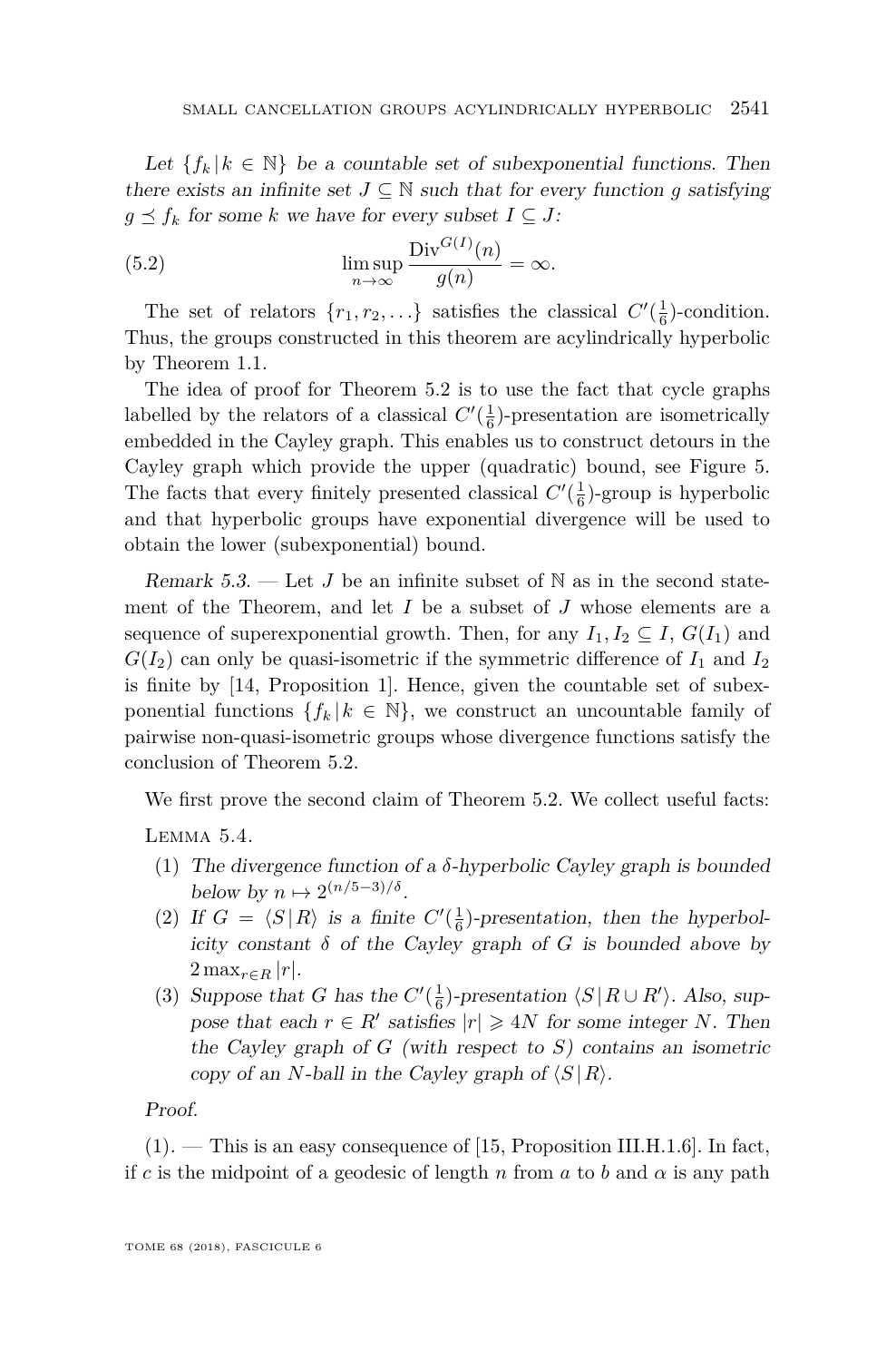from *a* to *b* not intersecting  $B_{n/5-2}(c)$  then

$$
n/5 - 2 \leq d(c, \alpha) \leq \delta \log_2 |\alpha| + 1,
$$

whence  $|\alpha| \geq 2^{(n/5-3)/\delta}$ , as required.

 $(2)$ . — This easily follows from [\[48,](#page-51-17) Theorem 43].

[\(3\)](#page-41-2). — If not, there is a non-geodesic path  $\gamma$  of length at most 2*N* in the Cayley graph of *G* whose label represents a geodesic in the Cayley graph of  $\langle S | R \rangle$ . A loop whose boundary is the union of  $\gamma$  and a geodesic in *G* encloses a van Kampen diagram of boundary length at most 4*N* − 1 that must involve one of the relators from  $R'$ . However, such van Kampen diagram does not exist by [\[36,](#page-51-1) Lemma 13-(3)], which says that the length of the boundary of a reduced van Kampen diagram for a  $C'(\frac{1}{6})$ -presentation is at least as large as the length of the relators it contains.  $\Box$ 

Proof of  $(5.1)$ . — We recursively define the set  $J = \{j_1, j_2, \ldots\}$ . Let  ${g_k | k \in \mathbb{N}}$  be an enumeration of all functions of the form  $t \mapsto C f_m(Ct)$  $C$  +  $Ct$  +  $C$ , where  $m, C \in \mathbb{N}$ . First, choose  $j_1$  arbitrary. Then, for  $n \geq 1$ , suppose we have chosen  $J_n := \{j_1, j_2, \ldots, j_n\}$ , and let  $G_n := G(J_n)$ . Let  $\delta_n$ be the hyperbolicity constant of  $G_n$ .

Since every  $g_k$  is subexponential, for each sufficiently large *N* we have for every  $k \leq n$ :

<span id="page-42-0"></span>(5.3) 
$$
g_k(N) < \frac{1}{N} 2^{(N/5-3)/(2\rho_n)} \leq \frac{1}{N} 2^{(N/5-3)/\delta_n} \leq \frac{1}{N} \operatorname{Div}^{G_n}(N),
$$

where  $\rho_n$  is the length of the longest relator in the presentation of  $G_n$ . This uses Lemma  $5.4(1)$  $5.4(1)$  and [\(2\)](#page-41-1). Furthermore, employing Lemma  $5.4(3)$  $5.4(3)$ we obtain that if  $|r_{j_i}| \geq 4 \left( 2^{(N/5-3)/(2\rho_n)} \right)$  for every  $i > n$ , then

$$
g_k(N) < \frac{1}{N} 2^{(N/5-3)/(2\rho_n)} \leq \frac{1}{N} \text{Div}^{G(J)}(N).
$$

Therefore, we choose  $r_{j_{n+1}}$  of length at least  $4\left(2^{(N/5-3)/(2\rho_n)}\right)$ . We proceed inductively to define  $J$ , letting the numbers  $N$  in the construction go to infinity. Then we have for every *gk*:

$$
\limsup_{n \to \infty} \frac{\text{Div}^{G(J)}(n)}{g_k(n)} = \infty.
$$

If *I* is a subset if *J*, then Inequality [\(5.3\)](#page-42-0) still holds for  $\rho_n$  unchanged (i.e. the length of the longest relator in  $J_n$ ), and  $\delta_n$  and  $G_n$  defined by the set of relators  $I \cap J_n$ . Again, the estimate for the divergence function at N carries over to  $G(I)$ .

The following will enable us to prove [\(5.2\)](#page-41-4):

ANNALES DE L'INSTITUT FOURIER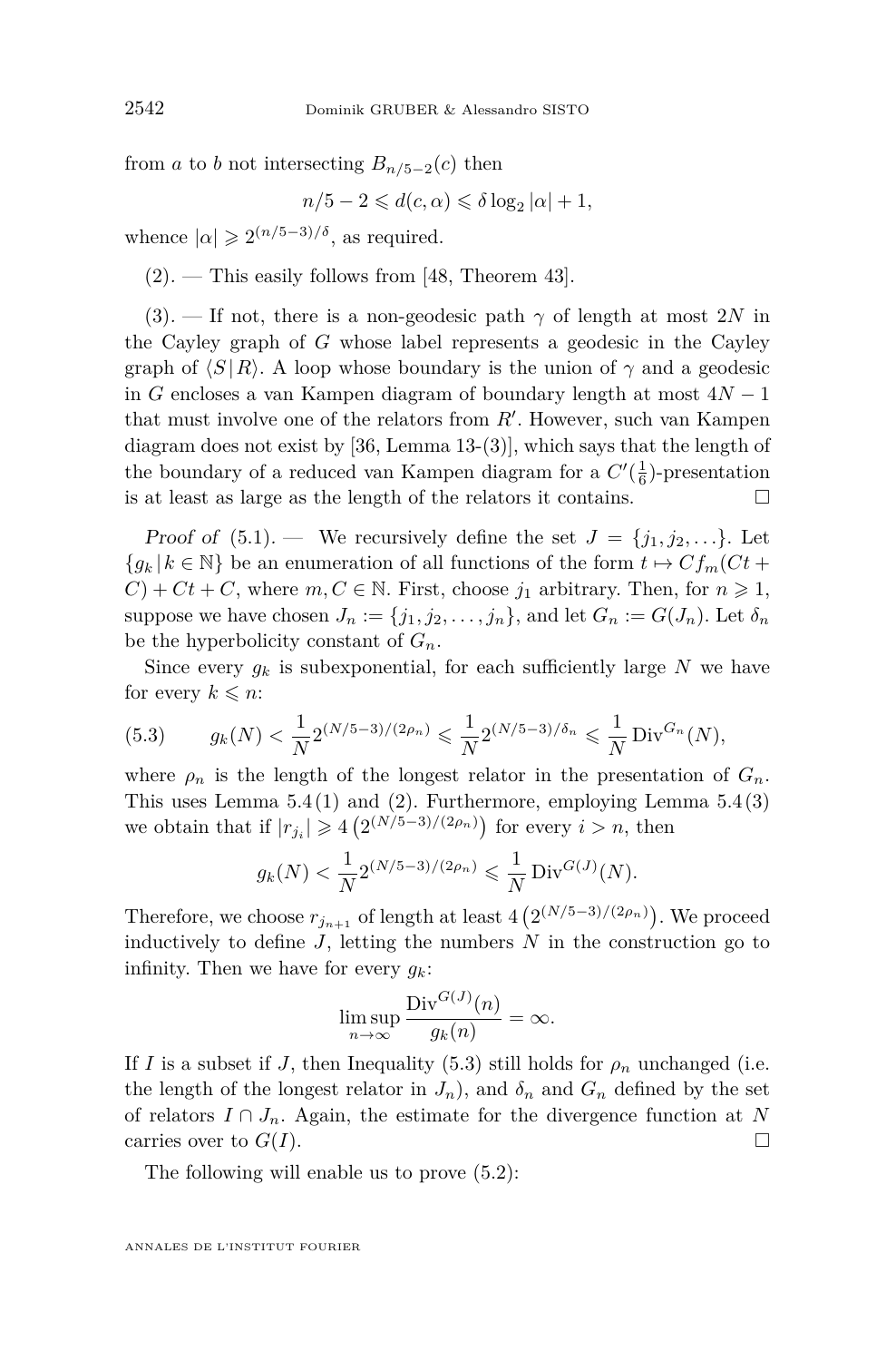<span id="page-43-0"></span>PROPOSITION 5.5. — Let *G* be defined by a classical  $C'(\frac{1}{6})$ -presentation  $\langle a, b | R \rangle$ , and let  $X = \text{Cay}(G, \{a, b\})$ . Let  $n, N \in \mathbb{N}$  such that  $N \geq 2n$ . Suppose  $r_N \in R$ . Let  $x, y, m$  be vertices in  $X$  with  $0 < d(x, y) \leq n$ , with  $r := d(x, m) \leq d(y, m)$ , and with  $r > 0$ . Then there exists a path from *x* to *y* of length at most  $20nN + 32N$  that does not intersect  $B_{r/5}(m)$ .

Proof. — Let *g* be a geodesic path from *x* to *y*. If *g* does not intersect  $B := B_{r/5}(m)$  in a vertex, then the statement holds. Hence we assume  $B \cap g$ contains a vertex. Since  $g \subseteq \overline{B}_{n/2}(\{x, y\})$ , we obtain  $r/5 + n/2 \geq r$ , whence  $r \leqslant 5n/8$ . Let *g*' be the shortest initial subpath of *g* that terminates at a vertex of *B*. Then  $|g'| > (4/5)r$ . Thus, if  $g = g'g''$ , then  $|g''| < n - (4/5)r$ , whence  $d(y, m) < n - (4/5)r + r/5 = n - (3/5)r$ . Let  $g_1$  be a geodesic path from x to m and  $g_2$  a geodesic path from m to y, and  $\sigma$  the simple path from *x* to *y* obtained as the reduction of  $g_1g_2$  (i.e. by removing any backtracking). Then  $|\sigma| < n + (2/5)r$ , and every vertex in  $\sigma$  has distance less than  $n-(3/5)r$  from *m*. We decompose  $\sigma$  into subpaths  $\sigma = \sigma_1 \sigma_2 \ldots \sigma_k$ , where  $k \leq \vert \sigma \vert$ , such that each  $\sigma_i$  is a maximal subpath whose label is a power of a generator. Note that each  $\sigma_i$  satisfies  $|\sigma_i| < n + (2/5)r$ .

Denote by  $\Omega$  the set of all simple closed paths in *X* that are labelled by *r<sub>N</sub>*. By Lemmas [2.15](#page-15-0) and [2.17,](#page-16-1) for every  $\gamma, \gamma' \in \Omega$ , the image of  $\gamma$  is an isometrically embedded cycle graph, and  $\gamma \cap \gamma'$  is either empty or connected. A block in  $\gamma \in \Omega$  is a maximal subpath that is labelled by a power of a generator. Note that  $N \ge 2n > n + (2/5)r > |\sigma_i|$  for each *i*. Therefore, we can choose  $\gamma_1 \in \Omega$  such that  $\sigma_1$  is an initial subpath of a block of  $\gamma_1$ . Then we can choose  $\gamma_2 \in \Omega$  such that  $\sigma_2$  is an initial subpath of a block of  $\gamma_2$ , and such that  $|\gamma_1 \cap \gamma_2| \geq N - n - (2/5)r \geq 2n - n - (2/5)r \geq n - (2/5)r$ . Iteratively, we can find a sequence  $\gamma_1, \gamma_2, \ldots, \gamma_k$  of elements of  $\Omega$  with these properties. Denote by  $\delta_1$  the maximal initial subpath of  $\gamma_1^{-1}$  that does not contain edges of  $\gamma_2$ . Denote by  $\delta_k$  the maximal initial subpath of *γ*<sup> $\frac{1}{k}$ <sup>1</sup> that does not contain edges of *γ*<sub>*k*−1</sub>. For 1 < *i* < *k*, denote by *δ*<sub>*i*</sub> the</sup> maximal subpath of  $\gamma_i^{-1}$  that does not contain edges of  $\sigma_i \cup \gamma_{i-1} \cup \gamma_{i+1}$ . Then  $\delta := \delta_1 \delta_2 \dots \delta_k$  is a path in *X* from *x* to *y*. See Figure [5](#page-43-0) for an illustration. Let  $1 < i < k$ . Then  $\gamma_i = \sigma_i p \delta_i^{-1} p'$  for paths  $p, p'$  with  $|p| \geq n - (2/5)r$  and  $|p'| \geq n - (2/5)r$ . Since  $\gamma_i$  is an isometrically embedded cycle graph, this implies that every vertex in  $\delta_i$  has distance at least  $n-(2/5)r$  from  $\sigma_i$ . Since  $\sigma_i$  contains a vertex at distance at most  $n-(3/5)r$  from *m*, every vertex in *δ*<sup>*i*</sup> has distance at least *n*−(2*/*5)*r*−*n*+(3*/*5)*r*  $\ge$  *r*/5 by the reverse triangle inequality. Suppose  $\delta_1$  contains a vertex *v* at distance less than  $r/5$  from *m*. Since  $d(x, m) \geq r$ , we must have  $d(x, v) > (4/5)r$ . There exists  $\gamma_0 \in \Omega$  such that  $\gamma_0 \cap \sigma_1$  is a vertex and such that  $|\gamma_0 \cap \gamma_1| \geq n - (2/5)r$ . Let  $\tilde{\delta}_0$  be the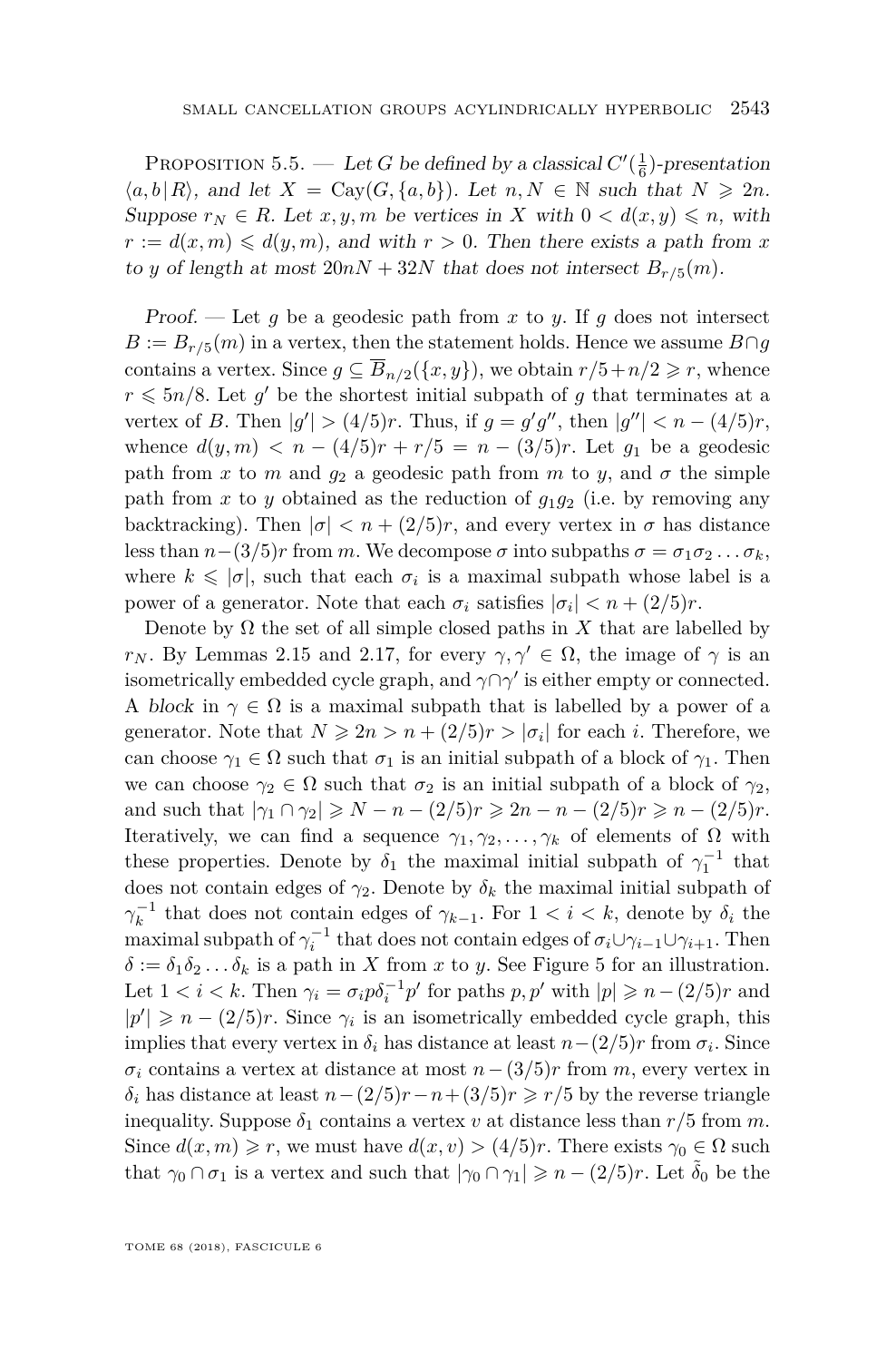maximal initial subpath of  $\gamma_0^{-1}$  that does not contain edges of  $\gamma_1$ , and let  $\tilde{\delta}_1$ be the maximal terminal subpath of  $\delta_1$  that does not contain edges of  $\gamma_0$ . Suppose  $\tilde{\delta}_0$  contains a vertex  $v'$  with  $d(v', m) < r/5$ . Then, by the triangle inequality,  $d(v, v') < (2/5)r$ . By the above arguments, *v* must lie in the image of an initial subpath of  $\delta_0$  of length less than  $n-(2/5)r$ , and  $v'$  must lie in the image of an initial subpath of  $\tilde{\delta}_0$  of length less than  $n - (2/5)r$ . Therefore, there exists a subpath  $p$  of a cyclic shift of  $\gamma_0$  from  $v$  to  $v'$  of length less than  $2n - (4/5)r$ . Since  $|r_N| = 4N \geq 8n$ , this is a geodesic path. Note that *p* contains *x*. Since  $d(v, x) > (4/5)r$  and  $d(v', x) > (4/5)r$ , this implies  $d(v, v') > (8/5)r$ , a contradiction. In the case that  $\delta_k$  contains a vertex  $v$  at distance less than  $r/5$  from  $m$ , we can analogously choose *γ*<sub>*k*+1</sub>  $\in$  Ω and replace  $\delta_k$  by a concatenation of paths  $\tilde{\delta}_k \tilde{\delta}_{k+1}$ . The resulting path  $\tilde{\delta}$  is a path that does not intersect the ball of radius  $r/5$  around m. Its length is at most  $(|\sigma|+2)|r_N| \leq (n+(2/5)r+2)(16N) \leq (5/4)n+216N \leq$  $20nN + 32N$ .



Figure 5.1. The construction of the path  $\tilde{\delta} = \tilde{\delta}_0 \tilde{\delta}_1 \delta_2 \dots \delta_{k-1} \tilde{\delta}_k \tilde{\delta}_{k+1}$ from *x* to *y* in the proof of Proposition [5.5.](#page-43-0)

We also consider the case that  $x, y$ , and  $m$  are not necessarily vertices but possibly interior points of edges.

<span id="page-44-0"></span>COROLLARY 5.6. — Let  $n \in \mathbb{N}$ , and let *G* be given by the a classical  $C'(\frac{1}{6})$ -presentation  $\langle a, b | R \rangle$  with  $r_{2n} \in R$ . Then  $\text{Div}^G(n) \leq 40n^2 + 64n + 2$ .

Proof. — Consider a triple of points  $x, y, m$  in X with  $d(x, y) \leq n$  and  $r = d({x, y}, m)$ , where  $r > 0$ . Let *x*' and *y*' be vertices with  $d(x, x') \leq$  $1, d(y, y') \leq 1, d(m, m') \leq 1/2$  such that  $d(x', y') \leq d(x, y) \leq n$ . Then  $r-2 < d({x', y', m')}$ . By Proposition [5.5](#page-43-0) there exists a path *p* from *x'* to y' of length at most  $40n^2+64n$  (we take  $N=2n$ ) such that p does not intersect  $B_{(r-2)/5}(m')$ . Note that  $B_{r/5-1}(m) \subseteq B_{r/5-1/2}(m') \subseteq B_{(r-2)/5}(m')$ . Therefore *p* does not intersect  $B_{r/5-1}(m)$ . Then  $d({x, y}, B_{r/5-1}(m)) >$  $r - (r/5 - 1) > 1$ , whence *p* can be extended to a path from *x* to *y* whose image does not intersect  $B_{r/5-1}(m)$ . □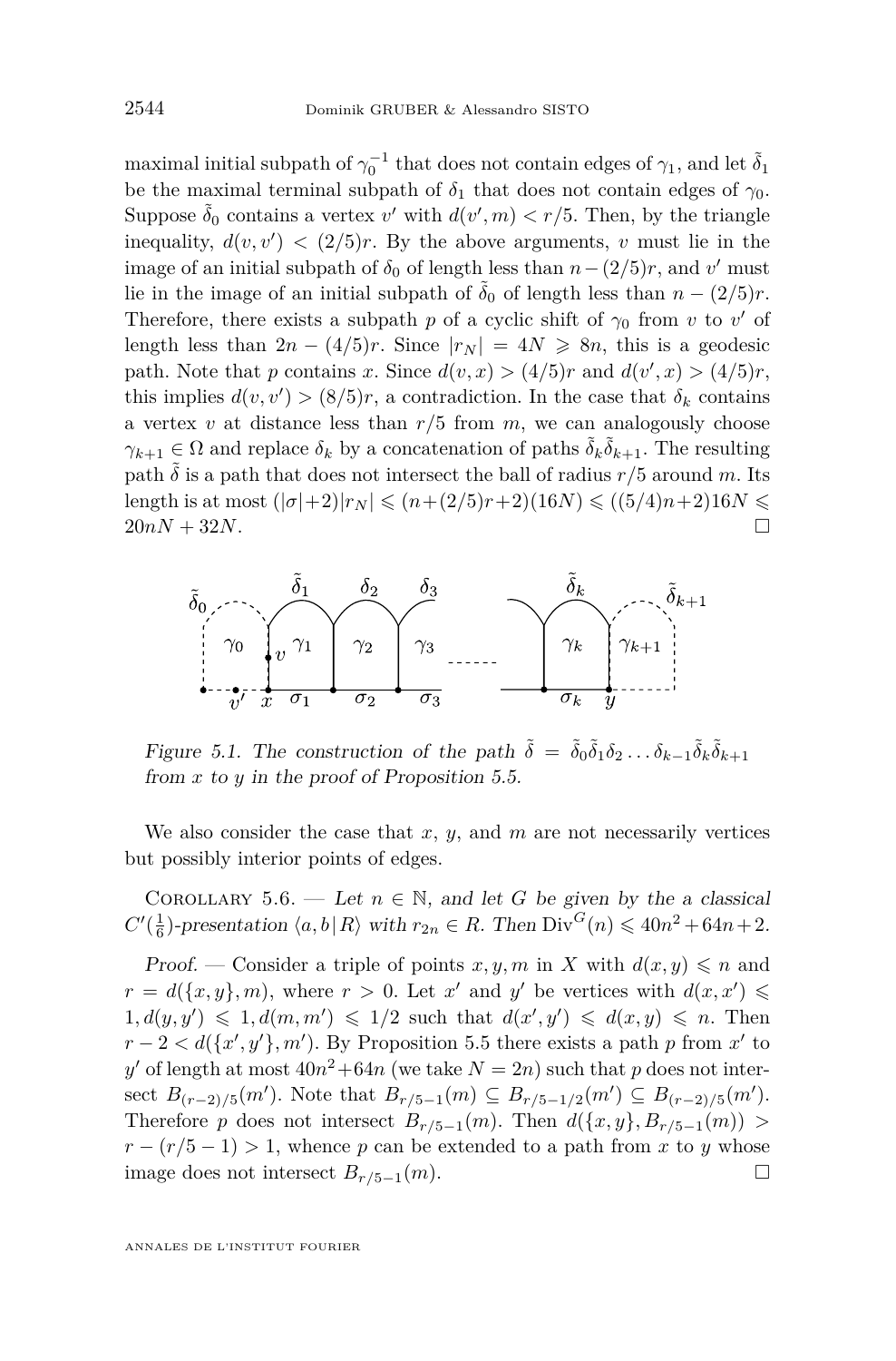Proof of  $(5.2)$ . — If *I* is infinite, then by Corollary [5.6,](#page-44-0) Div<sup>G(*I*)</sup>(*n*) is bounded from above by  $40n^2 + 64n + 2$  at infinitely many values of *n*.  $\Box$ 

# **6. New non-relatively hyperbolic groups**

We give a tool for constructing finitely generated groups that are not hyperbolic relative to any collection of proper subgroups. We use it to show that the groups constructed in Theorem [5.2](#page-40-0) are not non-trivially relatively hyperbolic and to construct for every finitely generated infinite group *G* a finitely generated group *H* that is not non-trivially relatively hyperbolic and contains *G* as a non-degenerate hyperbolically embedded subgroup.

<span id="page-45-0"></span>PROPOSITION  $6.1.$  — Let *G* be a group with a finite generating set *S*, and denote  $X := \text{Cay}(G, S)$ . Assume that for each  $K > 0$  there exists a set  $\Omega_K$  of isometrically embedded cycle graphs in X with the following properties:

•  $\cup_{\gamma \in \Omega_K} \gamma = X$ , and

• for all  $\gamma, \gamma' \in \Omega_K$  there exists a finite sequence

 $\gamma = \gamma_0, \gamma_1, \ldots, \gamma_n = \gamma'$ 

with diam $(\gamma_i \cap \gamma_{i+1}) \geq K$ .

Then *G* is not hyperbolic relative to any collection of proper subgroups.

**Proof.** — Suppose that  $X$  is hyperbolic relative to a collection of subsets  $\{P_i \mid i \in I\}$ , and assume that  $X = \bigcup_{i \in I} N_1(P_i)$ . We show that there exists  $i_0 \in I$  and  $C_1 > 0$  such that  $X = N_{C_1}(P_{i_0})$ , where  $N_r$  denotes the *r*neighborhood. This implies the proposition: If *G* is hyperbolic relative to a collection of proper subgroups, then the Cayley graph *X* is hyperbolic relative to the collection of the cosets of these peripheral subgroups. Our proof implies that a peripheral subgroup has finite index in *G*. Since *G* is infinite by our assumptions, this contradicts the fact that peripheral subgroups of a relatively hyperbolic group are almost malnormal, see e.g. [\[40\]](#page-51-16).

Let  $\gamma$  be an isometrically embedded cycle graph in *X*. We first show that there exist a constant  $C_1$ , independent of  $\gamma$ , and  $i \in I$  (which may depend on  $\gamma$ ) such that  $\gamma \subseteq N_{C_1}(P_i)$ .

There exists a simple closed path  $q_1q_2q_3$  whose image is  $\gamma$  such that each  $q_k$  is a geodesic path of length at least  $|V_\gamma|/3 - 1$ . Since X is hyperbolic relative to the collection  $\{P_i \mid i \in I\}$ , it has the following property stated in [\[18,](#page-50-20) Definition 4.31 (P)]: there exists constants  $\sigma$  and  $\delta$ , independent of  $\gamma$ , such that there exists  $i \in I$  for which  $N_{\sigma}(P_i)$  intersects each  $q_k$ . Moreover,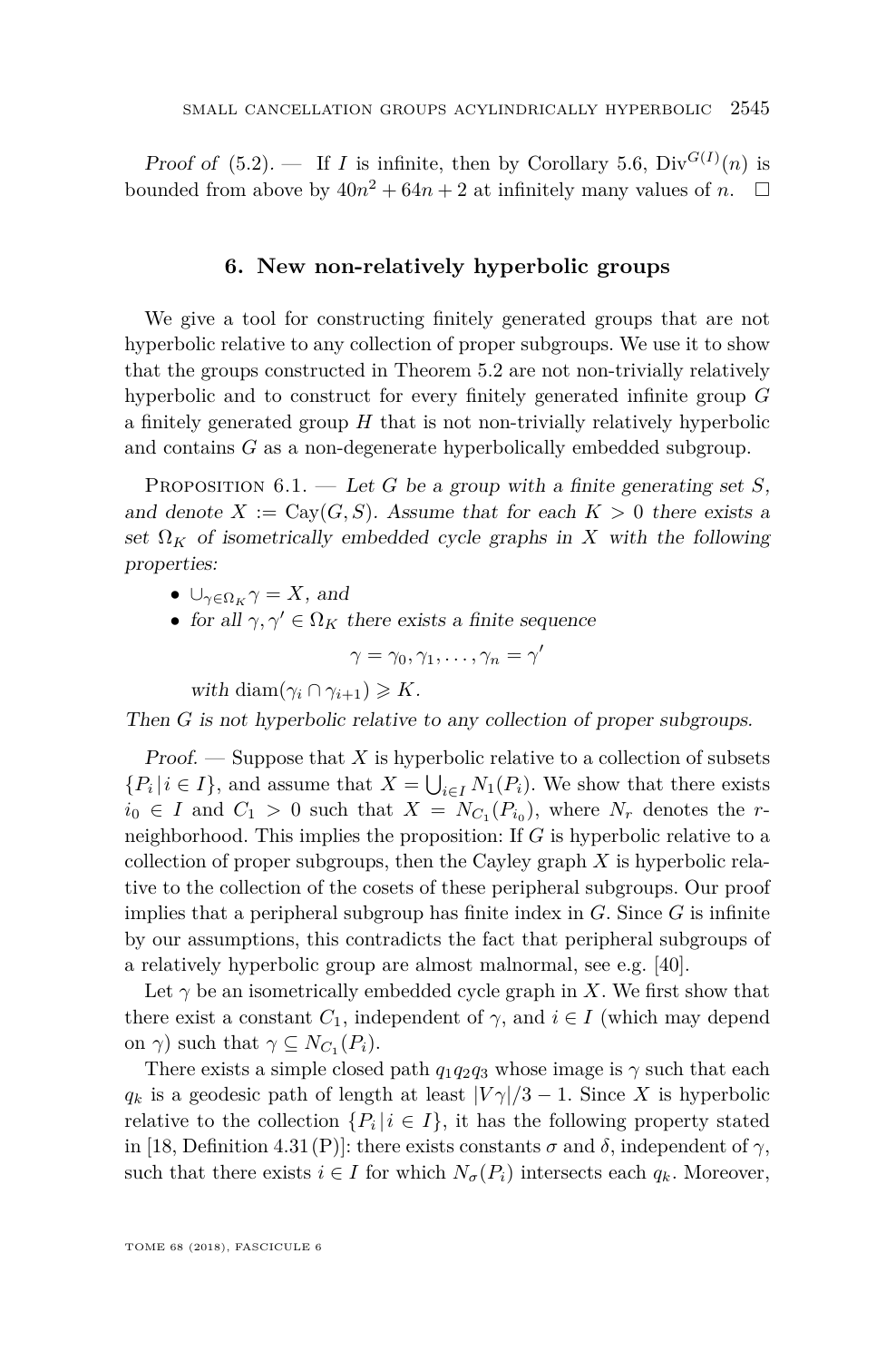

Figure 6.1. The cycle graph  $\gamma$ . The gray area represents  $N_{\sigma}(P_i)$ , and the entrance points  $x_k, y_k$  are marked.

for each *k* there exist vertices  $x_k, y_k \in q_k \cap N_\sigma(P_i)$  (the entrance points) such that  $d(x_k, y_{k+1}) < \delta$  for each  $k \in \{1, 2, 3\}$  (indices mod 3), see Figure [6.](#page-45-0) Note that we do need to consider the case [\[18,](#page-50-20) Definition 4.31  $(C)$ ], since the  $N_1(P_i)$  cover *X*. A proof of the above property is found in [\[20,](#page-50-21) Section 8].

By [\[20,](#page-50-21) Lemma 4.15], there exists  $\sigma'$  such that for every *i*, any geodesic with endpoints in  $N_{\sigma}(P_i)$  is contained in  $N_{\sigma'}(P_i)$ . Let  $C_1 = \sigma' + 2\delta$ . Then, if  $\text{diam}(\gamma) \leq 2\delta$ , we have  $\gamma \subset N_{C_1}(P_i)$ . If  $\text{diam}(\gamma) \geq 2\delta$ , then we may write a cyclic conjugate of  $q_1q_2q_3$  as  $d_1p_1d_2p_2d_3p_3$ , where  $\iota d_k = x_k$ ,  $\tau d_k = y_{k+1}$ (indices mod 3),  $|d_k| < \delta$ , and  $p_k$  is a subpath of  $q_k$  for each k. By the assumption on the diameter, each  $d_k$  is a geodesic, and each  $q_k$  is a geodesic since it as subpath of a geodesic. Therefore, each  $d_k$  and  $q_k$  is a geodesic with endpoints in  $N_{\sigma}(P_i)$ , whence it is contained in  $N_{C_1}(P_i)$ . Thus,  $\gamma \subseteq N_{C_1}(P_i)$ .

We now show that, in fact, *i* can be chosen independently of  $\gamma$ : By [\[20,](#page-50-21) Theorem 4.1, there exists a constant  $C_2$  such that for any distinct  $P_i$ and  $P_j$  we have diam $(N_{C_1}(P_i) \cap N_{C_1}(P_j)) < C_2$ . Let  $\gamma \in \Omega_{C_2}$ , and let  $i_0 \in I$  such that  $\gamma \subseteq N_{C_1}(P_{i_0})$ . Then, for every  $\gamma' \in \Omega_{C_2}$ , our second assumption implies that  $\gamma' \subseteq N_{C_1}(P_{i_0})$ . Thus, our first assumption yields that  $X = N_{C_1}(P_{i_0})$  $\Box$ 

<span id="page-46-0"></span>PROPOSITION 6.2. — If  $I \subseteq \mathbb{N}$  is infinite, then the group  $G(I)$  in Theorem [5.2](#page-40-0) is not hyperbolic relative to any collection of proper subgroups.

Proof.  $\sim$  Since *I* is infinite, for every  $K > 0$  there exists *N* with  $\min\{N-1,\lceil \frac{N}{2} \rceil\} \geqslant K$  such that  $r_N$  is in the presentation for *G*. Let  $X := \text{Cay}(G(I), \{a, b\})$ , and let  $\Omega$  be the set of embedded cycle graphs in *X* whose label is  $r_N$ . A block of such a cycle graph is a maximal subgraph that is a line graph in which every edge is labelled by the same generator. By a 1-st vertex in a block we mean a vertex in the block that is at distance 1 from one of the endpoints of the block.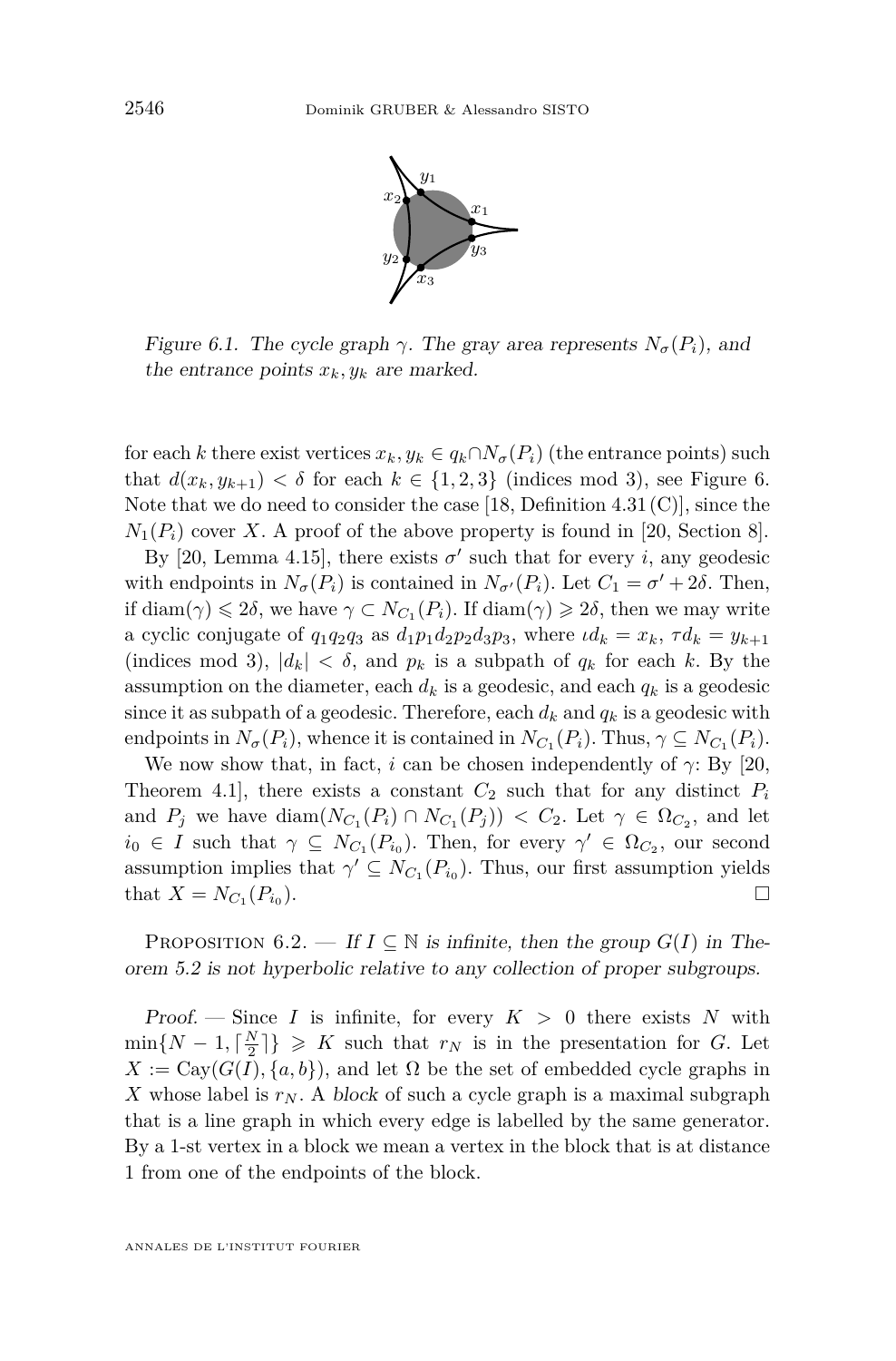

Figure 6.2. The case that  $\gamma \neq \gamma_k$ . Left: The blocks of  $\gamma$  and  $\gamma_k$  containing v' are labelled by distinct elements  $s \neq s'$  of *S*. Right: The blocks are labelled by the same  $s \in S$ .

Let  $\gamma \in \Omega$ , and let *v* be a 1-st vertex in a block  $\beta$  of  $\gamma$ . Let *v'* be a vertex in *X* at distance 1 from *v*. We show: There exists  $\gamma' \in \Omega$  with diam( $\gamma \cap \gamma'$ )  $\geq N - 1$  such that *v*' is a 1-st vertex of a block in  $\gamma'$ .

Let *e* be an edge in  $\beta$  such that  $\iota e = v$  and  $\tau e$  is an endpoint of  $\beta$ , and let *e'* be the edge in *X* with  $\iota e' = v$  and  $\tau e' = v'$ . Denote  $s = \ell(e)$ and  $s' = \ell(e')$ . If  $s = s'$  or  $s^{-1} = s'$ , then we can choose  $\gamma'$  to be the translate of  $\gamma$  by *s'* under the action of  $F(S)$  on *X*. In this case, we have  $\text{diam}(\gamma \cap \gamma') \geq N - 1$ . If  $s \neq s'$  and  $s^{-1} \neq s'$ , then, by construction of  $r_N$ there exists  $\gamma' \in \Omega$  containing a path with label  $s^N s'^N$  such that  $\gamma' \cap \gamma$ contains a path with label  $s^{N-1}$  (whence  $\text{diam}(\gamma \cap \gamma') \geq N-1$ ) and such that  $v'$  is a 1-st vertex in a block of  $\gamma'$ .

Now fix  $\gamma, \gamma' \in \Omega$ , and let *v* and *v'* be a 1-st vertices in blocks of  $\gamma$ , respectively  $\gamma'$ . Choose a path *p* from *v* to *v'* with  $|p| = k$ . As above, we choose a sequence of cycles  $\gamma = \gamma_0, \gamma_1, \ldots, \gamma_k$  such that  $\text{diam}(\gamma_i \cap \gamma_{i+1}) \geq$ *N* − 1, and *v*<sup> $\prime$ </sup> is the 1-st vertex of a block in  $\gamma_k$ . If  $\gamma_k = \gamma$ , we are done. Now suppose  $\gamma_k \neq \gamma$ . If the two respective blocks containing *v'* as 1-st vertex are labelled by distinct elements of *S*, then there exists  $\gamma_{k+1} \in \Omega$  that intersects both  $\gamma_k$  and  $\gamma$  in line graphs of length  $N-1$  each. If they are labelled by the same element of *S*, then there exists  $\gamma_{k+1} \in \Omega$  that intersects each  $\gamma_k$ and  $\gamma$  in a line graph of length at least  $\lceil \frac{N}{2} \rceil$ , see Figure [6.](#page-46-0)

Remark  $6.3.$  — A similar argument was used in [\[11,](#page-50-22) Subsection 7.1] to construct non-relatively hyperbolic classical  $C'(\frac{1}{6})$ -groups. The statement of Proposition [6.2](#page-46-0) can also be deduced from the fact that the divergence function of a non-trivially relatively hyperbolic group is at least exponential [\[45\]](#page-51-14).

We conclude by constructing new examples of non-relatively hyperbolic groups with non-degenerate hyperbolically embedded subgroups as defined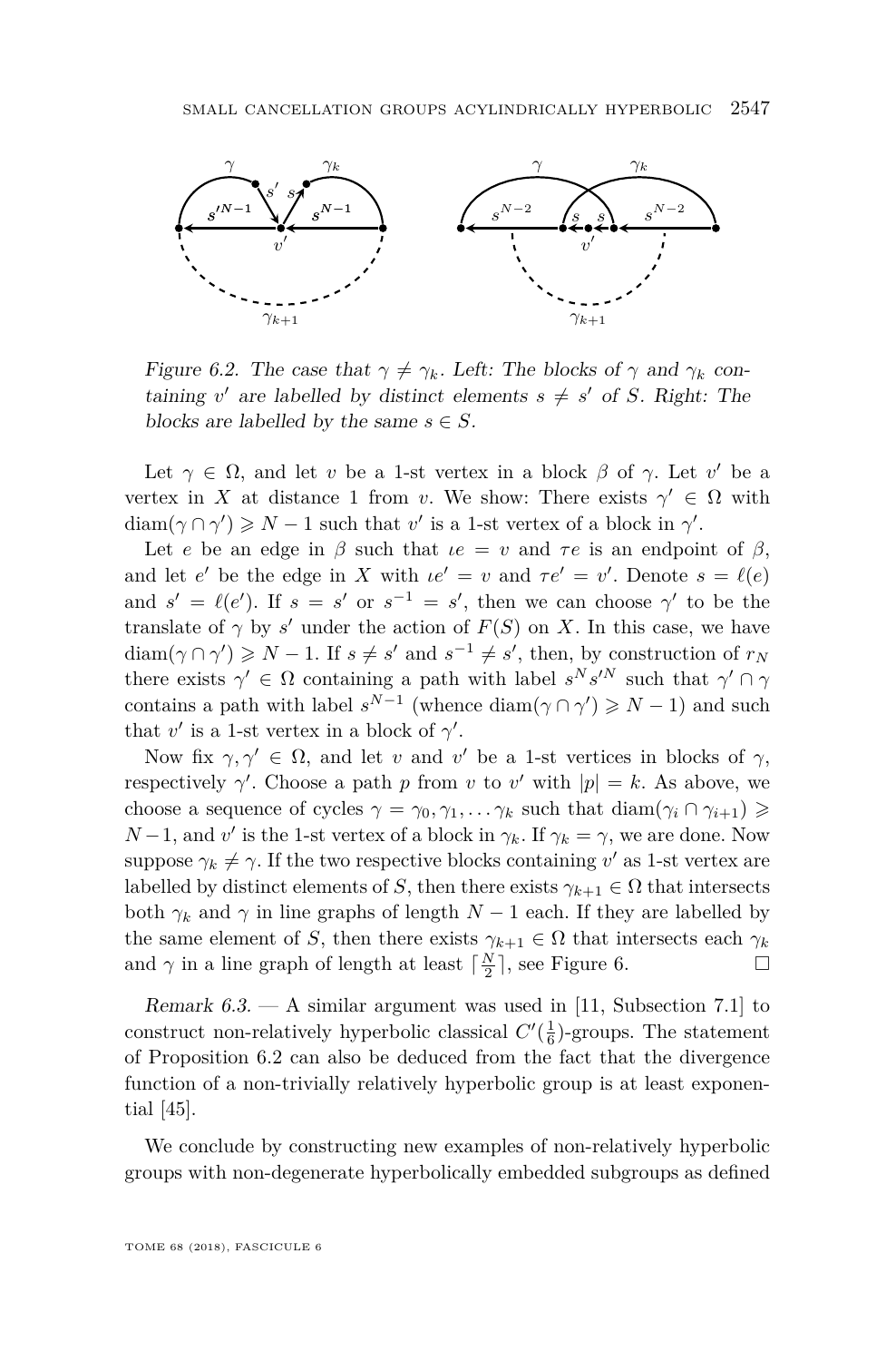in [\[17\]](#page-50-4). A group *H* is acylindrically hyperbolic if and only if *H* contains a non-degenerate hyperbolically embedded subgroup [\[41\]](#page-51-5), i.e. this is another characterization of acylindrical hyperbolicity.

<span id="page-48-1"></span>Definition 6.4 ([\[17,](#page-50-4) Definition 4.25]). — Let *G* be a group and *H* a subgroup. Then *H* is hyperbolically embedded in *G* if there exists a presentation  $(X, R)$  of  $G$  relative to  $H$  with a linear relative Dehn function such that the elements of *R* have uniformly bounded length and such that the set of letters from *H* appearing in elements of *R* is finite. *H* is a nondegenerate hyperbolically embedded subgroup if it is an infinite, proper hyperbolically embedded subgroup.

<span id="page-48-0"></span>THEOREM  $6.5.$  — Let *H* be a finitely generated infinite group. Then there exists a finitely generated group *G* such that *H* is a non-degenerate hyperbolically embedded subgroup of *G* and such that *G* is not hyperbolic relative to any collection of proper subgroups.

Proof. — Let  $S = \{s_1, s_2, \ldots, s_k\}$  be a finite generating set of *H*, where each  $s_i$  is non-trivial in  $H$ , and let  $\mathbb{Z}$  be generated by the element  $t$ . Consider the quotient *G* of  $H * \mathbb{Z}$  by the normal closure of

$$
R_0 := \{ [s_i, t^n]^6 \, | \, 1 \leq i \leq k, n \in \mathbb{N} \}.
$$

We denote  $\mathbb{Z} = \{t_n | n \in \mathbb{Z}\}$  and  $R := R_1 \sqcup R_2$ , where  $R_1 = \{[s_i, t_n]^6 | 1 \leq \ell \leq n \}$  $i \leq k, n \in \mathbb{N}$  and  $R_2 = \{t_m t_n t_{m+n}^{-1} | m, n \in \mathbb{N}\}$ . Then  $(\mathbb{Z}, R)$  is a presentation of *G* relative to *H* as in Definition [6.4,](#page-48-1) and  $(\emptyset, R_1)$  is a presentation of *G* relative to  $\{H, \mathbb{Z}\}.$ 

By Theorem [2.10,](#page-13-1)  $(\emptyset, R_1)$  is a presentation of *G* relative to  $\{H, \mathbb{Z}\}\$  with a linear relative Dehn function. Denote by  $M_H$ , respectively  $M_Z$ , all elements of  $M(H)$ , respectively  $M(\mathbb{Z})$ , that represent the identity in  $H$ , respectively  $\mathbb{Z}$ . Consider a diagram *D* over  $\langle H, \mathbb{Z}|M_H, M_{\mathbb{Z}}, R_1 \rangle$ . If a subdiagram Δ has a boundary word in  $M(\mathbb{Z})$ , then there exists a diagram  $\Delta'$  over  $\langle \mathbb{Z} | R_2 \rangle$ with the same boundary word as  $\Delta$  such that  $\Delta'$  has at most  $|\partial \Delta|$  faces;  $\Delta'$  is obtained by triangulating  $\Delta$  as in Figure [6.](#page-48-0) Moreover, any face with boundary word in  $R_1$  contains exactly 6 edges with labels in  $Z$ . Therefore, if *D* has *n*  $R_1$ -faces, then the sum of the boundary lengths of all maximal subdiagrams whose boundary words lie in  $M(\mathbb{Z})$  is at most  $6n+|\partial D|$ . Thus, if *D* is a diagram over  $\langle H, \mathbb{Z} | M_H, M_\mathbb{Z}, R_1 \rangle$  with at most *n*  $R_1$ -faces, then there exists a diagram over  $\langle H, \mathbb{Z} | M_H, R_2, R_1 \rangle$  with at most  $7n + |\partial D|$ *R*-faces. Therefore,  $(\mathbb{Z}, R)$  is a presentation of *G* relative to *H* that has a linear relative Dehn function, whence *H* is hyperbolically embedded. It is non-degenerate since it is infinite and  $G/(H)^{\overline{G}} \cong \mathbb{Z}$ , whence  $H \neq G$ .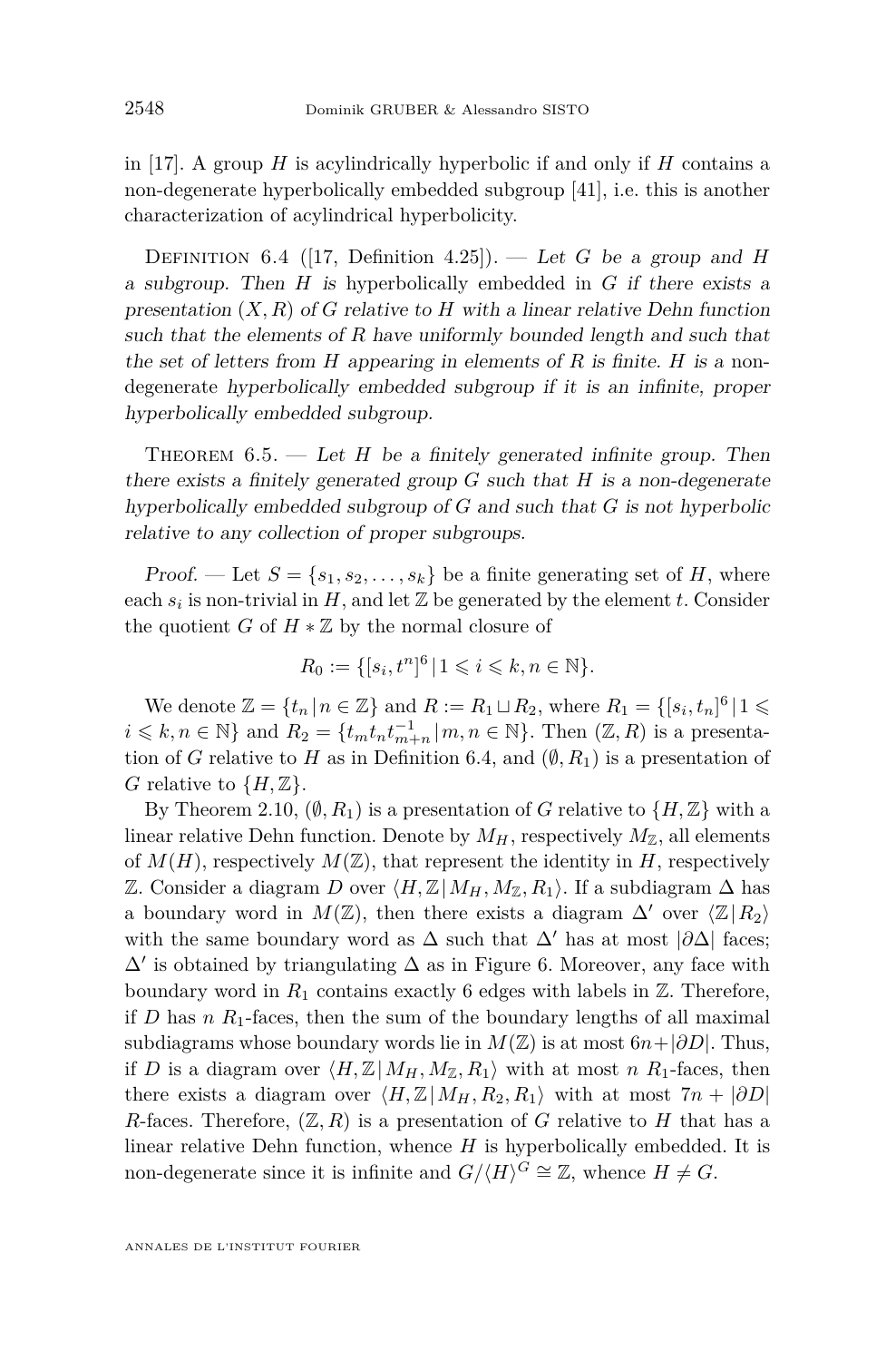

Figure 6.3. Left: A subdiagram ∆ in a diagram *D* over  $\langle H, \mathbb{Z} | M_H, M_{\mathbb{Z}}, R_1 \rangle$  such that  $\Delta$  has a boundary word in  $M(\mathbb{Z})$ . The dashed lines represent edges labelled by elements of  $\mathbb{Z}$ . Right: We replace  $\Delta$  by a diagram  $\Delta'$  with at most  $|\partial \Delta|$  faces all of which have labels in  $R_2$ .

Remark [2.16](#page-15-1) shows that each component of Γ is isometrically embedded in  $\text{Cay}(G, S \cup \{t\})$ . Using the same observations as in the proof of Proposition [6.2,](#page-46-0) we can apply Proposition [6.1](#page-45-0) to conclude that *G* is not non-trivially relatively hyperbolic.

Remark  $6.6.$  — Theorem  $6.5$  extends to any finite collection of finitely generated groups  $\{G_1, G_2, \ldots, G_l\}$ . In the definition of *H*, one simply takes  $G_1 * G_2 * \cdots * G_l$  instead of *G* and adapts the proof accordingly.

# BIBLIOGRAPHY

- <span id="page-49-2"></span>[1] Y. Antolín, A. Minasyan & A. Sisto, "Commensurating endomorphisms of acylindrically hyperbolic groups and applications", Groups Geom. Dyn. **10** (2016), no. 4, p. 1149-1210.
- <span id="page-49-3"></span>[2] G. Arzhantseva, C. H. Cashen, D. Gruber & D. Hume, "Negative curvature in graphical small cancellation groups", to appear in Groups Geom. Dyn., [http:](http://arxiv.org/abs/1602.03767) [//arxiv.org/abs/1602.03767](http://arxiv.org/abs/1602.03767), 2016.
- <span id="page-49-0"></span>[3] G. Arzhantseva & T. Delzant, "Examples of random groups", [www.mat.univie.](www.mat.univie.ac.at/ arjantseva/Abs/random.pdf) [ac.at/arjantseva/Abs/random.pdf](www.mat.univie.ac.at/ arjantseva/Abs/random.pdf), 2008.
- <span id="page-49-5"></span>[4] G. ARZHANTSEVA & C. DRUŢU, "Geometry of infinitely presented small cancellation groups, Rapid Decay and quasi-homomorphisms", [http://arxiv.org/abs/](http://arxiv.org/abs/1212.5280) [1212.5280](http://arxiv.org/abs/1212.5280), 2012.
- <span id="page-49-4"></span>[5] G. Arzhantseva & M. F. Hagen, "Acylindrical hyperbolicity of cubical smallcancellation groups", <http://arxiv.org/abs/1603.05725>, 2016.
- <span id="page-49-1"></span>[6] G. Arzhantseva & D. Osajda, "Graphical small cancellation groups with the Haagerup property", <http://arxiv.org/abs/1404.6807>, 2014.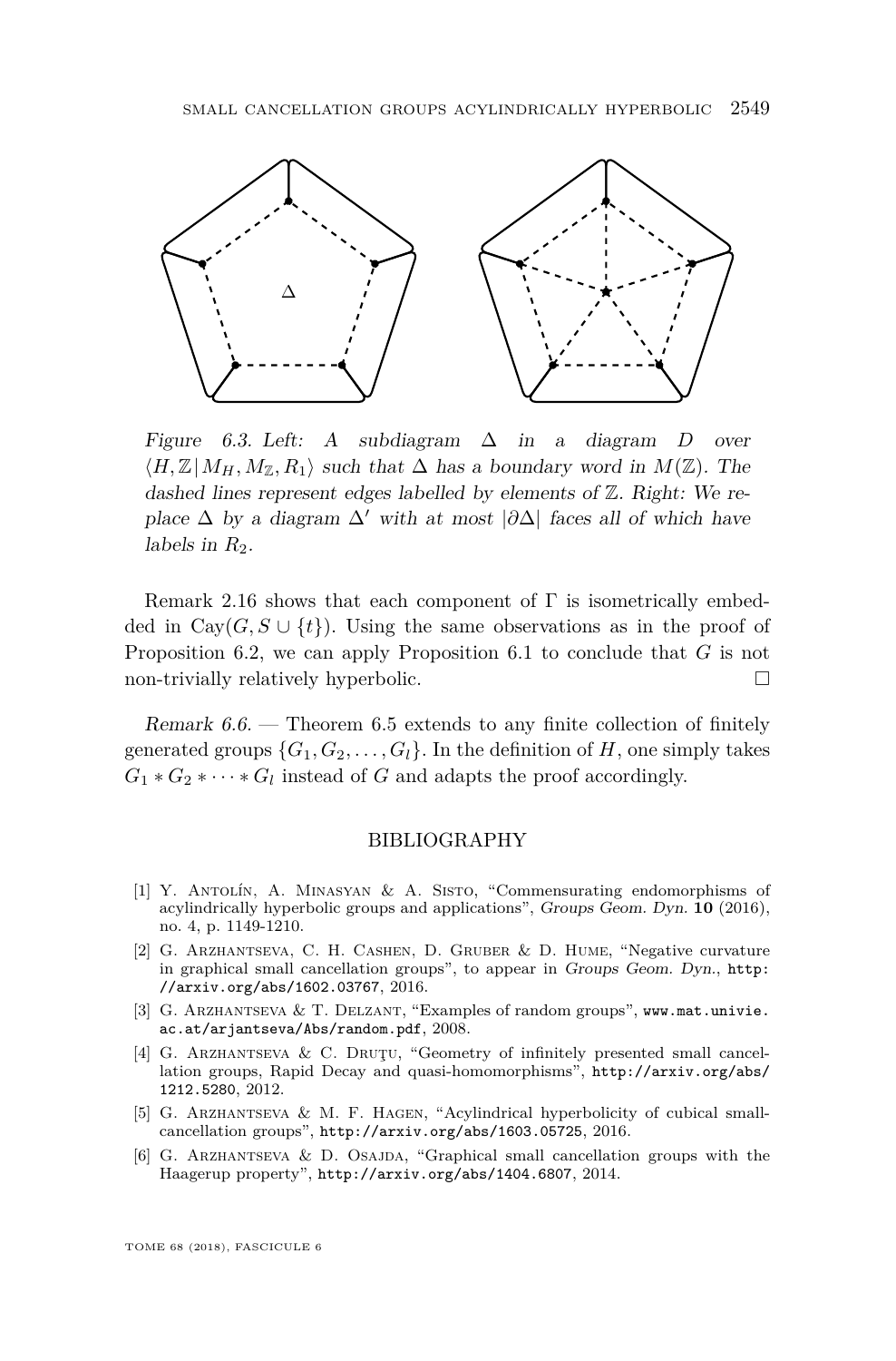- <span id="page-50-2"></span>[7] G. Arzhantseva & M. Steenbock, "Rips construction without unique product", <http://arxiv.org/abs/arXiv:1407.2441>, 2014.
- <span id="page-50-8"></span>[8] J. Behrstock, "Asymptotic geometry of the mapping class group and Teichmüller space", Geom. Topol. **10** (2006), p. 1523-1578.
- <span id="page-50-9"></span>[9] J. Behrstock & R. Charney, "Divergence and quasimorphisms of right-angled Artin groups", Math. Ann. **352** (2012), no. 2, p. 339-356.
- <span id="page-50-10"></span>[10] J. BEHRSTOCK  $& C$ . DRUTU, "Divergence, thick groups, and short conjugators", Ill. J. Math. **58** (2014), no. 4, p. 939-980.
- <span id="page-50-22"></span>[11] J. BEHRSTOCK, C. DRUŢU & L. MOSHER, "Thick metric spaces, relative hyperbolicity, and quasi-isometric rigidity", Math. Ann. **344** (2009), no. 3, p. 543-595.
- <span id="page-50-3"></span>[12] M. Bestvina & K. Fujiwara, "Bounded cohomology of subgroups of mapping class groups", Geom. Topol. **6** (2002), p. 69-89.
- <span id="page-50-17"></span>[13] B. H. BOWDITCH, "A short proof that a subquadratic isoperimetric inequality implies a linear one", Mich. Math. J. **42** (1995), no. 1, p. 103-107.
- <span id="page-50-18"></span>[14] ——— , "Continuously many quasi-isometry classes of 2-generator groups", Comment. Math. Helv. **73** (1998), no. 2, p. 232-236.
- <span id="page-50-19"></span>[15] M. R. BRIDSON & A. HAEFLIGER, Metric spaces of non-positive curvature, Grundlehren der Mathematischen Wissenschaften, vol. 319, Springer, 1999, xxii+643 pages.
- <span id="page-50-13"></span>[16] R. Coulon & D. Gruber, "Small cancellation theory over Burnside groups", [http:](http://arxiv.org/abs/1705.09651) [//arxiv.org/abs/1705.09651](http://arxiv.org/abs/1705.09651), 2017.
- <span id="page-50-4"></span>[17] F. Dahmani, V. Guirardel & D. Osin, "Hyperbolically embedded subgroups and rotating families in groups acting on hyperbolic spaces", Mem. Am. Math. Soc. **245** (2017), no. 1156, p. v+152.
- <span id="page-50-20"></span>[18] C. DRUTU, "Relatively hyperbolic groups: geometry and quasi-isometric invariance", Comment. Math. Helv. **84** (2009), no. 3, p. 503-546.
- <span id="page-50-11"></span>[19] C. Druţu, S. Mozes & M. Sapir, "Divergence in lattices in semisimple Lie groups and graphs of groups", Trans. Am. Math. Soc. **362** (2010), no. 5, p. 2451-2505, corrigendum in ibid. **370** (2018), no. 1, p. 749-754.
- <span id="page-50-21"></span>[20] C. DRUŢU & M. SAPIR, "Tree-graded spaces and asymptotic cones of groups", Topology **44** (2005), no. 5, p. 959-1058, With an appendix by D. Osin and Sapir.
- <span id="page-50-12"></span>[21] M. DUCHIN & K. RAFI, "Divergence of geodesics in Teichmüller space and the mapping class group", Geom. Funct. Anal. **19** (2009), no. 3, p. 722-742.
- <span id="page-50-5"></span>[22] R. FRIGERIO, M. B. POZZETTI & A. SISTO, "Extending higher-dimensional quasicocycles", J. Topol. **8** (2015), no. 4, p. 1123-1155.
- <span id="page-50-7"></span>[23] S. M. GERSTEN, "Quadratic divergence of geodesics in CAT(0) spaces", Geom. Funct. Anal. **4** (1994), no. 1, p. 37-51.
- <span id="page-50-6"></span>[24] M. Gromov, Asymptotic invariants of infinite groups, London Mathematical Society Lecture Note Series, vol. 182, Cambridge University Press, 1993, 1-295 pages.
- <span id="page-50-0"></span>[25] ——— , "Random walk in random groups", Geom. Funct. Anal. **13** (2003), no. 1, p. 73-146.
- <span id="page-50-1"></span>[26] D. GRUBER, "Groups with graphical  $C(6)$  and  $C(7)$  small cancellation presentations", Trans. Am. Math. Soc. **367** (2015), no. 3, p. 2051-2078.
- <span id="page-50-15"></span>[27] ——— , "Infinitely presented *C*(6)-groups are SQ-universal", J. Lond. Math. Soc. **92** (2015), no. 1, p. 178-201.
- <span id="page-50-16"></span>[28] ——, "Infinitely presented graphical small cancellation groups", PhD Thesis, University of Vienna (Austria), 2015.
- <span id="page-50-14"></span>[29] D. Gruber, A. Sisto & R. Tessera, "Gromov's random monsters do not act nonelementarily on hyperbolic spaces", <http://arxiv.org/abs/1705.10258>, 2017.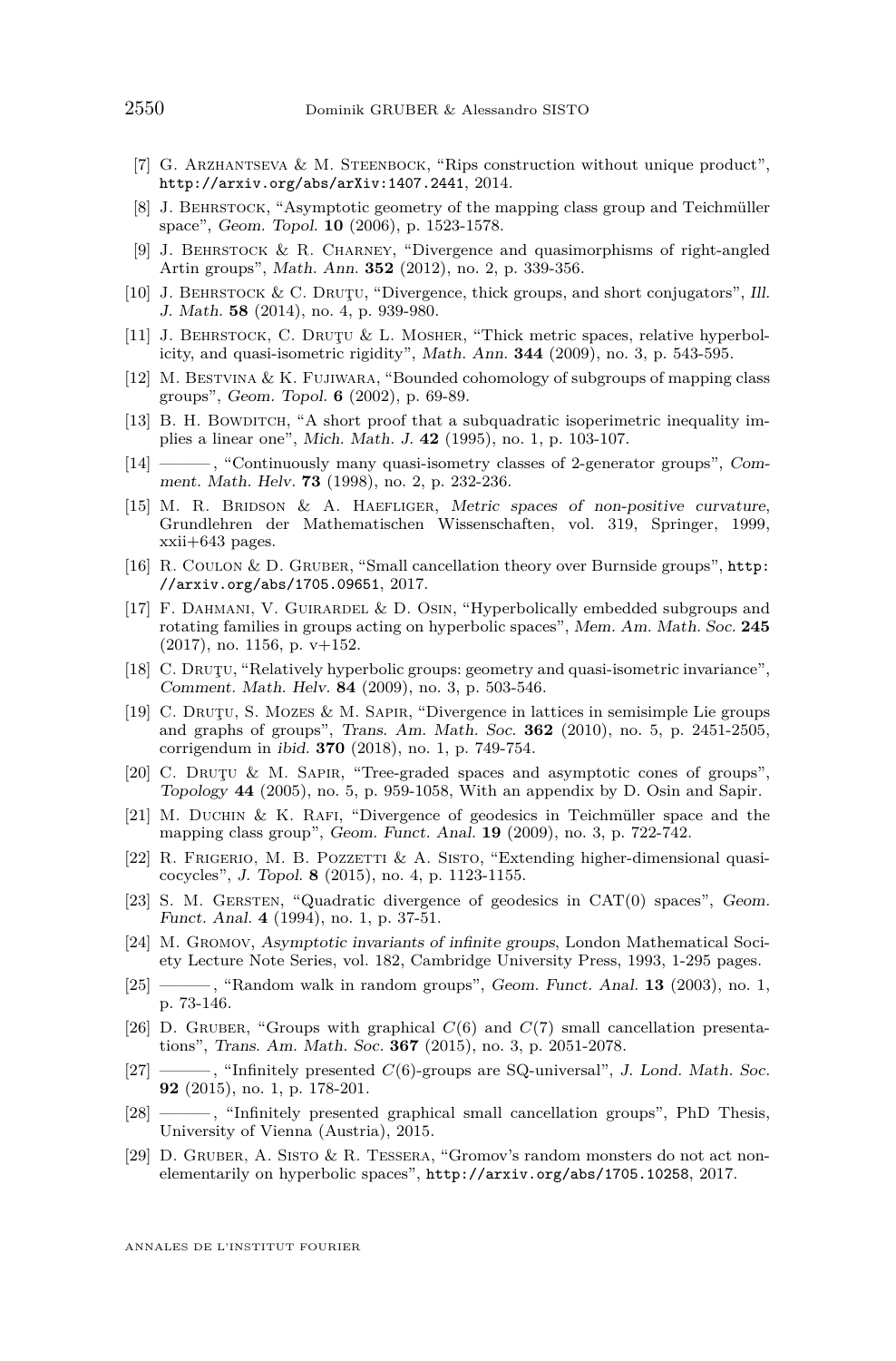- <span id="page-51-6"></span>[30] U. HAMENSTÄDT, "Bounded cohomology and isometry groups of hyperbolic spaces", J. Eur. Math. Soc. **10** (2008), no. 2, p. 315-349.
- <span id="page-51-0"></span>[31] N. Higson, V. Lafforgue & G. Skandalis, "Counterexamples to the Baum-Connes conjecture", Geom. Funct. Anal. **12** (2002), no. 2, p. 330-354.
- <span id="page-51-9"></span>[32] M. HULL & D. Osin, "Induced quasicocycles on groups with hyperbolically embedded subgroups", Algebr. Geom. Topol. **13** (2013), no. 5, p. 2635-2665.
- <span id="page-51-3"></span>[33] R. C. Lyndon & P. E. Schupp, Combinatorial group theory, Springer, 1977, Ergebnisse der Mathematik und ihrer Grenzgebiete, Band 89, xiv+339 pages.
- <span id="page-51-15"></span>[34] N. MACURA, "CAT(0) spaces with polynomial divergence of geodesics", Geom. Dedicata **163** (2013), p. 361-378.
- <span id="page-51-12"></span>[35] A. Minasyan & D. Osin, "Acylindrical hyperbolicity of groups acting on trees", Math. Ann. **362** (2015), no. 3-4, p. 1055-1105.
- <span id="page-51-1"></span>[36] Y. OLLIVIER, "On a small cancellation theorem of Gromov", Bull. Belg. Math. Soc. Simon Stevin **13** (2006), no. 1, p. 75-89.
- <span id="page-51-13"></span>[37] A. Ol'shanskii, D. Osin & M. Sapir, "Lacunary hyperbolic groups", Geom. Topol. **13** (2009), no. 4, p. 2051-2140, With an appendix by Michael Kapovich and Bruce Kleiner.
- <span id="page-51-2"></span>[38] D. Osajda, "Small cancellation labellings of some infinite graphs and applications", <http://arxiv.org/abs/1406.5015>, 2014.
- <span id="page-51-19"></span>[39] D. Osin, "Elementary subgroups of relatively hyperbolic groups and bounded generation", Int. J. Algebra Comput. **16** (2006), no. 1, p. 99-118.
- <span id="page-51-16"></span>[40] ——— , "Relatively hyperbolic groups: intrinsic geometry, algebraic properties, and algorithmic problems", Mem. Am. Math. Soc. **179** (2006), no. 843, p. vi+100.
- <span id="page-51-5"></span>[41] ——— , "Acylindrically hyperbolic groups", Trans. Am. Math. Soc. **368** (2016), no. 2, p. 851-888.
- <span id="page-51-18"></span>[42] P. Papasoglu, "Strongly geodesically automatic groups are hyperbolic", Invent. Math. **121** (1995), no. 2, p. 323-334.
- <span id="page-51-10"></span>[43] S. J. PRIDE, "Some problems in combinatorial group theory", in Groups—Korea 1988 (Pusan, 1988), Lecture Notes in Math., vol. 1398, Springer, 1989, p. 146-155.
- <span id="page-51-7"></span>[44] A. Sisto, "Contracting elements and random walks", to appear in J. Reine Angew. Math., <http://arxiv.org/abs/1112.2666>, 2011.
- <span id="page-51-14"></span>[45] ——— , "On metric relative hyperbolicity", <http://arxiv.org/abs/1210.8081>, 2012.
- <span id="page-51-8"></span>[46] ——— , "Quasi-convexity of hyperbolically embedded subgroups", Math. Z. **283** (2016), no. 3-4, p. 649-658.
- <span id="page-51-4"></span>[47] M. STEENBOCK, "Rips-Segev torsion-free groups without unique product", J. Algebra **438** (2015), p. 337-378.
- <span id="page-51-17"></span>[48] R. Strebel, "Appendix. Small cancellation groups", in Sur les groupes hyperboliques d'après Mikhael Gromov (Bern, 1988), Progress in Mathematics, vol. 83, Birkhäuser, 1990, p. 227-273.
- <span id="page-51-11"></span>[49] S. Thomas & B. Velickovic, "Asymptotic cones of finitely generated groups", Bull. Lond. Math. Soc. **32** (2000), no. 2, p. 203-208.

Manuscrit reçu le 19 juin 2017, accepté le 7 novembre 2017.